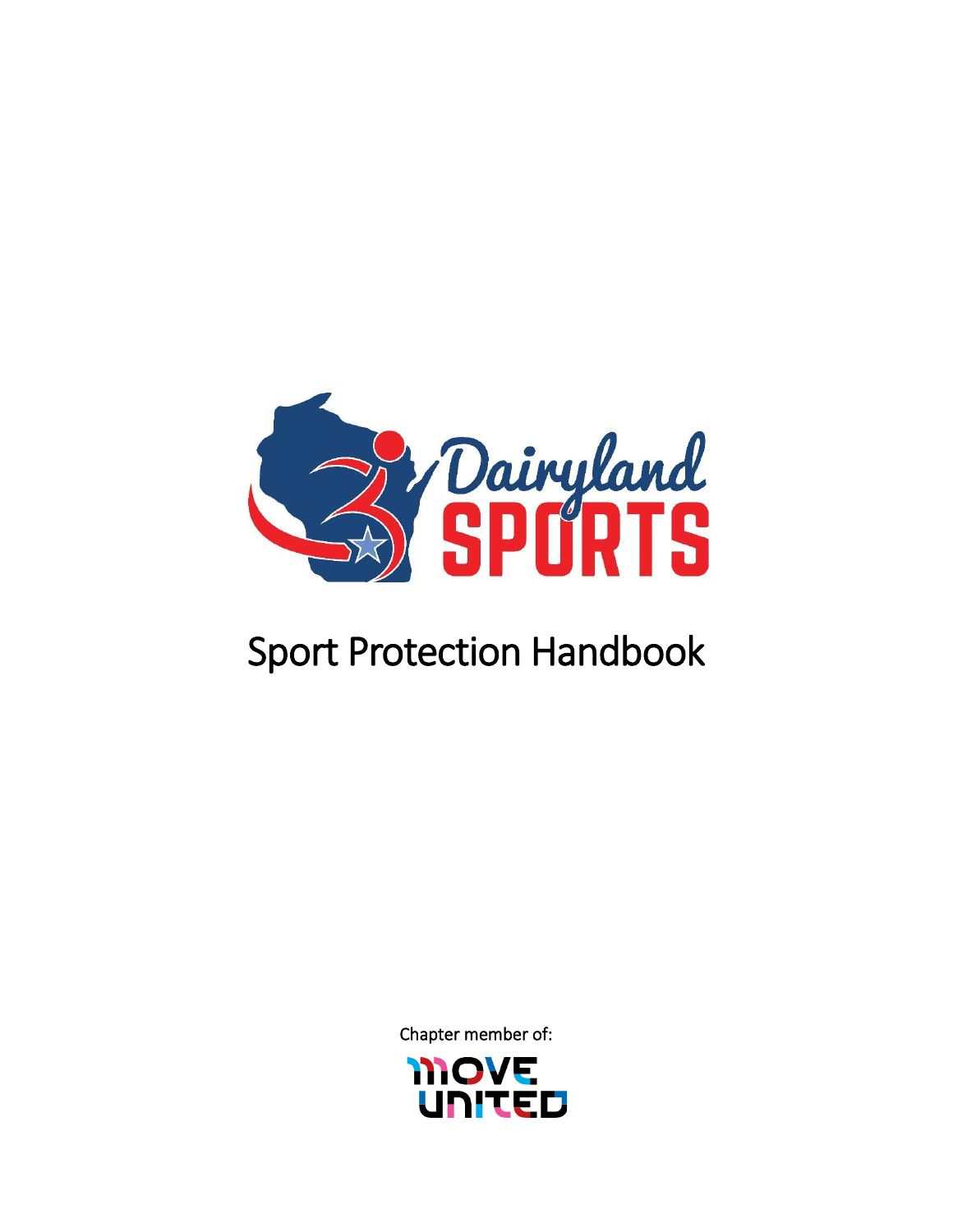# TABLE OF CONTENTS

| Introduction                                                      | Page 3         |
|-------------------------------------------------------------------|----------------|
| Relationship to Move United                                       | Page 4         |
| Activities Outside Dairyland Sports                               | Page 4         |
| Definitions                                                       | Page $5 - 7$   |
| Section 1: Training and Education                                 | Page 8         |
| Section 2: Background Screening                                   | Page $9-13$    |
| Applicant Screening                                               | $9 - 10$       |
| Criminal Background Check Policy                                  | $10 - 13$      |
| Section 3: Sport Protection Policy                                | Page $14 - 22$ |
| Section 4: Athlete Abuse Prevention Policy                        | Page $23 - 34$ |
| Supervision of Athletes and Participants                          | $23 - 24$      |
| Physical Contact                                                  | $25 - 26$      |
| Electronic Communications and Social Media                        | $27 - 28$      |
| Locker Rooms and Changing Areas                                   | $29 - 30$      |
| Travel                                                            | $31 - 34$      |
| Section 5: Responding to Abuse, Misconduct, and Policy Violations | Page $35 - 39$ |
| <b>Reporting Policy</b>                                           | $35 - 38$      |
| Disciplinary Rules and Procedure                                  | $38 - 39$      |
| Section 6: Monitoring Dairyland Sports Strategy                   | Page 40        |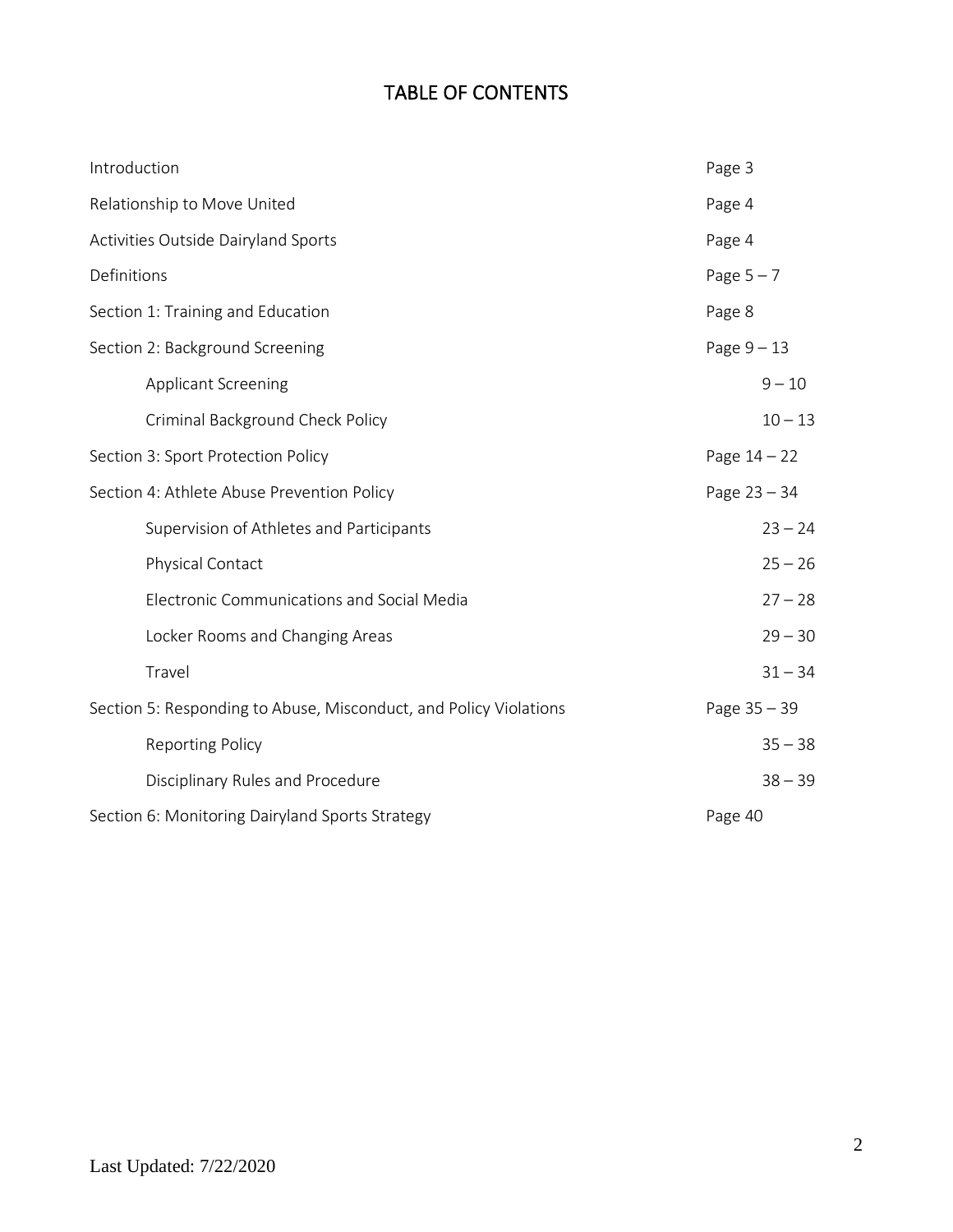# **INTRODUCTION**

Participation in sport and fitness, both competitive and recreational, is a great way to improve physical health and well-being, facilitate personal and professional development, enhance quality of life, and boost social connections in the community for individuals of all abilities, ages, and experiences. Furthermore, the invaluable skills and knowledge gained from regular participation in sport and fitness can be applied to many domains of life – leading to a more successful and satisfying life overall!

At Dairyland Sports, it is our mission to engage and empower all individuals, regardless of physical ability or experience level, to take an active role in improving their health and well-being through participation in sport and fitness. We are committed to achieving this mission through creation of community-based programs that serve to educate about adaptive sports, advocate for individuals with physical disabilities, and support local and national adaptive sports programs who work tirelessly to provide equal access to sport for individuals of all abilities.

Dairyland Sports is steadfast in our commitment to create an atmosphere that is safe, supportive, and welcoming of all individuals. Importantly, we also recognize that misconduct and conflicts may arise on rare occasions requiring our immediate recognition and response. *All forms of misconduct, including physical and emotional abuse, are in direct conflict with the ideals and values of Dairyland Sports and will not be tolerated.* 

To ensure the safety and protection of all participants, Dairyland Sports has adopted the following policies and procedures included in this Sport Protection Handbook as they relate specifically to Dairyland Sports controlled events, activities, programming, and facilities or event venues under jurisdiction of Dairyland Sports. This Sport Protection Handbook will serve as a publicly available resource to guide the development, implementation, and internal review of effective safety policies, procedures, and misconduct prevention strategies as it pertains to the business operations of Dairyland Sports.

#### ATTENTION:

It is our responsibility to act swiftly in response to any reports of misconduct and abuse, including contacting legal authorities as required by state or federal mandatory reporting laws. The health and safety of our participants is our top priority, and we ask for your cooperation to help create an environment that is safe for all.

#### To report an incident of misconduct or abuse, whether known or suspected, please use one of the following methods:

- 1. Complete an incident report, found on our official website [\(www.dairylandsports.org\)](http://(www.dairylandsports.org)/)
- 2. Contact our executive staff directly via email:
	- a. President Jacob Graboski [\(jake.dairyland@gmail.com\)](mailto:jake.dairyland@gmail.com)
	- b. Vice President Deb Jenks [\(deb.dairyland@gmail.com\)](mailto:deb.dairyland@gmail.com)
- 3. In the event of an emergency, please contact 911 right away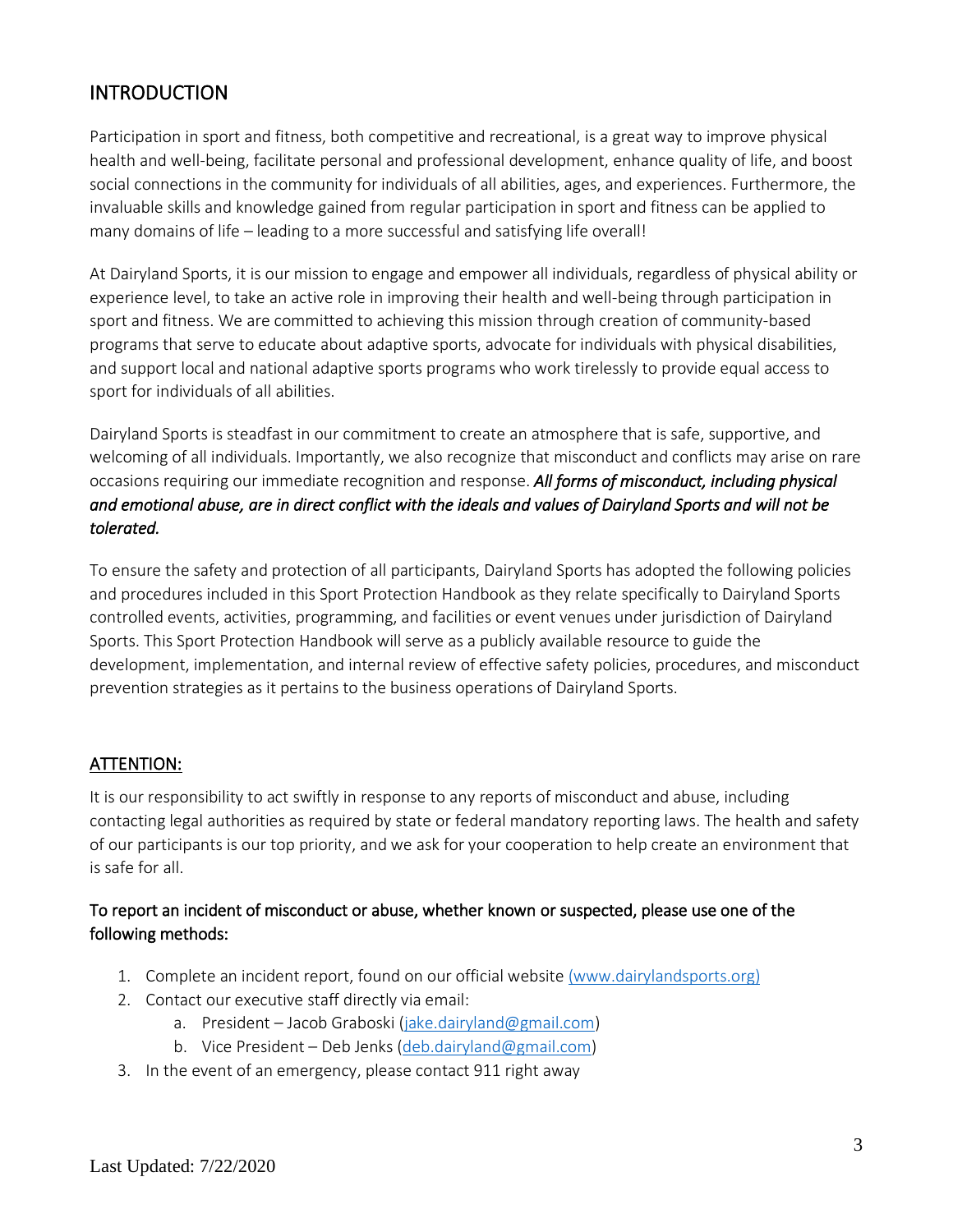# RELATIONSHIP TO MOVE UNITED

Dairyland Sports is a chapter member of Move United (formally Disabled Sports USA) and is required to have a written and publicly available Sport Protection Policy that meets the minimum standards of Move United. Dairyland Sports strongly supports and aligns with the commitment of Move United to protect the safety and integrity of all athletes and, therefore, Dairyland Sports moves to adopt their own Sport Protection Policies set forth in this document.

The Sport Protection Policies hereinafter shall govern individual's responsibilities for this chapter and may include additional or different policies that relate specifically to Dairyland Sports, but such policies may be no less restrictive than those outlined by Move United, or as otherwise required by law. Chapter members are solely responsible for their own compliance with the [Protecting Young Victims from Sexual Abuse and](https://www.congress.gov/bill/115th-congress/senate-bill/534/text)  [Safe Reauthorization Act of 2017](https://www.congress.gov/bill/115th-congress/senate-bill/534/text) and other applicable state or federal law.

# ACTIVITIES OUTSIDE DAIRYLAND SPORTS

Many Participants may find themselves to be involved in programs or organizations not under the direct authority or control of Dairyland Sports. These programs may include, but are not limited to, participation in sports at school, training with personal trainers/coaches, engaging in recreational or competitive activities at the local gym, etc. Therefore, it is important to highlight that *the policies contained in this Handbook are to govern activities run directly by Dairyland Sports.* 

In consideration of promoting safety of all athletes within our programming, Dairyland Sports reserves the right to restrict, deny, or suspend participation of individuals who do not comply with the policies in this Handbook regardless of the setting, location, or program/organization in which the misconduct or abuse takes place. Specifically, misconduct by a "Covered Individual" or "Participant" (defined below) outside of the context of Dairyland Sports *may* be grounds for penalties, including, but not limited to, prohibiting an individual from participating with Dairyland Sports.

The policies contained in this Handbook apply to Participants and Covered Individuals (defined below), as described herein.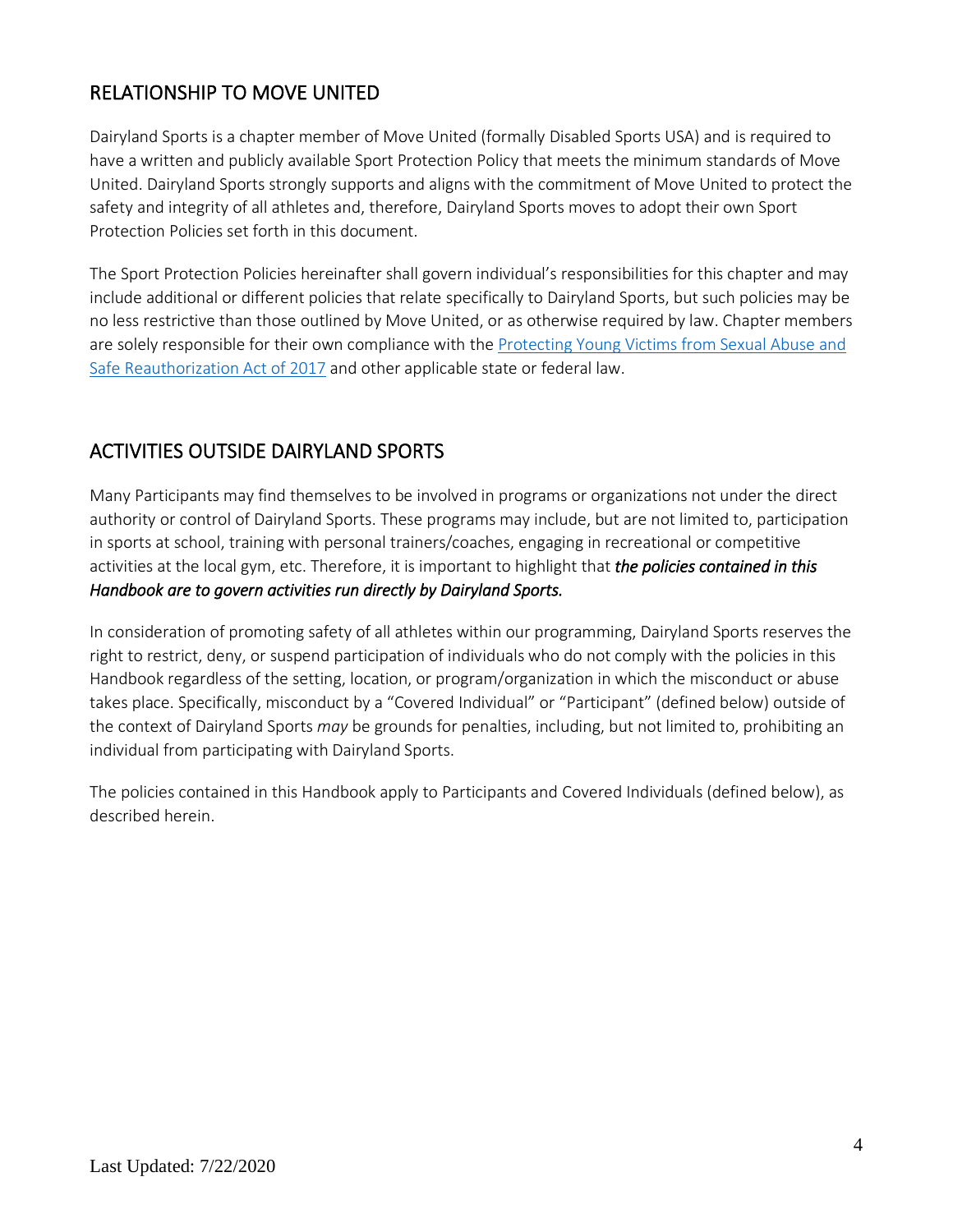# **DEFINITIONS**

"Participant" – Any individual who is seeking to be, currently is, or was at the time of the alleged Handbook violation:

- a) An athlete of Dairyland Sports
- b) An employee, director, coordinator, or board member of Dairyland Sports
- c) An individual within the governance or disciplinary jurisdiction of Dairyland Sports
- d) An individual authorized, approved, or appointed by Dairyland Sports to have "Regular Contact" (defined below) with Minor Athletes; and/or
- e) A Covered Individual not otherwise listed herein.

For the purpose of evaluating whether an individual is considered a Participant per this provision, the phrase "currently is" includes the date on which the alleged misconduct was reported to Dairyland Sports, through resolution, and including the period(s) of any sanctions imposed.

"Covered Individual" – Covered Individuals are:

- a) Dairyland Sports employees
- b) Dairyland Sports part-time or seasonally contracted coaches/instructors, whether volunteer or paid
- c) Dairyland Sports Board of Directors
- d) Dairyland Sports directors, coordinators, and committee members
- e) Dairyland Sports volunteers, not included above, who Dairyland sports authorizes to have Regular Contact with athletes and/or minors
- f) Dairyland Sports contractors, not included above, who Dairyland Sports authorizes to have Regular Contact with athletes and/or minors
- g) Any other individual authorized, approved, or appointed by Dairyland Sports to have Regular Contact with athletes and/or minors

"Regular Contact" – Defined as a Dairyland Sports approved relationship, whether directly in-person or via electronic/virtual communications, between a Covered Individual and athletes and/or minors that is a) Repeated, b) Prolonged, and c) Direct

- a) "Repeated" 2 or more separate interactions during a calendar year with an athlete and/or minor associated with Dairyland Sports programming
- b) "Prolonged" Interactions lasting greater than 10 minutes with an athlete and/or minor associated with Dairyland Sports programming
- c) "Direct" Participating in 1-on-1 interactions, or as otherwise in an unsupervised environment, with an athlete and/or minor associated with Dairyland Sports programming.

"Athlete" – An individual participating, who has previously participated, or who is registered to participate as an athlete in any Dairyland Sports event or program.

"Respondent" – A Participant who is alleged to have violated policies defined in this Handbook, or who is alleged to have violated applicable state or federal law.

"Claimant" – The person who is alleged to have experienced conduct that constitutes (a) violation of this Handbook or (b) violation of applicable state or federal law.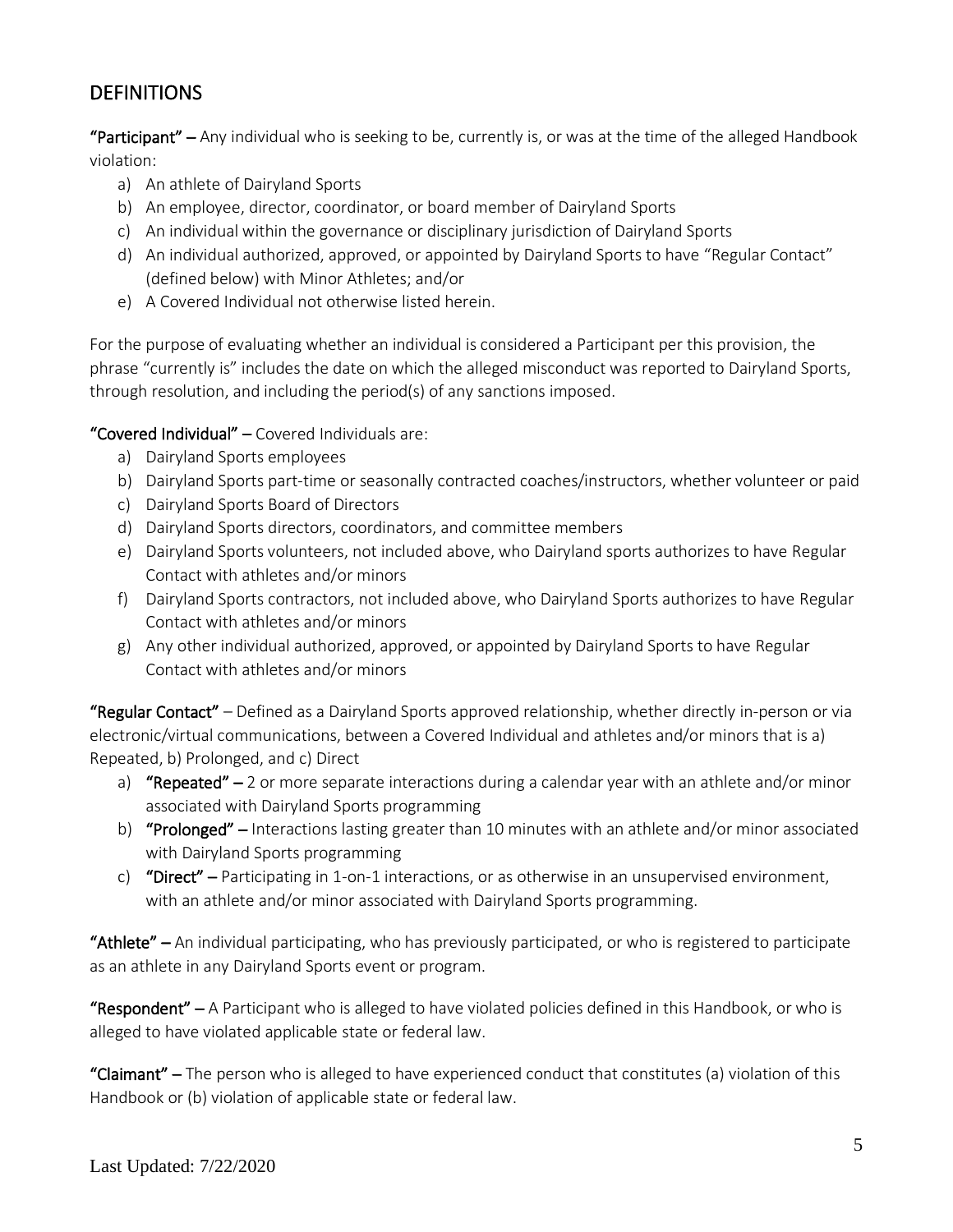"Third-Party Reporter" – Reports brought forward by individuals other than the Claimant are referred to as "third-party reports" and those individuals are "third-party reporters."

"Minor or Child" – An individual who is, or is believed by the Respondent to be, under the age of 18. Please note: The definitions of a "Minor or Child" varies state to state but will be defined as under the age of 18 for the purposes of this Handbook.

"Ward" – An individual, whether an adult or a minor, who has a guardian legally appointed by the court.

"Child Abuse" – The term "child abuse" has the meaning set forth in Section 203 of the Victims of Child [Abuse Act of 1990 \(34 U.S.C. § 20341\)](https://uscode.house.gov/view.xhtml?path=/prelim@title34/subtitle2/chapter203&edition=prelim) or any applicable state law.

"Consent" – Consent is informed (knowing), voluntary (freely given), and active (not passive). Consent must be demonstrated by clear words or actions, indicating that a person who is legally and functionally competent has indicated permission to engage in mutually agreed-upon sexual activity. Consent to any one form of sexual activity does not automatically imply Consent for any other forms of sexual activity. Previous relationships or prior Consent does not imply Consent to future sexual activity. Once given, Consent can be withdrawn at any time, for any reason, through clear communication. The Consent construct can also be applied to other forms of non-sexual conduct, such as hazing or other forms of Physical and/or Emotional Misconduct. Consent cannot be obtained: (a) by Force, (b) by taking advantage of the Incapacitation of another, where the person initiating sexual activity knew or reasonably should have known that the other was Incapacitated, (c) from someone who lacks Legal Capacity, (d) where a Power Imbalance exists.

- a) "Force" Force includes (i) the use of physical violence, (ii) threats, (iii) intimidation, and/or (iv) coercion.
	- i. *Physical violence* means that a person is exerting control over another person using physical force. Examples of physical violence include, but are not limited to, hitting, punching, slapping, kicking, restraining, choking, and brandishing or using any weapon.
	- ii. *Threats* are words or actions that would compel a reasonable person to engage in unwanted sexual activity. Examples of threats include, but are not limited to, threats to harm a person physically, threats to reveal private information to harm a person's reputation, or threats to cause a person emotional distress or hardship.
	- iii. *Intimidation* is an implied threat that menaces or causes reasonable fear in another person. For example, a person's size, alone, does not constitute intimidation; however, a person's size may be used in a way that constitutes intimidation (e.g., blocking access to an exit).
	- iv. *Coercion* is the use of an unreasonable amount of pressure to gain unwanted intimate and/or sexual access. Coercion is more than an effort to persuade, entice, or attract another person to engage in sexual activity. When a person makes clear their decision not to participate in a form of Sexual Contact or Sexual Intercourse, to stop Sexual Contact or Sexual Intercourse, or to not go beyond a certain sexual interaction, continued pressure can be considered coercive. Whether conduct is coercive depends on: (i) the frequency of the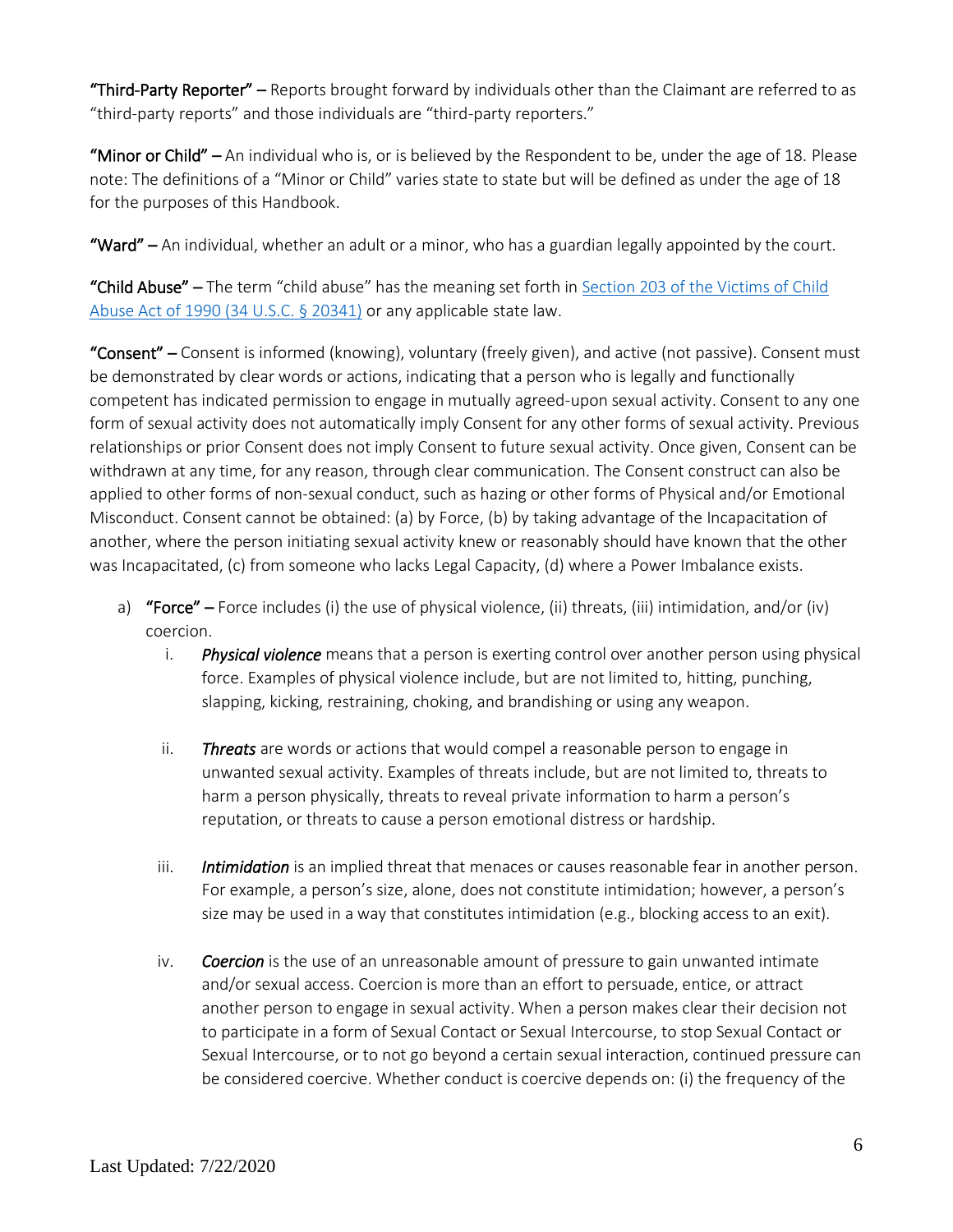application of the pressure, (ii) the intensity of the pressure, (iii) the degree of isolation of the person being pressured, and (iv) the duration of the pressure.

- b) "Incapacitation" Incapacitation means that a person lacks the ability to make informed, rational judgments about whether to provide Consent or engage in sexual activity. A person who is incapacitated is unable, temporarily or permanently, to give Consent because of mental or physical helplessness, sleep, unconsciousness, or lack of awareness that sexual activity is taking place. A person may be incapacitated because of consuming alcohol or other drugs, or due to a temporary or permanent physical or mental health condition. A person is not necessarily incapacitated merely because of drinking or using drugs. The impact of alcohol and other drugs varies from person to person and is evaluated under the specific circumstances of a matter. A Respondent's being impaired by alcohol or other drugs is not a defense to any violation of the policies laid out in this Handbook. The Consent construct can also be applied to other forms of non-sexual conduct, such as hazing or other forms of Physical and/or Emotional Misconduct.
- c) "Legal Capacity" Minors cannot Consent to conduct of a sexual nature. While the legal age of Consent varies under state and federal law, the legal age of capacity under this Handbook is 18. When the assessment of whether a Participant's conduct violates the policies laid out in this Handbook depends upon another individual being below a certain specified age, ignorance of their actual age is no defense. Neither shall misrepresentation of age by such person, nor a Participant's bona fide belief that such person is over the specified age, be a defense.
- d) "Power Imbalance"  $-$  A Power Imbalance may exist where, based on the totality of the circumstances, one person has supervisory, evaluative, or other authority over another. Whether there is a Power Imbalance depends on several factors, including but not limited to: the nature and extent of the supervisory, evaluative or other authority over the person; the actual relationship between the parties; the parties' respective roles; the nature and duration of the relationship; the age of the parties involved; whether there is an aggressor; whether there is a significant disparity in age, size, strength, or mental capacity. Once a Coach-Athlete relationship is established, a Power Imbalance is presumed to exist throughout the Coach-Athlete relationship (regardless of age) and is presumed to continue for Minor Athletes after the Coach-Athlete relationship terminates until the Athlete reaches 20 years of age. A Power Imbalance may exist, but is not presumed, where an Intimate Relationship existed before the sport relationship (e.g., a relationship between two spouses or life partners that preceded the sport relationship).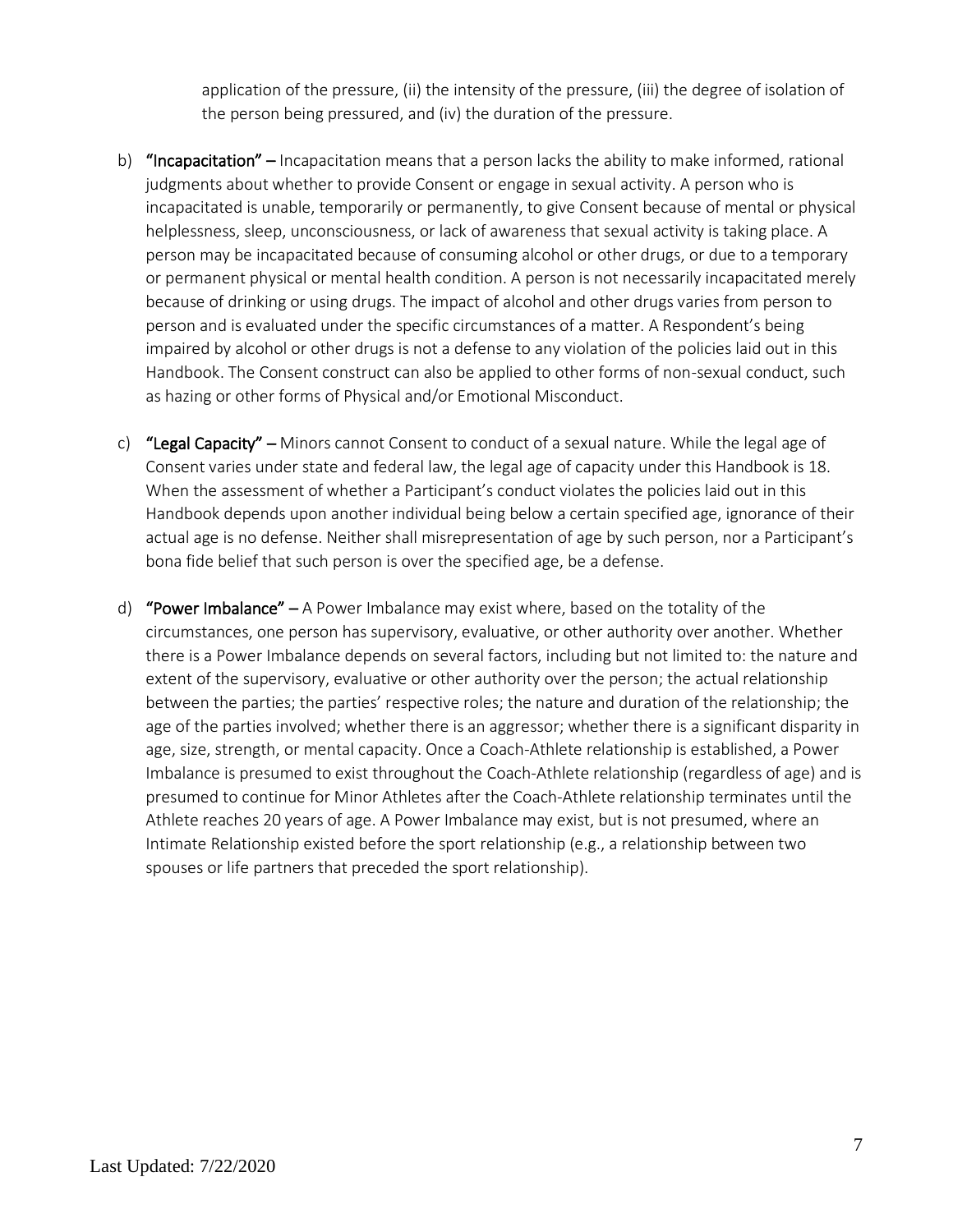# SECTION 1: TRAINING AND EDUCATION

Dairyland Sports requires mandatory reporting of abuse, misconduct, and violations of its Handbook by Covered Individuals.

To build a culture that facilitates reporting and protection of the alleged victim, Covered Individuals should have a basic understanding of sexual abuse, how to recognize potential signs of sexual abuse, as well as common strategies offenders may use to groom their victims. Using a combination of attention, affection and gifts, offenders select a victim, win the victim's trust (and the trust of the victim's parent or guardian), manipulate the victim into sexual activity, and keep the victim from disclosing the abuse. Accordingly, Covered Individuals shall complete awareness training concerning abuse and misconduct in sport before performing services for Dairyland Sports.

Covered Individuals must successfully complete awareness training, pass any associated quizzes or other supplementary documentation, and receive their completion certificate before becoming eligible to participate with Dairyland Sports. Dairyland Sports has elected to partner with the US Center for SafeSport to provide awareness training:

> Website: [www.safesport.org](http://www.safesport.org/) Training Coupon: DLS10072220

Covered Individuals are required to take awareness training before they have any contact with athletes and/or minors in connection with Dairyland Sports. As applicable, Covered Individuals should also complete a refresher course on a biannual basis. The first training is to commence no more than 60 day(s) before the Covered Individual has contact with athletes and/or minors in connection with Dairyland Sports.

The US Center for SafeSport also makes available free training courses for minor athletes, parents, and other individuals in the community. This training will be made publicly available via a hyperlink on the official Dairyland Sports website and communicated to Dairyland Sports participants in accordance with marketing policies and allowances set forth by US Center for SafeSport.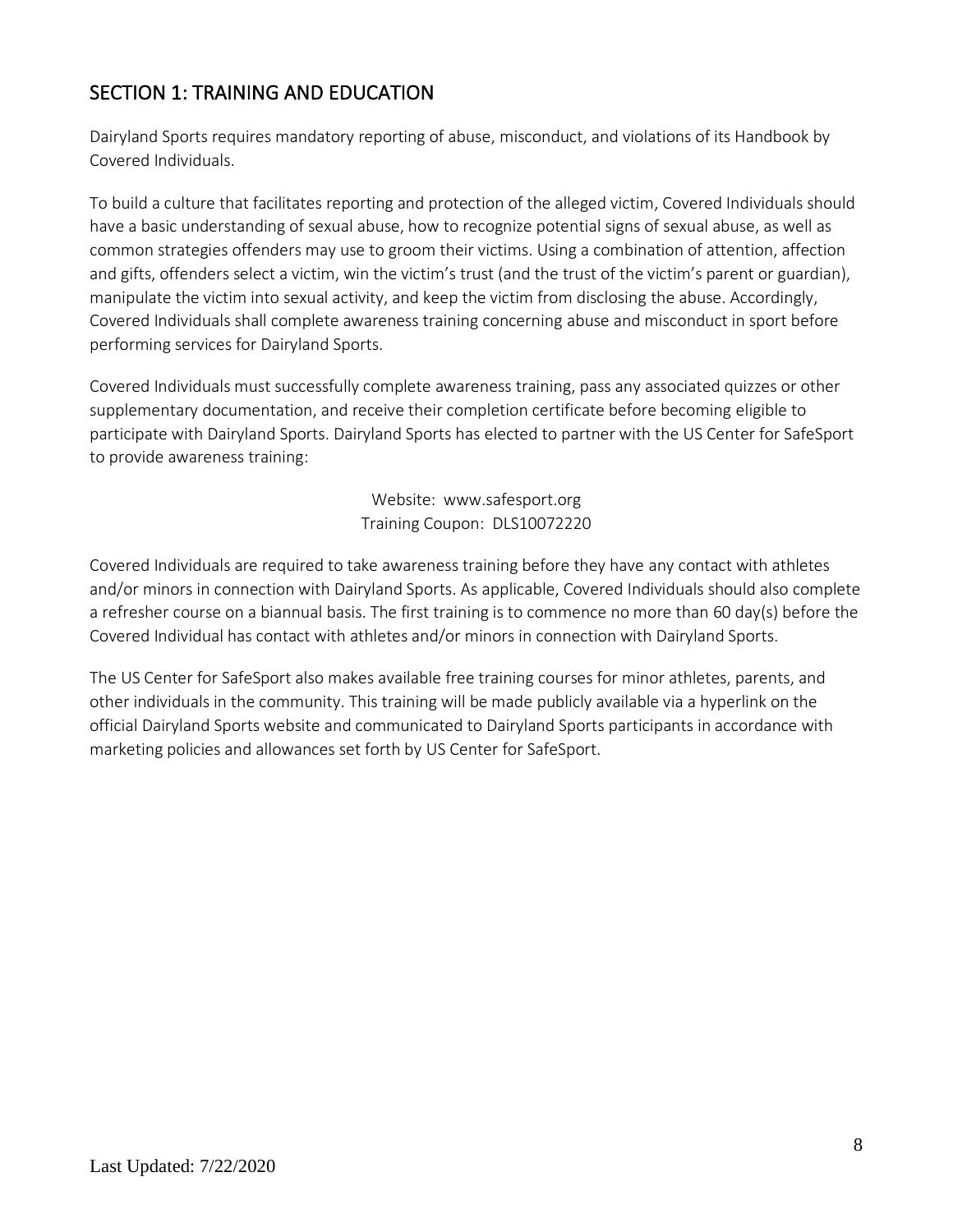# SECTION 2: BACKGROUND SCREENING

## APPLICANT SCREENING:

Covered Individuals must consent to, and pass, a formal screening process before performing services for Dairyland Sports or having contact with athletes or minors in their role with Dairyland Sports. Elements of Dairyland Sports' screening process include, as applicable, successful completion of an application, interview, and a criminal background check.

## EDUCATION ABOUT DAIRYLAND SPORTS' PROTECTION POLICIES:

To deter applicants that may demonstrate potentially high-risk or abusive behaviors from applying for positions, Dairyland Sports requires each applicant to review its protection policies and offers applicants an early opt out by:

- Informing applicants about Dairyland Sports' policies and procedures relevant to prevention
- Asking applicants to review and agree (via signed document acknowledging review) to Dairyland Sports' policies and procedures before proceeding with the process
- Requiring awareness training via US Center for SafeSport before working with athletes, minors, and other Dairyland Sports participants

#### WRITTEN APPLICATIONS:

Each applicant will complete an application form consisting of personal identifying information and a general release with the applicant's signature.

The written application will:

- Ask about previous work and volunteer experiences (via resume or CV if applicable)
- Ask questions intended to elicit information concerning high-risk behaviors
- Provide a written release for contacting references, including an indemnification clause

#### PERSONAL INTERVIEW:

Applicants seeking to become an employee, board member, director, or contracted coach/trainer of Dairyland Sports will be required to complete a personal interview. Dairyland Sports will appoint a recruiting committee to interview the applicants whose experience and credentials are considered a fit for available positions. Volunteers or other individuals who are determined to have regular contact with athletes may also be required to interview with appropriate staff to determine eligibility and fit for the available position.

During the personal interview, Dairyland Sports staff will ask questions to encourage discussion, clarify responses and expand on the applicant's answers to questions from the written application.

Following a personal interview, if applicable, Dairyland Sports will:

- Use disclosure statements to ask applicants about criminal arrests, charges or convictions
- Provide a written release for performing a criminal background check, including an indemnification clause
- Provide the applicant's name to Dairyland Sports' background check vendor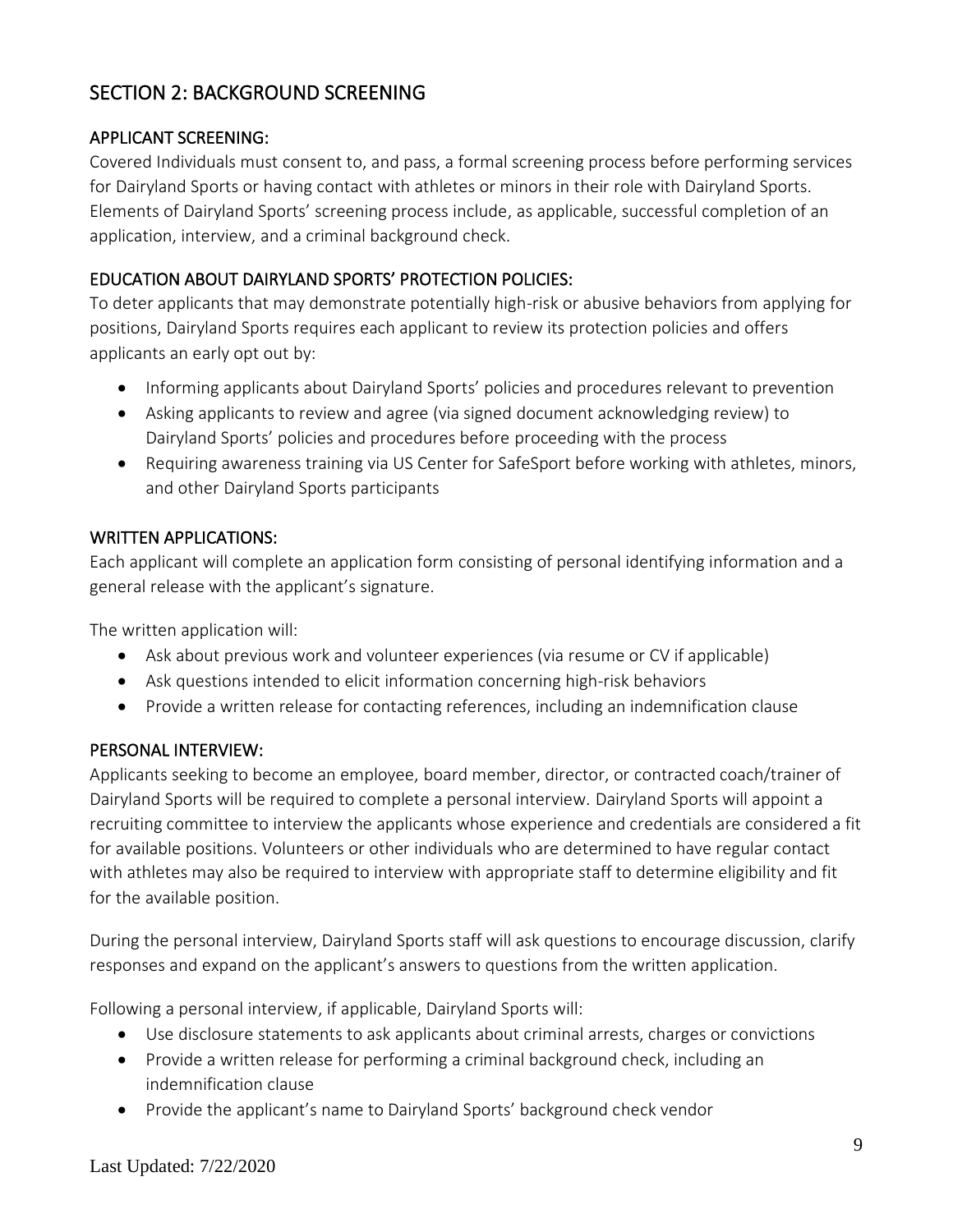## REFERENCES:

Dairyland Sports reserves the right to contact references of applicants (either by phone, email, or in writing) and ask specific questions regarding the applicant's professional experiences, demeanor, and appropriateness for involvement with athletes with disabilities, minors, and other Dairyland Sports participants.

#### RELEASE:

Applicants may be required to provide a signed release, consistent with applicable law, that allows references to speak freely about the applicant's qualifications without fear of reprisal and authorizing Dairyland Sports to obtain information concerning an applicant's past employment, volunteer experience and information provided by the applicant during the screening process (i.e., written application and personal interview).

#### CRIMINAL BACKGROUND DISCLOSURES:

Each applicant has the affirmative duty to disclose his or her criminal history. Failing to disclose or intentionally misrepresenting criminal history or any other information provided by an applicant during the screening process is grounds for employment, volunteer, and/or membership revocation or restriction, regardless of when the offense is discovered. Furthermore:

- If an applicant is arrested, indicted, charged, has pending charges, pleads guilty or no contest, or is convicted of a crime during the screening process, the applicant is required to disclose such information immediately to appropriate Dairyland Sports staff.
- In the event a person is serving as a Covered Individual and is arrested, indicted, charged, has pending charges, pleads guilty or not contest, or is convicted after the completion of the screening process, he or she has an affirmative duty to disclose such information immediately to his or her immediate supervisor, who shall then bring forward this information to the President & Vice President of Dairyland Sports for internal review via a compliance committee.
- Any applicant who has been banned by another sport organization, including, without limitation, the U.S. Center for SafeSport or a National Governing Body, as temporarily or permanently ineligible, must self-disclose this information. Failure to disclose is a basis for disqualification of applicants and/or other penalty or restriction.

## CRIMINAL BACKGROUND CHECK POLICY:

All Covered Individuals, as defined above, are required to undergo a criminal background check that complies with the [Fair Credit Reporting Act](https://www.consumer.ftc.gov/sites/default/files/articles/pdf/pdf-0111-fair-credit-reporting-act.pdf) before providing services for Dairyland Sports. Through this criminal background check, Dairyland Sports will utilize reasonable efforts to ascertain past criminal history of an applicant. Covered Individuals will be responsible for the full cost of annual background check through our vendor, The National Center for Safety Initiatives (NCSI), if they are applying for a position with Dairyland Sports.

#### PROCESS:

The Criminal Background Check Consent and Waiver Release form must be submitted and the applicant cleared by the third-party provider before he or she may perform services for Dairyland Sports or have contact with athletes or minors.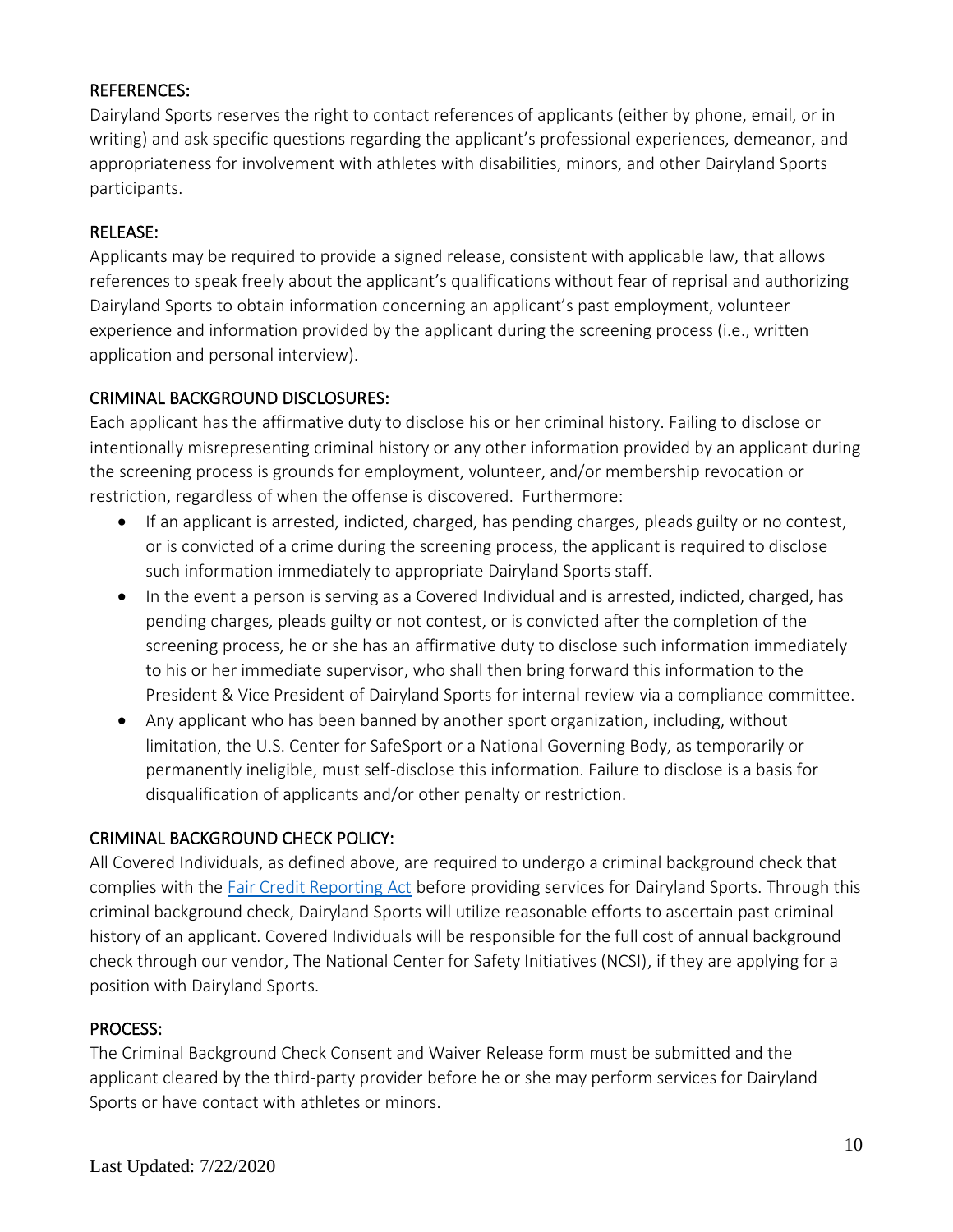#### FINDINGS:

Notice of criminal background check findings will be provided to the designated staff contact at Dairyland Sports who serves as the registered contact for NCSI.

The processed criminal background check report will return a "red light" or "green light" score. A green light score means that the background check vendor located no records that would disqualify the applicant. A green light score, however, is not a certification of safety or permission to bypass/ignore other screening efforts. Other disqualifying factors may exist, and can be revealed through an interview, reference checks, or a completed application.

A red light finding means the criminal background check revealed criminal records that indicate the applicant does not meet the necessary criteria and is not suitable for organization employment, volunteer assignment, or other participation with Dairyland Sports.

Red lights are any disposition or resolution of a criminal proceeding, other than an adjudication of not guilty, including, but not limited to an adjudication of guilt or admission to a criminal violation, a plea to the charge or a lesser included offense, a plea of no contest, any plea analogous to an Alford or Kennedy plea, the disposition of the proceeding through a diversionary program, deferred adjudication, deferred prosecution, disposition of supervision, conditional dismissal, juvenile delinquency adjudication, or similar arrangement, or any pending criminal charge(s) or warrant(s) for arrest, for the following crimes:

#### Automatic red lights (automatic disqualification)

- 1. Any felony involving:
	- a. Violence against a person;
	- b. Violent crimes involving weapons (including armed robbery and aggravated assault with a weapon);
	- c. Animal abuse or animal neglect.
- 2. Any felony or misdemeanor involving:
	- a. All sexual crimes (excluding only those potential disqualifiers in 3(c) below);
	- b. Drug use or possession (including the use of drug paraphernalia), within the previous three years;
	- c. Other drug related crimes including drug distribution, intent to distribute, manufacturing, trafficking, or sale within the previous seven years;
	- d. Child endangerment, neglect or abuse;
	- e. Neglect or abuse of an elderly or disabled individual.
- 3. A Covered Individual who is currently on any state, federal, territorial, or tribal sex offender registry is ineligible to participate with Dairyland Sports in any capacity.

## Potential red lights (these crimes shall cause an individual to be subject to review for disqualification, but disqualification is not necessarily automatic)

- 1. Other felonies not included in Automatic red lights, above.
- 2. Crimes involving vehicular bodily harm;
- 3. Other misdemeanors for: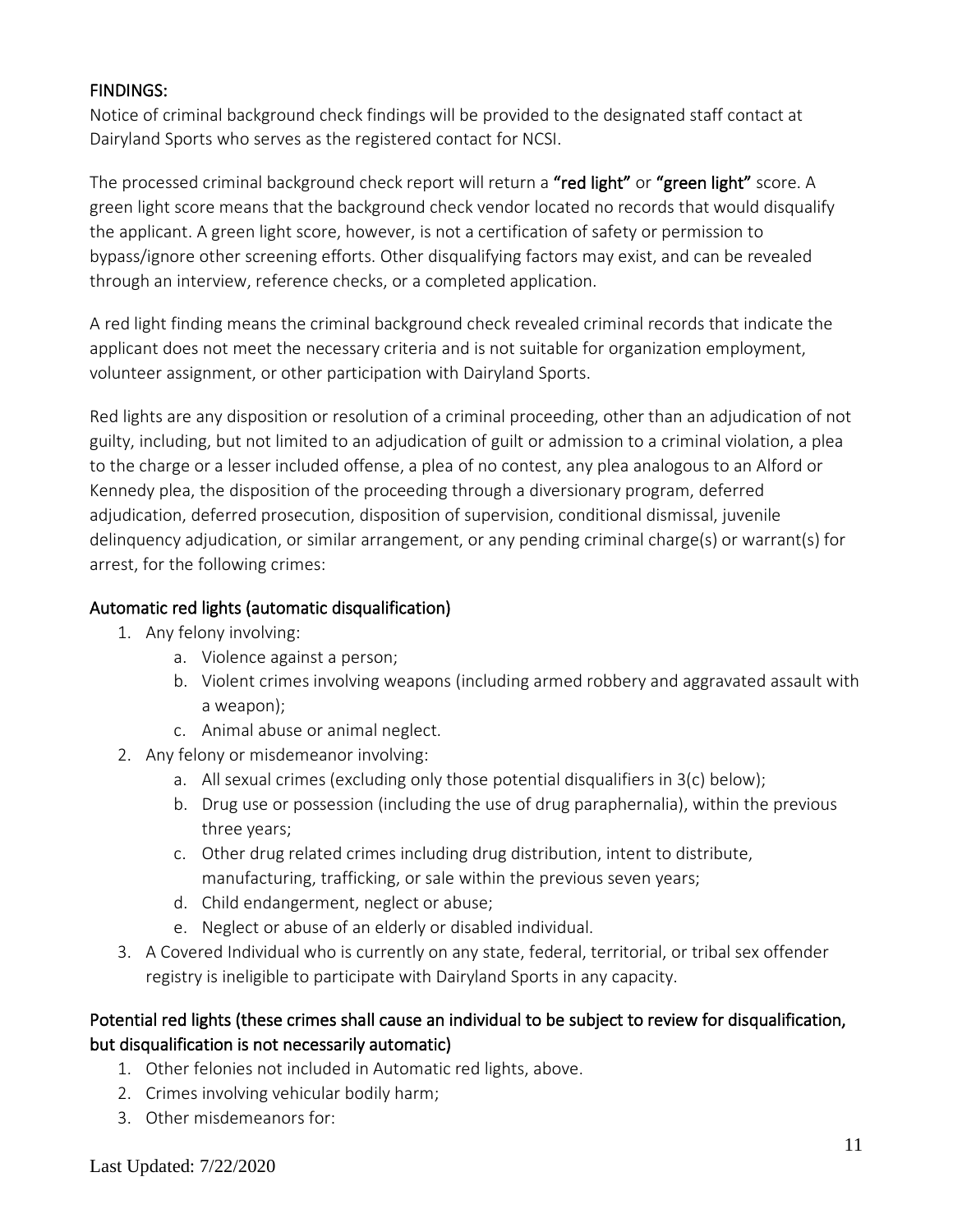- a. Drug-related crimes not covered in Automatic red lights, above;
- b. Violence against a person (including crimes involving firearms);
- c. Prostitution, indecent exposure, or public indecency;
- d. Stalking or harassment;
- e. Destruction of property, including arson, vandalism, and criminal mischief;
- f. Animal abuse or neglect.

When assessing whether conduct constitutes a red light, Dairyland Sports may assess and rely upon the original charges, amended charges, and those to which a plea was entered.

## APPEAL TO CRIMINAL BACKGROUND CHECK VENDOR:

Any disqualified individual has the right to dispute the accuracy of the findings of the criminal background check directly with Dairyland Sports' approved Criminal Background Check Vendor, NCSI. A disqualified individual may not appeal the disqualification or the results of the findings of the criminal background check vendor to Dairyland Sports. Dairyland Sports is required by the policy to accept the findings of the approved criminal background check vendor.

Individuals disqualified based on the results of their criminal background check are excluded from participation in any Dairyland Sports sanctioned events, activities, and programming, and, furthermore, any offer of employment or participation with Dairyland Sports may be rescinded. If the individual is currently participating with Dairyland Sports in any capacity, that individual may be, among other things, terminated, suspended, or banned from participation with Dairyland Sports.

## FREQUENCY OF CRIMINAL BACKGROUND CHECKS:

Criminal background checks will be refreshed every two years, or as otherwise required by law, for Covered Individuals who are 18 years of age or older and perform services for Dairyland Sports.

## AFFIRMATIVE DUTY TO DISCLOSE:

If, during the course of participation in Dairyland Sports' programming, a Covered Individual is subject to any disposition or resolution of a criminal proceeding, other than an adjudication of not guilty, including, but not limited to an adjudication of guilt or admission to a criminal violation, a plea to the charge or a lesser included offense, a plea of no contest, any plea analogous to an Alford or Kennedy plea, the disposition of the proceeding through a diversionary program, deferred adjudication, deferred prosecution, disposition of supervision, conditional dismissal, juvenile delinquency adjudication, or similar arrangement, or any pending criminal charge(s) or warrant(s) for arrest, it is the duty and responsibility of the Covered Individual to notify Dairyland Sports immediately. Covered Individuals are further required to disclose Other Potentially Disqualifying Factors (below) if such factor becomes applicable while the Covered Individual is involved with Dairyland Sports.

## OTHER POTENTIALLY DISQUALIFYING FACTORS:

Even if an individual passes a criminal background check, other factors may disqualify the individual. An individual may be disqualified and prohibited from providing services for, or otherwise participating with Dairyland Sports if the individual has: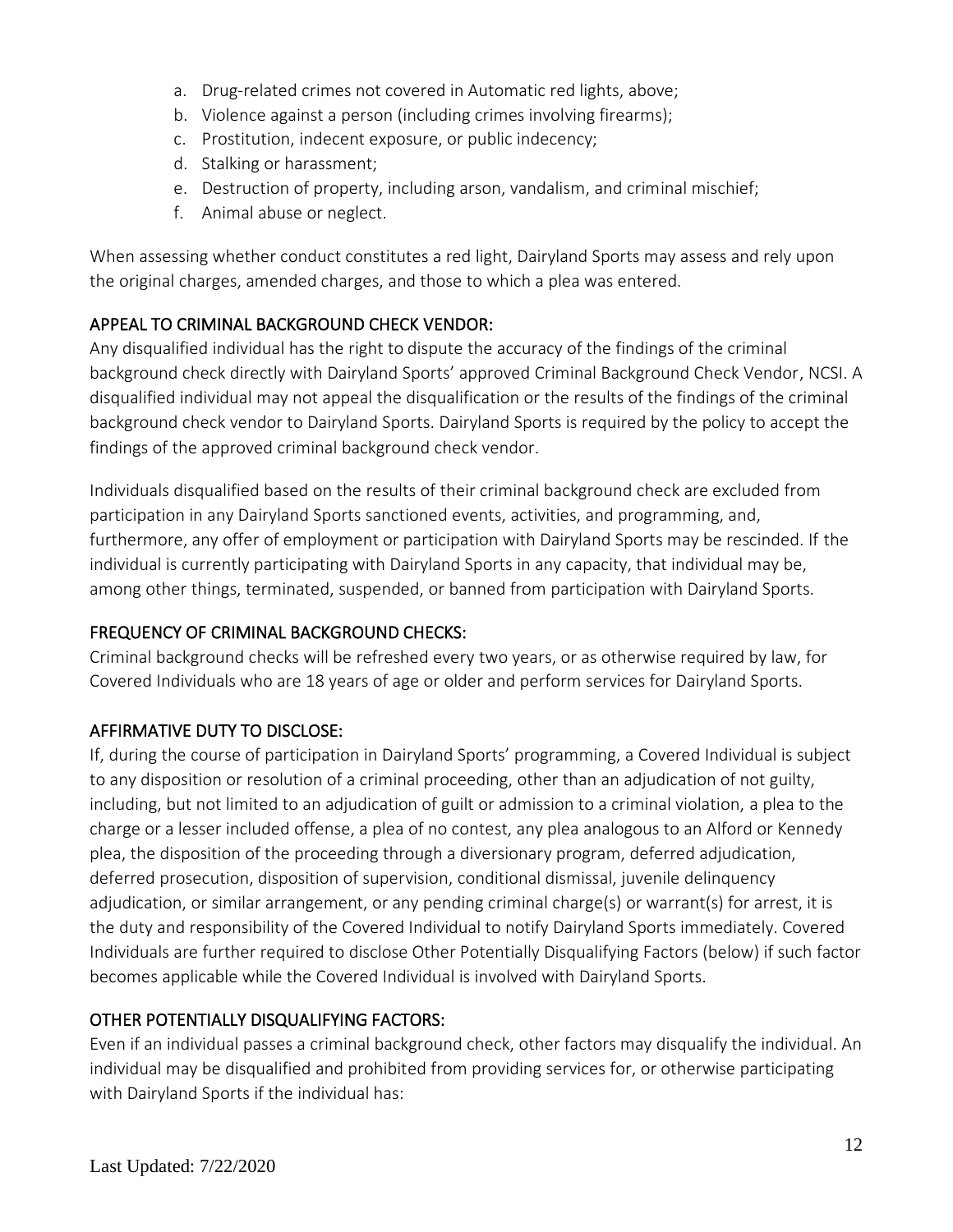- Been held liable for civil penalties or damages involving sexual or physical abuse or misconduct
- Been subject to any court order involving any sexual or physical abuse or misconduct, including, but not limited to, a domestic order or protection
- A history with another organization (employment, volunteer, etc.) of complaints of sexual or physical abuse or misconduct
- Been banned by another sport organization, including, without limitation, the U.S. Center for SafeSport or a National Governing Body, as temporarily or permanently ineligible
- Resigned, been terminated or been asked to resign from a position paid or unpaid due to complaint(s) of sexual or physical abuse or misconduct
- A history of other behavior that indicates they may be a danger to participants in Dairyland Sports; or
- Not met the job requirements

#### REVIEW OF DISQUALIFIERS:

Dairyland Sports will review its disqualifiers every two years or as otherwise required or modified by law.

#### RECORDS:

All records are secured at a designated Dairyland Sports office in a locked filing cabinet for a period indicated by applicable law or seven years after the individual is no longer affiliated with Dairyland Sports, whichever date is later. Records will be kept confidential to protect any personal identifying information of the individuals undergoing background checks.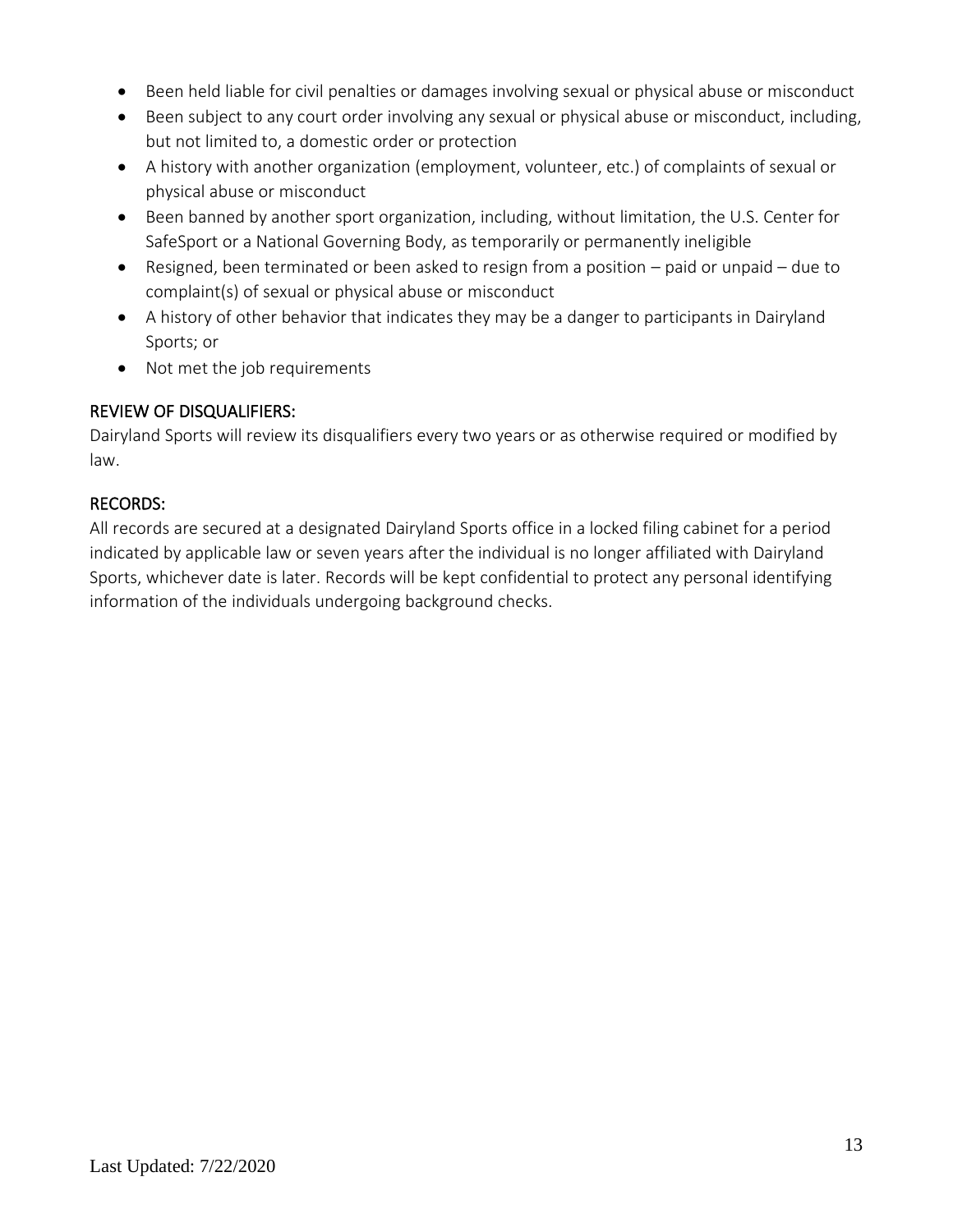# SECTION 3: SPORT PROTECTION POLICY

## COMMITMENT TO SAFETY:

Dairyland Sports is committed to creating a safe, inclusive, and positive atmosphere that athletes can participate in. Dairyland Sports recognizes the importance of establishing appropriate training methods, adhering to athlete protection policies, and developing continued education that fosters an environment free of misconduct.

## *This Sport Protection Policy applies to Covered Individuals, Dairyland Sports athletes, and other Dairyland Sports participants, as discussed below.*

#### PROHIBITED CONDUCT:

This section of the Handbook sets forth expectations for Participants related to emotional, physical, and sexual misconduct in sport, including bullying, hazing, and harassment.

The privilege of participation with Dairyland Sports may be limited, conditioned, suspended, terminated, or denied if a Participant's conduct is or was inconsistent with this Handbook and/or the best interest of sport and those who participate in it.

It is a violation of the Handbook and this Policy for a Participant to engage in or tolerate: (1) Prohibited Conduct, as outlined in this Policy; (2) any conduct that would violate any current or previous U.S. Center for SafeSport (the "Center"), Dairyland Sports, or Move United standards analogous to Prohibited Conduct that existed at the time of the alleged conduct; or (3) any conduct that would violate community standards analogous to Prohibited Conduct that existed at the time of the alleged conduct, including then applicable criminal and/or civil laws.

Prohibited Conduct also includes:

- A. Child Abuse
- B. Sexual Misconduct
- C. Emotional and Physical Misconduct, including Stalking, Bullying, Hazing, and Harassment
- D. Aiding and Abetting
- E. Misconduct Related to Reporting
- F. Other Inappropriate Conduct

#### A. Child Abuse

It is a violation of this Policy for a Participant to engage in Child Abuse as defined i[n Section 203 of the](https://uscode.house.gov/view.xhtml?path=/prelim@title34/subtitle2/chapter203&edition=prelim)  [Victims of Child Abuse Act of 1990 \(34 U.S.C. § 20341\)](https://uscode.house.gov/view.xhtml?path=/prelim@title34/subtitle2/chapter203&edition=prelim) or any applicable state law.

#### B. Sexual Misconduct

It is a violation of this Policy for a Participant to engage in Sexual Misconduct. Sexual Misconduct offenses include, but are not limited to:

- 1. Sexual or Gender-related Harassment
- 2. Non-consensual Sexual Contact (or attempts to commit the same)
- 3. Non-consensual Sexual Intercourse (or attempts to commit the same)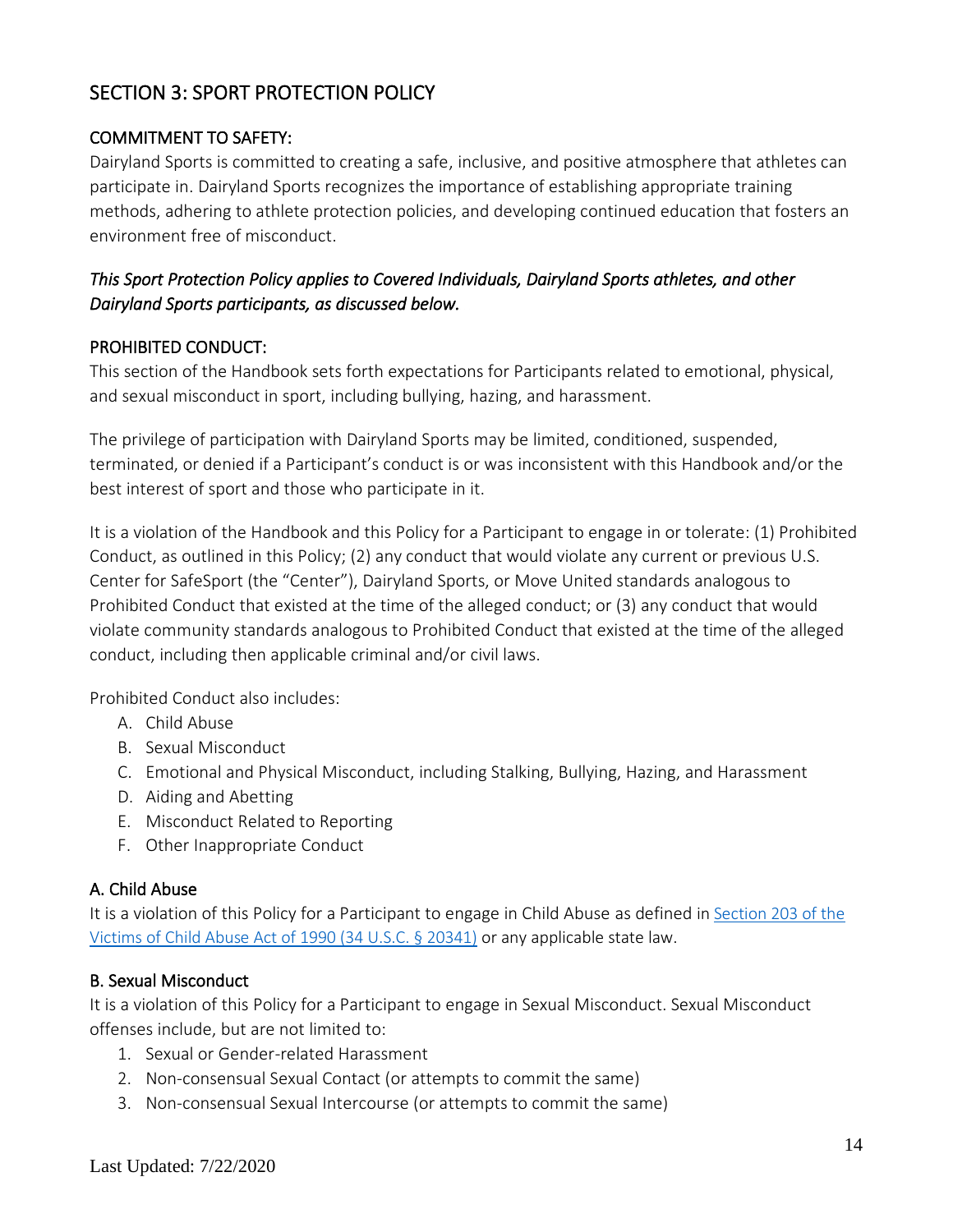- 4. Sexual Exploitation
- 5. Bullying or hazing, or other inappropriate conduct of a sexual nature

#### B1. Sexual or Gender-related Harassment

Sexual harassment is any unwelcome sexual advance, request for sexual favors, or other unwanted conduct of a sexual nature, whether verbal, non-verbal, graphic, physical, or otherwise, when the conditions outlined in (a) and/or (b), below, are present. Sexual harassment includes harassment related to gender, sexual orientation, gender identity, or gender expression, which may include acts of aggression, intimidation, or hostility, whether verbal or non-verbal, graphic, physical, or otherwise, even if the acts do not involve conduct of a sexual nature, when the conditions outlined in (a) and/or (b), below, are present.

- a) Submission to such conduct is made, either explicitly or implicitly, a term or condition of any person's employment, standing in sport, or participation in events, sports programs and/or activities; or when submission to or rejection of such conduct is used as the basis for sporting decisions affecting the individual (often referred to as "quid pro quo" harassment); or
- b) Such conduct creates a hostile environment. A "hostile environment" exists when the conduct is sufficiently severe, persistent, and/or pervasive such that it interferes with, limits, or deprives any individual of the opportunity to participate in any program or activity. Conduct must be deemed severe, persistent, or pervasive from both a subjective and an objective perspective. Whether a hostile environment exists depends on the totality of known circumstances, including, but not limited to:
	- i. The frequency, nature, and severity of the conduct;
	- ii. Whether the conduct was physically threatening;
	- iii. The effect of the conduct on the Claimant's mental or emotional state;
	- iv. Whether the conduct was directed at more than one person;
	- v. Whether the conduct arose in the context of other discriminatory conduct;
	- vi. Whether the conduct unreasonably interfered with any person's educational or work performance and/or sport programs or activities; and
	- vii. Whether the conduct implicates concerns related to protected speech.

A hostile environment can be created by persistent or pervasive conduct or by a single or isolated incident that is sufficiently severe. The more severe the conduct, the less need there is to show a repetitive series of incidents to prove a hostile environment, particularly if the conduct is physical. A single incident of sexual contact without Consent, for example, may be sufficiently severe to constitute a hostile environment. In contrast, the perceived offensiveness of a single verbal or written expression, standing alone, is typically not sufficient to constitute a hostile environment.

## B2. Nonconsensual Sexual Contact

It is a violation of this Policy for a Participant to engage in Sexual Contact without Consent. Sexual Contact is any intentional touching of a sexual nature, however slight, with any object or body part (as described below), by a person upon another person. Sexual Contact includes but is not limited to: (a) kissing, (b) intentional touching of the breasts, buttocks, groin or genitals, whether clothed or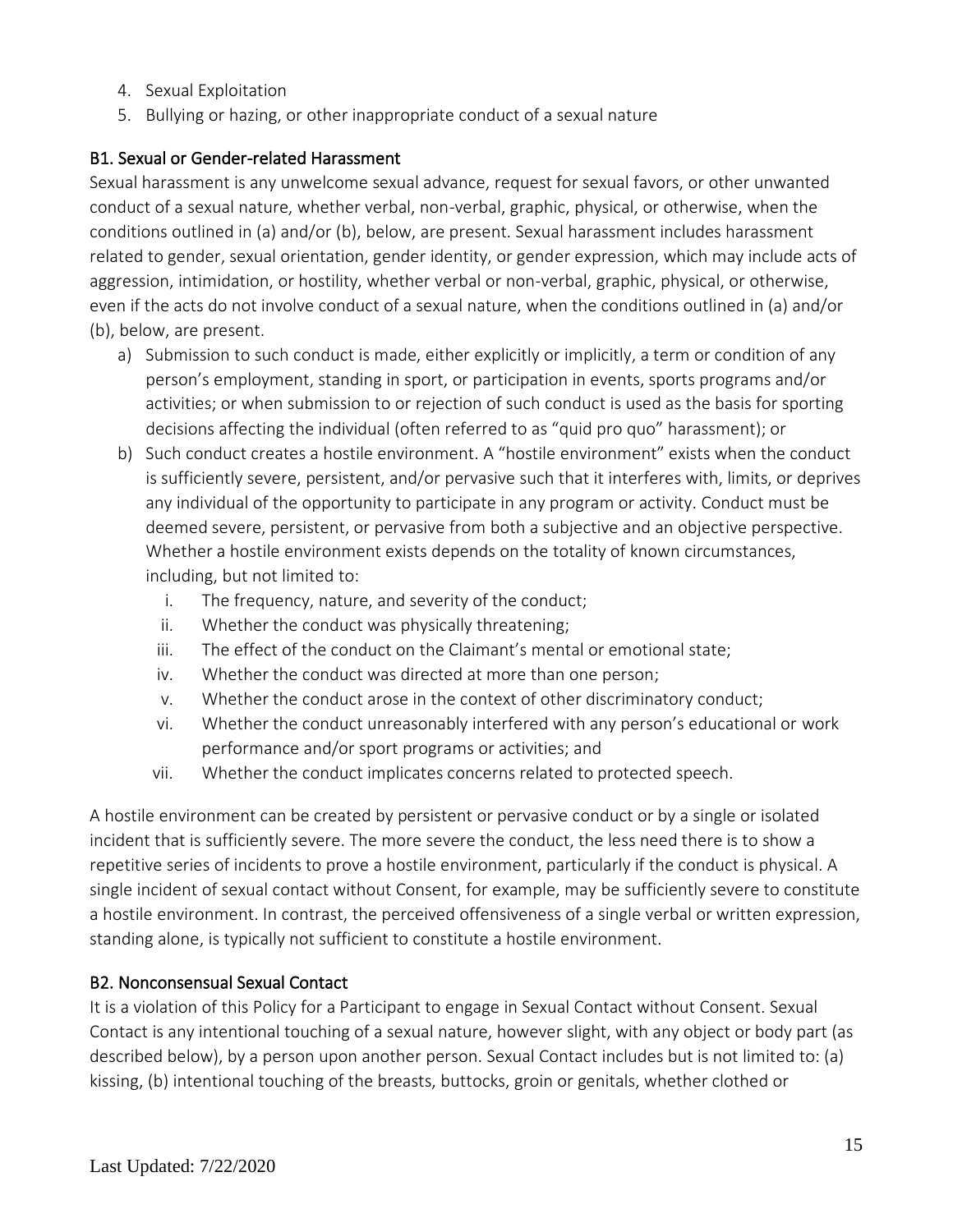unclothed, or intentionally touching of another with any of these body parts; and (c) making another touch themselves, the Participant, or someone else with or on any of these body parts.

#### B3. Nonconsensual Sexual Intercourse

It is a violation of this Policy for a Participant to engage in Sexual Intercourse without Consent.

Sexual Intercourse is any penetration, however slight, with any object or body part (as described below), by a person upon another person. Sexual Intercourse includes (a) vaginal penetration by a penis, object, tongue, or finger; (b) anal penetration by a penis, object, tongue, or finger; and (c) any contact, no matter how slight, between the mouth of one person and the genitalia of another person.

## B4. Sexual Exploitation

It is a violation of this Policy for a Participant to engage in Sexual Exploitation. Sexual Exploitation occurs when a Participant purposely or knowingly:

- a) Allows third parties to observe private sexual activity from a hidden location (e.g., closet) or through electronic means (e.g., Skype or live streaming of images) without Consent of all parties involved in the sexual activity.
- b) Records or photographs private sexual activity and/or a person's intimate parts (including genitalia, groin, breasts, or buttocks) without Consent of all parties in the recording or photo.
- c) Engages in voyeurism (e.g., watching private sexual activity or viewing another person's intimate parts when that person would have a reasonable expectation of privacy), without Consent of all parties being viewed.
- d) Disseminates, shows, or posts images of private sexual activity and/or a person's intimate parts (including genitalia, groin, breasts or buttocks) without prior Consent of the person depicted in the images.
- e) Intentionally exposes another person to a sexually transmitted infection or virus without that person's knowledge.
- f) Engages in prostituting or trafficking another person.

## B5. Bullying, Hazing, or Other Inappropriate Conduct of a Sexual Nature.

It is a violation of this Policy for a Participant to engage in bullying, hazing, and other inappropriate conduct of sexual nature, as further defined in the corresponding sections below.

## C. Emotional and Physical Misconduct

It is a Handbook violation for a Participant to engage in emotional and/or physical misconduct, when that misconduct occurs within a context that is reasonably related to sport, which includes, without limitation:

- 1. Emotional Misconduct
- 2. Physical Misconduct
- 3. Bullying Behaviors
- 4. Hazing
- 5. Harassment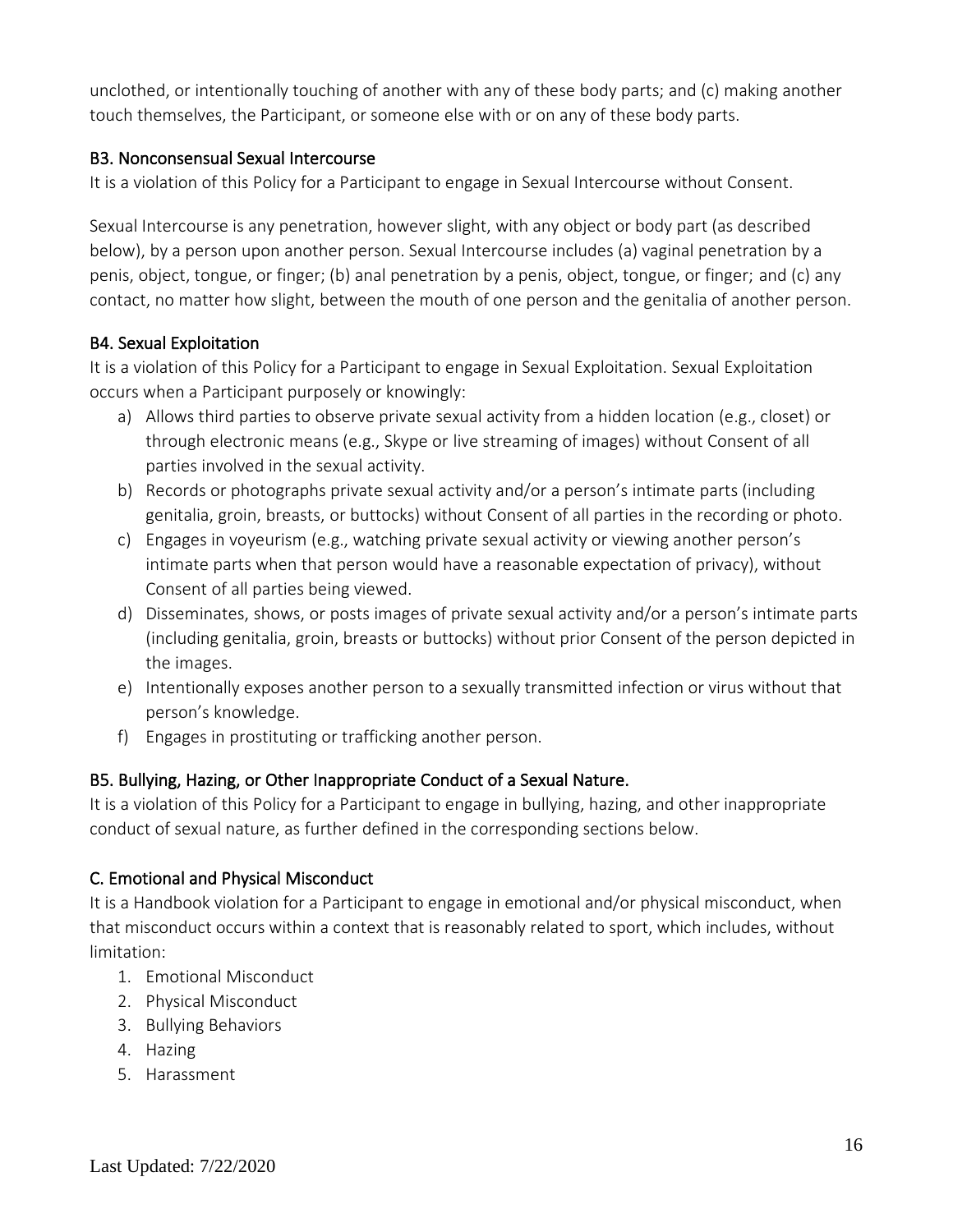## C1. Emotional Misconduct

Emotional Misconduct includes (a) Verbal Acts, (b) Physical Acts, (c) Acts that Deny Attention or Support, (d) Criminal Conduct, and/or (e) Stalking. Emotional Misconduct is determined by the objective behaviors, not whether harm is intended or results from the behavior.

- a) Verbal Acts: Repeatedly and excessively verbally assaulting or attacking someone personally in a manner that serves no productive training or motivational purpose.
- b) Physical Acts: Repeated and/or severe physically aggressive behaviors, including but not limited to, throwing sport equipment, water bottles or chairs at or in the presence of others, punching walls, windows or other objects, etc.
- c) Acts that Deny Attention or Support: Ignoring or isolating a person for extended periods of time, including routinely or arbitrarily excluding a Participant from practice.
- d) Criminal Conduct: Emotional Misconduct includes any act or conduct described as emotional abuse or misconduct under federal or state law (e.g. child abuse, child neglect).
- e) Stalking: Stalking occurs when a person purposefully engages in a course of conduct directed at a specific person, and knows or should know, that the course of conduct would cause a reasonable person to (i) fear for their safety, (ii) the safety of a third person, or (iii) to experience substantial emotional distress.
	- i. "Course of conduct" means at least two or more acts, in which a person directly, indirectly, or through third parties, by any action, method, device, or means, follows, monitors, observes, surveils, threatens, or communicates to or about another person, or interferes with another person's property.
	- ii. "Substantial emotional distress" means significant mental suffering or anguish. Stalking also includes "cyber-stalking," wherein a person stalks another using electronic media, such as the internet, social networks, blogs, cell phones, texts, or other similar devices or forms of contact.
- f) Exclusion: Emotional Misconduct does not include professionally accepted coaching methods of skill enhancement, physical conditioning, team building, appropriate discipline or improved Athlete performance. Emotional Misconduct also does not include conduct reasonably accepted as part of sport and/or conduct reasonably accepted as part of Participant's participation.

## C2. Physical Misconduct

Physical Misconduct is any intentional contact or noncontact behavior that causes, or reasonably threatens to cause, physical harm to another person.

Examples of physical misconduct may include, without limitation:

- a) Contact violations: Punching, beating, biting, striking, choking or slapping another; intentionally hitting another with objects, such as sporting equipment; encouraging or knowingly permitting an Athlete to return to play prematurely following a serious injury (e.g., a concussion) and without the clearance of a medical professional.
- b) Non-contact violations: Isolating a person in a confined space, such as locking an Athlete in a small space; forcing an Athlete to assume a painful stance or position for no athletic purpose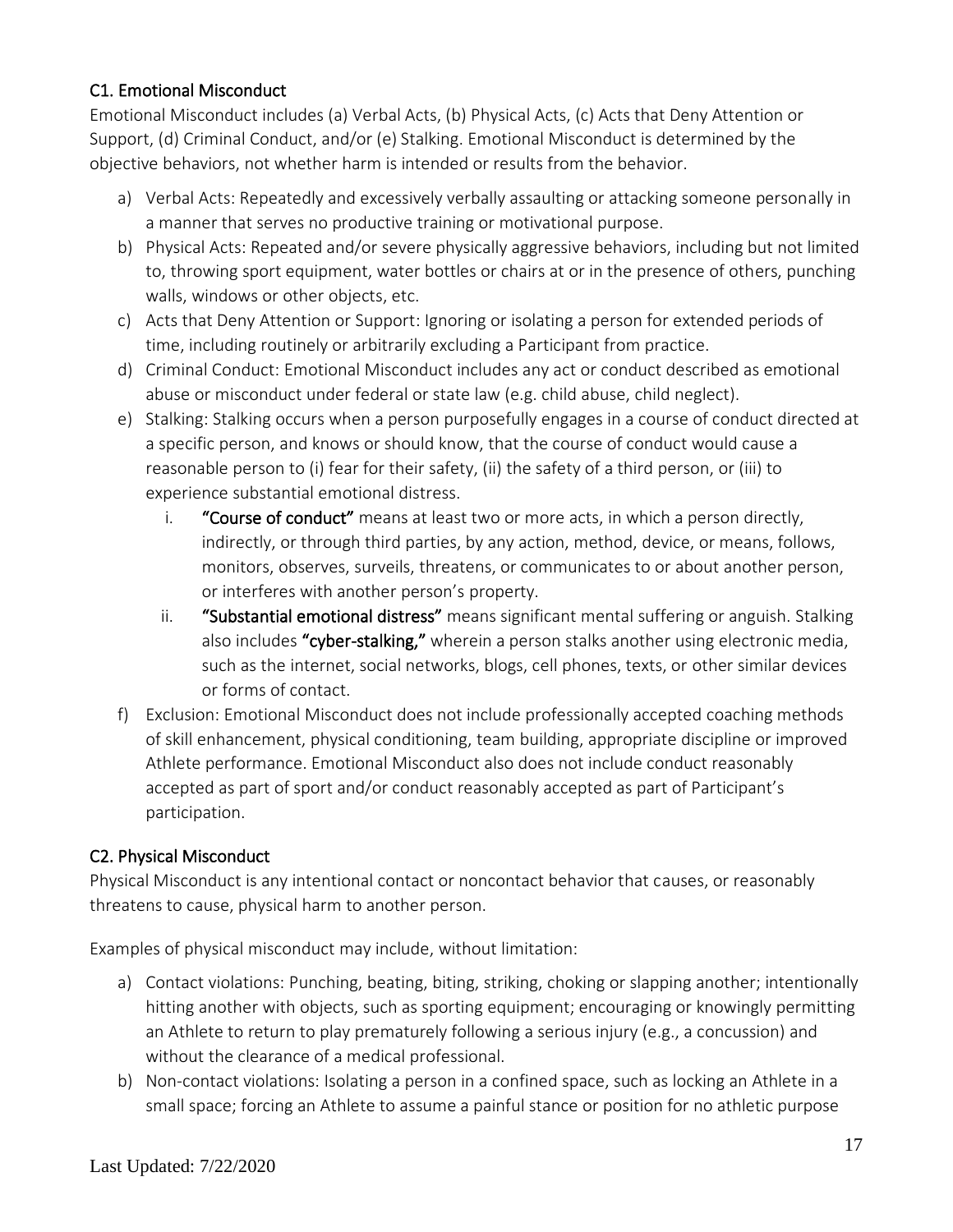(e.g., requiring an athlete to kneel on an uncomfortable surface); withholding, recommending against, or denying adequate hydration, nutrition, medical attention or sleep; providing alcohol to a person under the legal drinking age; providing illegal drugs or non-prescribed medications to another.

- c) Criminal Conduct: Physical Misconduct includes any act or conduct described as physical abuse or misconduct under federal or state law (e.g. child abuse, child neglect, assault).
- d) Exclusion: Physical Misconduct does not include professionally accepted coaching methods of skill enhancement, physical conditioning, team building, appropriate discipline, or improved Athlete performance. For example, hitting, punching, and kicking are well-regulated forms of contact in combat sports, but have no place in swimming. Physical Misconduct also does not include conduct reasonably accepted as part of sport and/or conduct reasonably accepted as part of Participant's participation.

## C3. Bullying Behavior

Repeated and/or severe behavior(s) that are (a) aggressive (b) directed at a Minor, and (c) intended or likely to hurt, control, or diminish the Minor emotionally, physically or sexually. Bullying-like behaviors directed at adults are addressed under other forms of misconduct, such as Hazing and/or Harassment.

Examples of bullying behavior may include, without limitation, repeated and/or severe:

- a) Physical: Hitting, pushing, punching, beating, biting, striking, kicking, choking, spitting or slapping, or throwing objects (such as sporting equipment) at another person.
- b) Verbal: Ridiculing, taunting, name-calling or intimidating or threatening to cause someone harm.
- c) Social, including cyberbullying: Use of rumors or false statements about someone to diminish that person's reputation; using electronic communications, social media or other technology to harass, frighten, intimidate or humiliate someone; socially excluding someone and asking others to do the same.
- d) Sexual: Ridiculing or taunting based on gender or sexual orientation (real or perceived), gender traits or behavior, or teasing someone about their looks or behavior as it relates to sexual attractiveness.
- e) Criminal Conduct: Bullying Behavior includes any conduct described as bullying under federal or state law.
- f) Exclusion: Conduct may not rise to the level of Bullying Behavior if it is merely rude (inadvertently saying or doing something hurtful), mean (purposefully saying or doing something hurtful, but not as part of a pattern of behavior), or arising from conflict or struggle between persons who perceive they have incompatible views and/or positions. Bullying does not include professionally accepted coaching methods of skill enhancement, physical conditioning, team building, appropriate discipline, or improved Athlete performance.

#### C4. Hazing

Any conduct that subjects another person, whether physically, mentally, emotionally or psychologically, to anything that may endanger, abuse, humiliate, degrade or intimidate the person as a condition of joining or being socially accepted by a group, team, or organization.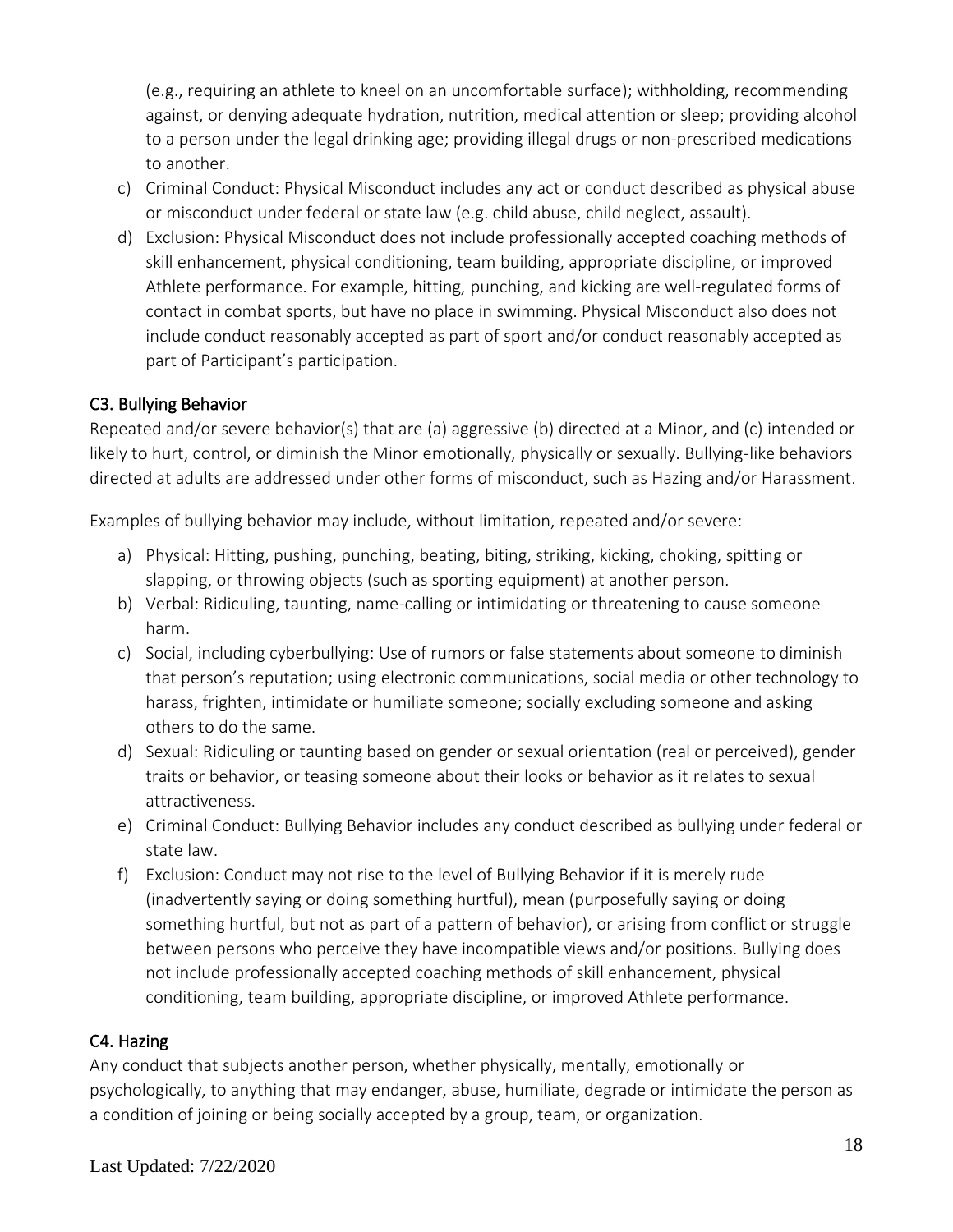Purported Consent by the person subjected to Hazing is not a defense, regardless of the person's perceived willingness to cooperate or participate.

Examples of Hazing include:

- a) Contact acts: Tying, taping or otherwise physically restraining another person; beating, paddling or other forms of physical assault.
- b) Non-contact acts: Requiring or forcing the consumption of alcohol, illegal drugs or other substances, including participation in binge drinking and drinking games; personal servitude; requiring social actions (e.g., wearing inappropriate or provocative clothing) or public displays (e.g., public nudity) that are illegal or meant to draw ridicule; excessive training requirements demanded of only particular individuals on a team that serve no reasonable or productive training purpose; sleep deprivation; otherwise unnecessary schedule disruptions; withholding of water and/or food; restrictions on personal hygiene.
- c) Sexualized acts: Actual or simulated conduct of a sexual nature.
- d) Criminal acts: Any act or conduct that constitutes hazing under applicable federal or state law.
- e) Exclusion: Conduct may not rise to the level of Hazing if it is merely rude (inadvertently saying or doing something hurtful), mean (purposefully saying or doing something hurtful, but not as part of a pattern of behavior), or arising from conflict or struggle between persons who perceive they have incompatible views and/or positions. Hazing does not include professionally accepted coaching methods of skill enhancement, physical conditioning, team building, appropriate discipline, or improved Athlete performance.

## C5. Harassment

Repeated and/or severe conduct that (a) causes fear, humiliation or annoyance, (b) offends or degrades, (c) creates a hostile environment (as defined above), or (d) reflects discriminatory bias in an attempt to establish dominance, superiority or power over an individual or group based on age, race, ethnicity, culture, religion, national origin, or mental or physical disability; or (e) any act or conduct described as harassment under federal or state law. Whether conduct is harassing depends on the totality of the circumstances, including the nature, frequency, intensity, location, context, and duration of the behavior. Conduct may not rise to the level of Harassment if it is merely rude (inadvertently saying or doing something hurtful), mean (purposefully saying or doing something hurtful, but not as part of a pattern of behavior), or arising from conflict or struggle between persons who perceive they have incompatible views and/or positions.

Harassment does not include professionally accepted coaching methods of skill enhancement, physical conditioning, team building, appropriate discipline, or improved Athlete performance.

## D. Aiding and Abetting

Aiding and Abetting is any act taken with the purpose of facilitating, promoting, or encouraging the commission of Prohibited Conduct by a Participant. Aiding and Abetting also includes, without limitation, knowingly: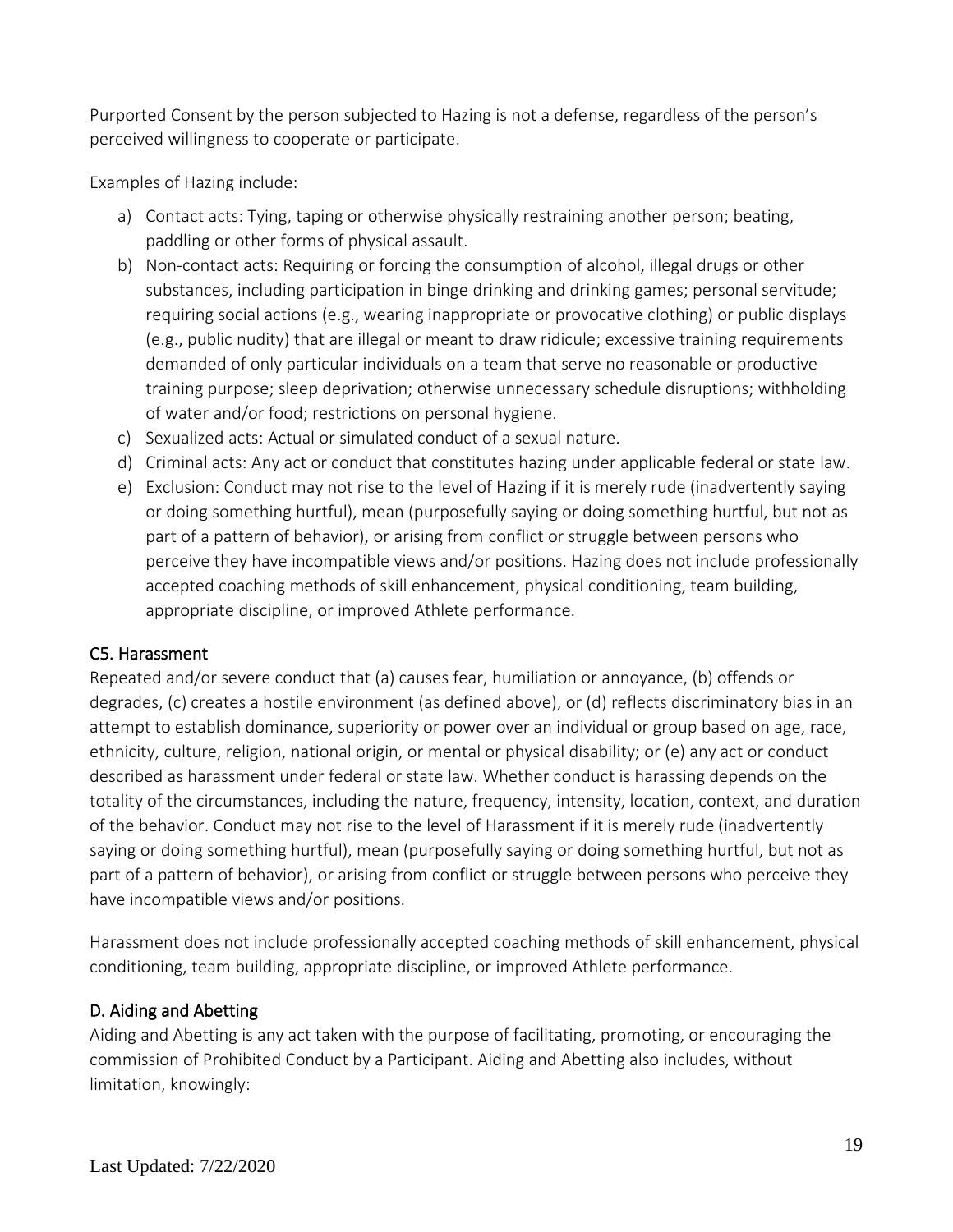- 1. Allowing any person who has been identified as suspended or otherwise ineligible by Dairyland Sports to be in any way associated with or employed by an organization affiliated with or holding itself out as affiliated with Dairyland Sports;
- 2. Allowing any person who has been identified as suspended or otherwise ineligible by Dairyland Sports to coach or instruct Participants;
- 3. Allowing any person who has been identified as ineligible by Dairyland Sports to have ownership interest in a facility, an organization, or its related entities, if that facility/organization/related entity is affiliated with or holds itself out as affiliated with Dairyland Sports;
- 4. Providing any coaching-related advice or service to an Athlete who has been identified as suspended or otherwise ineligible by Dairyland Sports;
- 5. Allowing any person to violate the terms of their suspension or any other sanctions imposed by Dairyland Sports. In addition, a Participant also violates this Policy if someone acts on behalf of the Participant to engage in Aiding or Abetting, or if the guardian, family member, or Advisor of a Participant, including Minor Participants, engages in Aiding or Abetting.

## E. Misconduct Related to Reporting

## E1. Failure to Report

An adult Participant who fails to report actual or suspected Sexual Misconduct or Child Abuse to Dairyland Sports and, when appropriate, to law enforcement may be subject to disciplinary action under Dairyland Sports' resolution procedures and may also be subject to federal or state penalties.

- a) The obligation to report is broader than reporting a pending charge or criminal arrest of a Participant; it requires reporting to Dairyland Sports, and law enforcement if applicable, any conduct which, if true, would constitute Sexual Misconduct and/or Child Abuse. The obligation to report to Dairyland Sports is an ongoing one and is not satisfied simply by making an initial report. The obligation includes reporting, on a timely basis, all information of which an adult Participant becomes aware, including the names of witnesses, third-party reporters, and Claimants.
- b) The obligation to report includes personally identifying information of a potential Claimant to the extent known at the time of the report, as well as a duty to reasonably supplement the report as to identifying information learned at a later time.
- c) Participants should not investigate or attempt to evaluate the credibility or validity of allegations involving Sexual Misconduct and/or Child Abuse. Participants making a good faith report are not required to prove the reports are true before reporting.

## E2. Intentionally Filing a False Allegation

In addition to constituting misconduct, filing a knowingly false allegation that a Participant engaged in Prohibited Conduct may violate state criminal law and civil defamation laws. Any person making a knowingly false allegation in a matter over which Dairyland Sports exercises jurisdiction shall be subject to disciplinary action by Dairyland Sports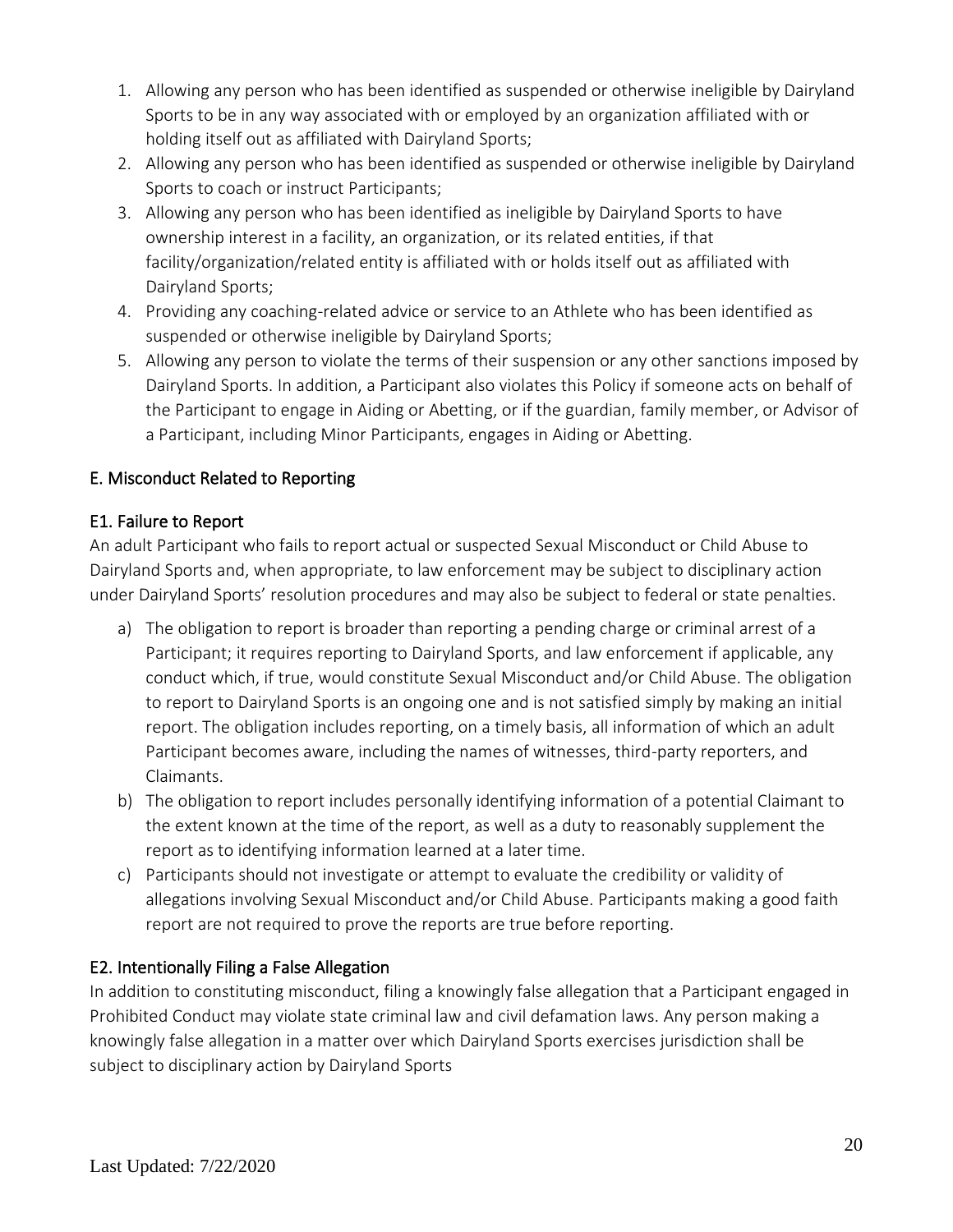- a) An allegation is false if the events reported did not occur, and the person making the report knows the events did not occur.
- b) A false allegation is different from an unsubstantiated allegation; an unsubstantiated allegation means there is insufficient supporting evidence to determine whether an allegation is true or false. Absent demonstrable misconduct, an unsubstantiated allegation alone is not grounds for a Handbook violation.

#### E3. Retaliation

Retaliation against anyone for engaging in Dairyland Sports' processes is prohibited. A Participant, someone acting on behalf of a Participant, a chapter, Dairyland Sports or anyone subject to the Handbook, shall not take an adverse action against any person for making a good faith report of a possible Handbook violation to Dairyland Sports or other relevant organization as identified herein or for participating in any process under this Handbook.

Retaliation includes threatening, intimidating, harassing, coercing or any other conduct that would discourage a reasonable person from engaging or participating in Dairyland Sports' processes when the action is reasonably related to the report or engagement with Dairyland Sports. Retaliation may be present even where there is a finding that no violation occurred. Retaliation does not include goodfaith actions lawfully pursued in response to a report of a Handbook violation.

## F. Other Inappropriate Conduct

#### F1. Intimate Relationship

An adult Participant violates this Policy by engaging in an intimate or romantic relationship where a Power Imbalance exists. An Intimate or Romantic relationship is a close personal relationship—other than a familial relationship—that exists independently and outside of the sport relationship. Whether a relationship is intimate is based on the totality of the circumstances, including: regular contact and/or interactions outside of or unrelated to the sport relationship (electronically or in person), the parties' emotional connectedness, the exchange of gifts, ongoing physical and/or intimate contact and/or sexual activity, identity as a couple, the sharing of sensitive personal information, and/or intimate knowledge about each other's lives outside the sport relationship.

#### F2. Exposing a Minor to Imagery

An adult Participant violates this Policy by intentionally exposing a Minor to imagery of a sexual nature. This provision does not exclude the possibility that similar behavior between adults could constitute Sexual Harassment, as defined in this Policy.

#### F3. Intentional Exposure of Private Areas

An adult Participant violates this Policy by intentionally exposing breasts, buttocks, groin, or genitals, or induces another to do so, to an adult where there is a Power Imbalance, or to a Minor.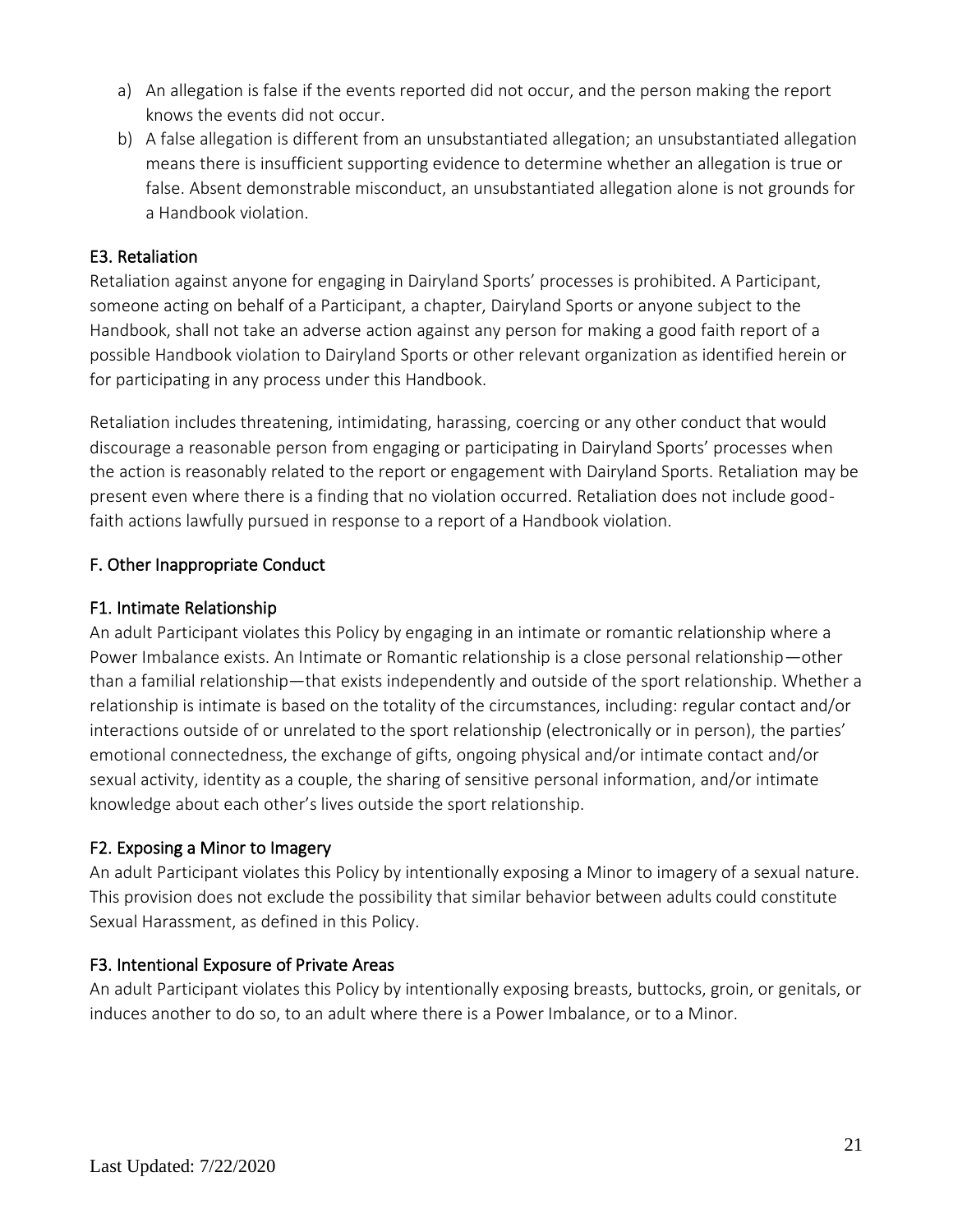## F4. Inappropriate Physical Contact

An adult Participant violates this Policy by engaging in inappropriate physical contact with a Participant where there is a Power Imbalance. Such inappropriate contact includes, but is not limited to, intentionally:

- a) touching, slapping, or otherwise contacting the buttocks or genitals of a Participant;
- b) excessively touching or hugging a Participant;
- c) kissing a Participant.

#### F5. Sex Offender Registry

A Participant who is currently on any state, federal, territorial, or tribal sex offender registry is ineligible to participate with Dairyland Sports in any capacity.

#### VIOLATIONS:

Violations of the Sport Protection Policy shall be reported pursuant to Dairyland Sports Reporting Policy and will be addressed under its Disciplinary Rules and Procedure.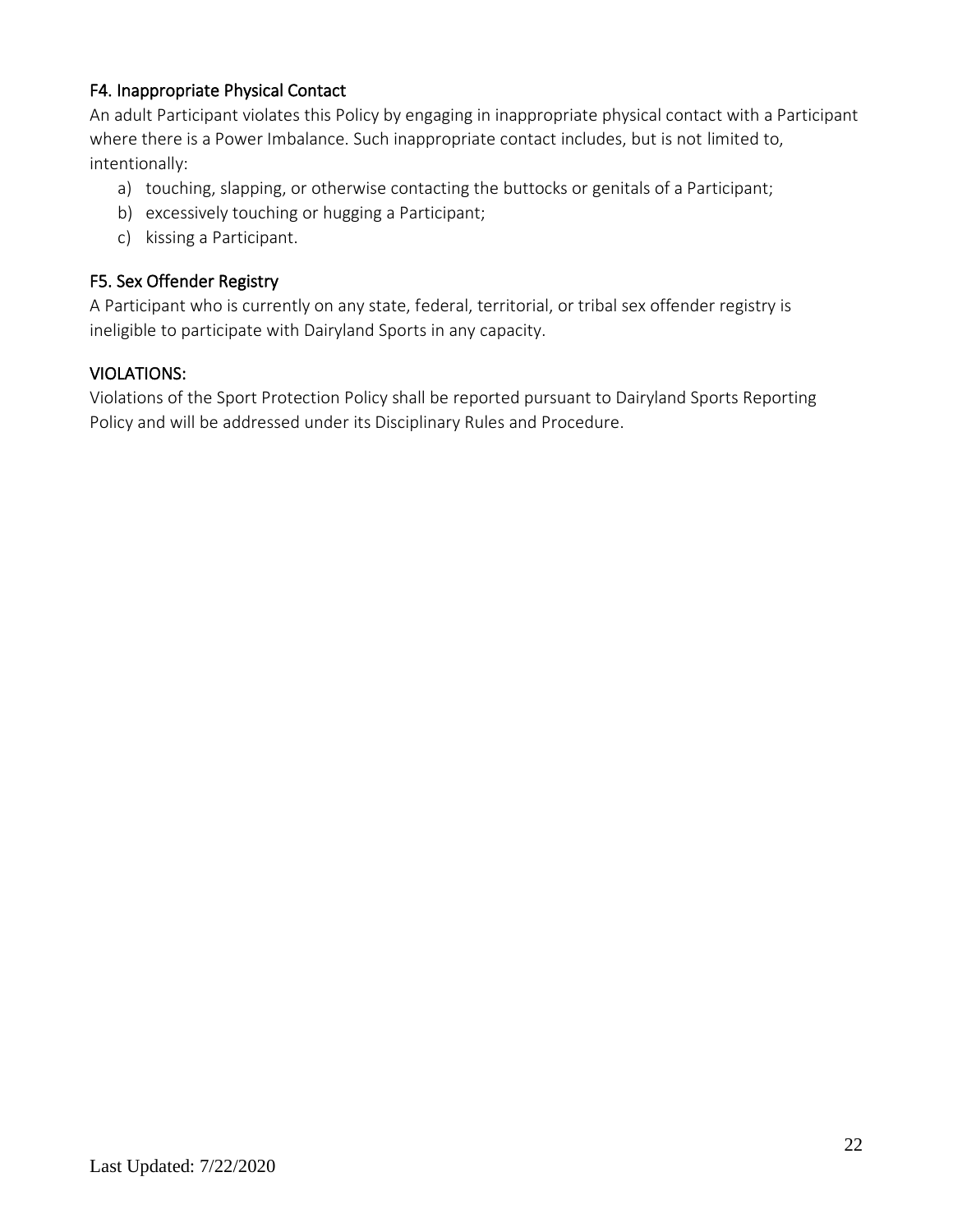# SECTION 4: ATHLETE ABUSE PREVENTION POLICIES

# SUPERVISION OF ATHLETES AND PARTICIPANTS POLICY

During training and competition, Dairyland Sports strives to create two-deep leadership and minimize one-on-one interactions to create a safe training environment and to protect athletes and participants. Two-deep leadership means a minimum of two adult Covered Individuals, or one Covered Individual and the parent/guardian of the relevant athlete, are present when working with an athlete.

For purposes of this Section 4, "Ward" means an individual, whether an adult or a minor, who has a guardian legally appointed by the court.

Covered Individuals are required to abide by these Athlete Abuse Prevention Policies at all Dairyland Sports-controlled activities and events, and facilities under Dairyland Sports jurisdiction (to mean facilities/venues owned or controlled by Dairyland Sports.)

#### APPROPRIATE ONE-ON-ONE INTERACTIONS:

One-on-one interactions between a minor/ward athlete and a Covered Individual (who is not the athlete's parent or guardian) are permitted only if they occur at an observable and interruptible distance by another adult, as described in "Individual Care or Support Session," or in emergency circumstances. Covered Individuals who may have one-on-one interactions are required to complete awareness training through US Center for SafeSport prior to working with minor/ward athletes.

#### Monitoring:

When one-on-one interactions between Covered Individuals and minor/ward athletes occur at Dairyland Sports events, other Covered Individuals will monitor these interactions. Monitoring includes: knowing that the one-on-one interaction is occurring, the approximate planned duration of the interaction, and randomly dropping in on the one-on-one.

#### Out-Of-Program Contacts:

Covered Individuals are prohibited from interacting one-on-one with unrelated minor/ward athletes in settings outside of the Dairyland Sports programs that are not observable and interruptible (including, but not limited to, one's home and individual transportation), unless parent/legal guardian consent is provided for each out-of-program contact. Nonetheless, such arrangements are strongly discouraged.

#### Individual Meetings:

An individual meeting may be necessary to address an athlete's concerns, training program or competition schedule. Under these circumstances, Covered Individuals are to observe the following guidelines.

- Any individual meeting should occur when others are present and where interactions are at an observable and interruptible distance by another adult.
- Where possible, an individual meeting should take place in a publicly visible and open area, such as the corner of a field of play or preparation area.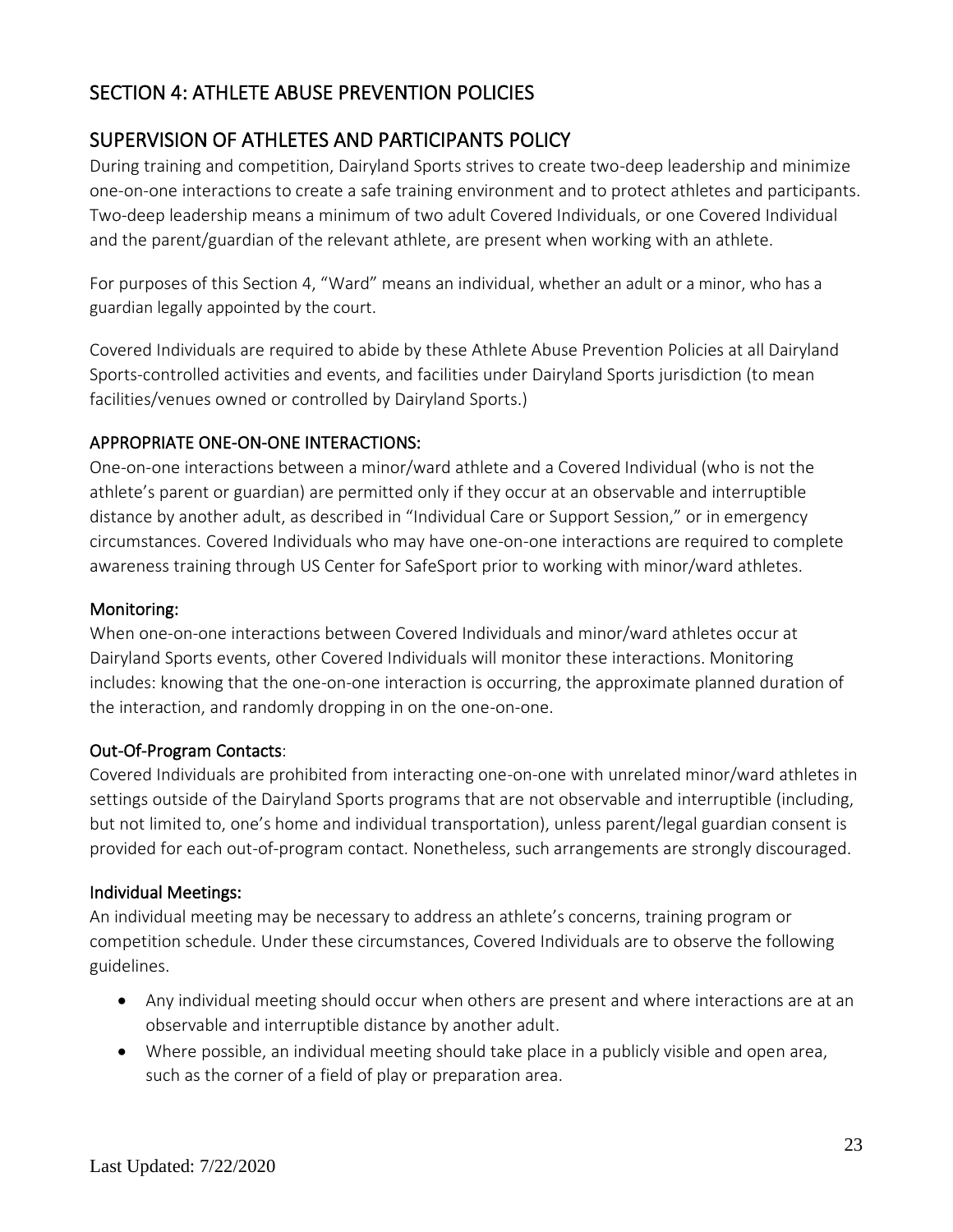• If an individual meeting is to take place in an office or the athletes' home, the door should remain unlocked and open, and any windows must be uncovered.

#### Individual Training Sessions:

An individual training session(s) with a minor/ward athlete may also be desired or necessary. Under these circumstances, written permission of a minor/ward athlete's parent or guardian is required in advance of the individual training session(s), and Dairyland Sports encourages parents and guardians to attend the training session. Individual training sessions should be observable and interruptible by another adult at all times.

## Individual Care or Support Sessions:

Athletes with disabilities may require additional care or support sessions that should be administered in a private setting. Written permission of the athlete, or a minor/ward athlete's parent or guardian, if applicable, is required in advance of such individual care or support session(s), and sessions must be conducted in compliance with this Handbook and any other applicable Dairyland Sports policies or protocols. Individuals providing such care must have any required license(s) and must notify, if possible, a Covered Individual on location before any individual care or support session takes place. Such individual care or support sessions may include:

- Toileting
- Diapering
- Assistance in changing between clothing and sports equipment

## PROHIBITED ONE-ON-ONE INTERACTIONS:

Except as set forth above, minor/ward athletes and participants will not be left unattended or unsupervised during Dairyland Sports activities, including being left alone during practice time, and Dairyland Sports Covered Individuals are prohibited from being alone with an individual minor/ward athlete or participant in any room or building.

## VIOLATIONS:

Violations of this policy must be reported to Dairyland Sports pursuant to its Reporting Policy. Violations will be addressed under the Disciplinary Rules and Procedure and may result in the sanctions as set forth therein, including temporary or permanent suspension. Some violations may constitute physical or sexual abuse that must be reported to appropriate law enforcement authorities.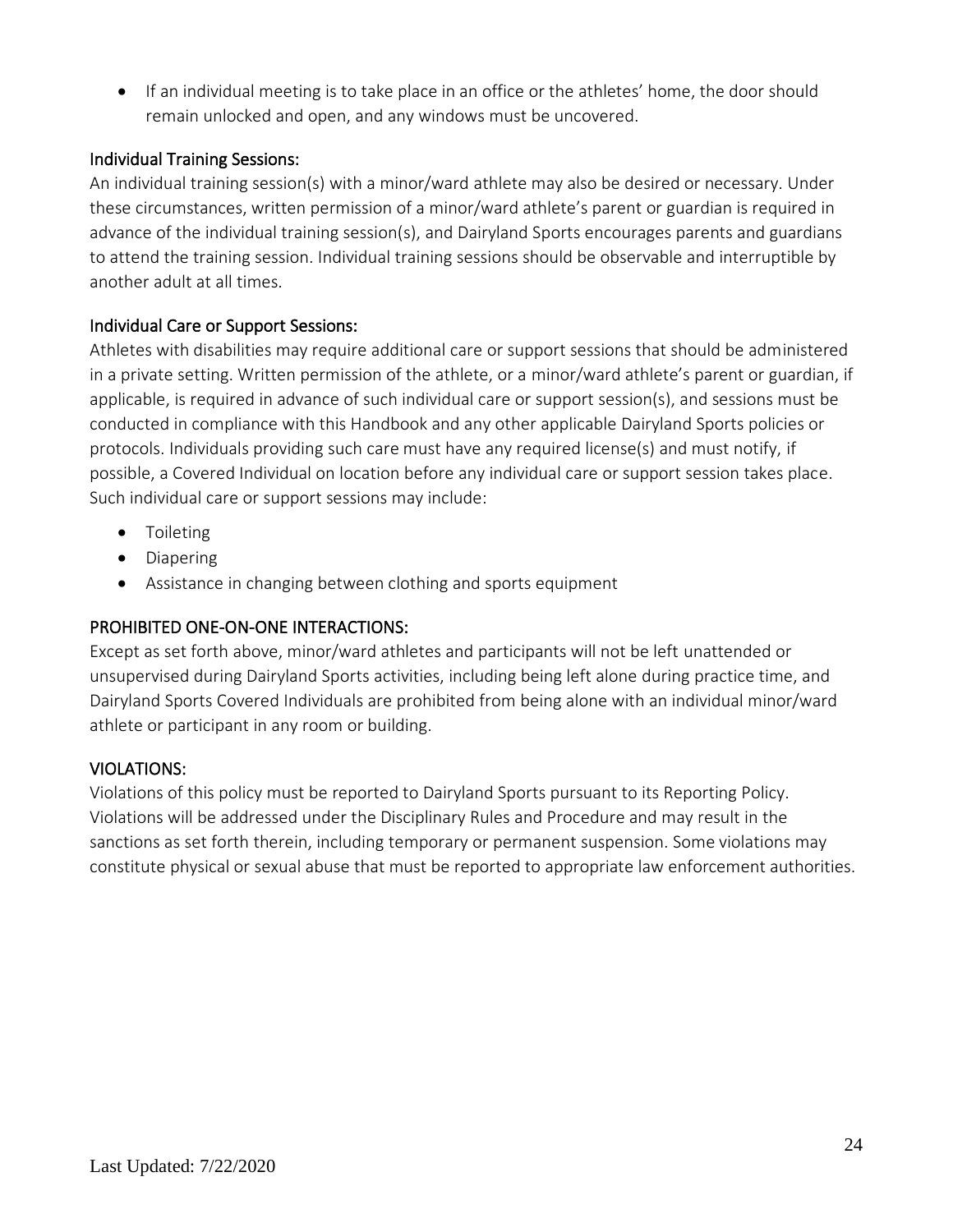# PHYSICAL CONTACT WITH ATHLETES POLICY

Appropriate physical contact between athletes and coaches is a productive and inevitable part of sport. Athletes are more likely to acquire advanced physical skills and enjoy their sport participation through appropriate physical contact. Especially in adaptive sports, athletes may require physical assistance with equipment, movement, transfers, and more. However, guidelines for appropriate physical contact reduce the potential for misconduct in sport.

## APPROPRIATE PHYSICAL CONTACT:

Dairyland Sports adheres to the following principles and guidelines in regards to physical contact with our athletes.

## Common Criteria for Appropriate Physical Contact:

Physical contact with athletes – for safety, consolation, and celebration – has multiple criteria in common which make them both safe and appropriate. These include:

- the physical contact takes place in public
- there is no potential for, or actual, physical, or sexual intimacies during the physical contact
- athlete receives verbal notice of the contact about to take place
- the physical contact is for the benefit of the athlete, not to meet an emotional or other need of an adult

## Safety:

The safety of our athletes is paramount, and in many instances, we make the athletic space safer through appropriate physical contact. Examples include:

- spotting an athlete so that they will not be injured by a fall or piece of equipment
- positioning an athlete's body so that they more quickly acquire an athletic skill, get a better sense of where their body is in space, or improve their balance and coordination (with the athlete's consent)
- in emergencies, making athletes aware that they might be in harm's way because of other athletes practicing around them or because of equipment in use

## Celebration:

Sports are physical by definition and we recognize participants often express their joy of participation, competition, achievement, and victory through physical acts. Appropriate public expressions of celebration include:

- greeting gestures such as high-fives, fist bumps, elbow bumps
- congratulatory gestures such as celebratory side hugs, "jump-arounds" and pats on the back for any form of athletic or personal accomplishment

## Consolation:

It may be appropriate to console an emotionally distressed athlete (e.g., an athlete who just lost a competition). Appropriate consolation includes publicly: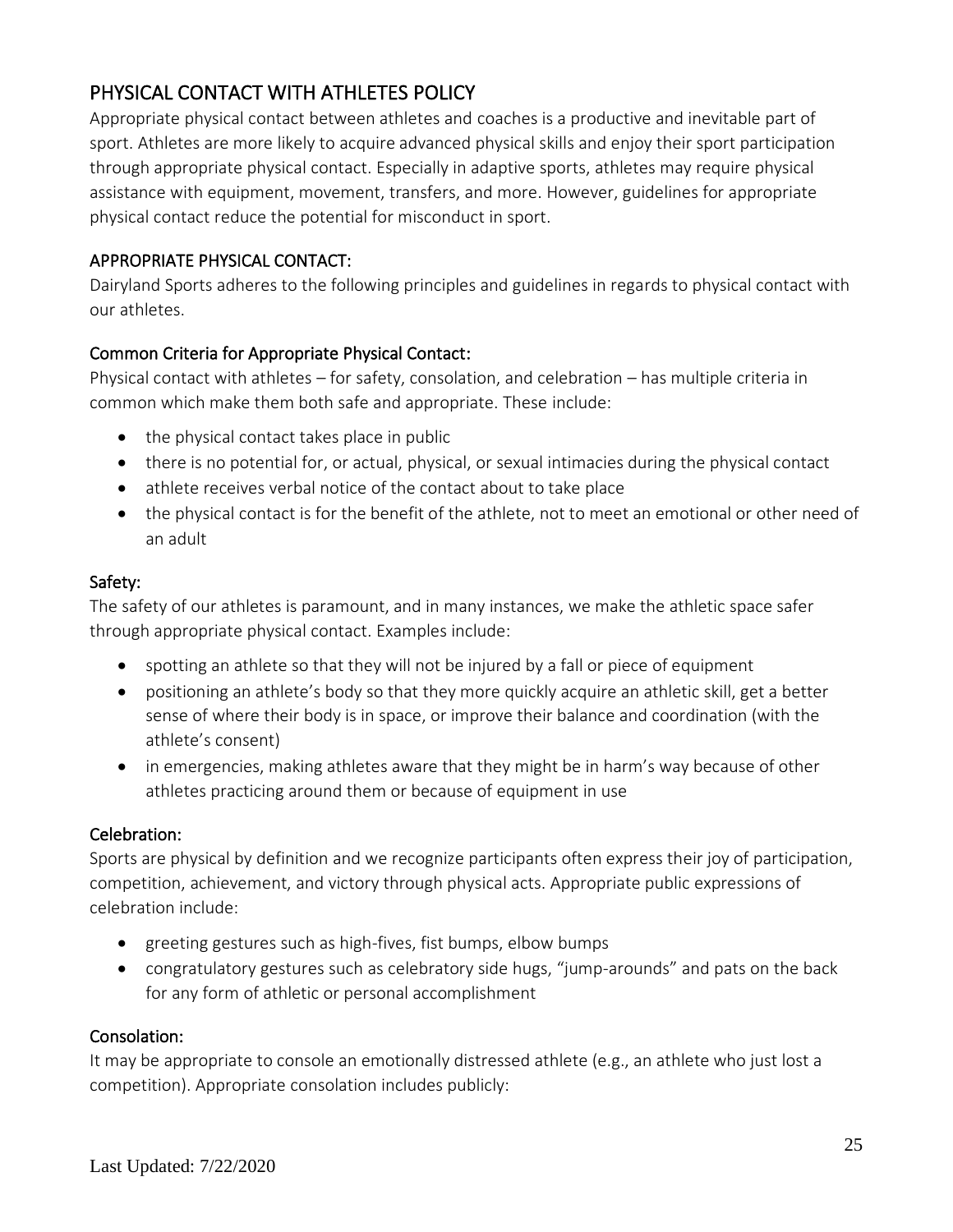• putting an arm around an athlete while verbally engaging them to calm them down ("side hugs"). Physical contact is for the benefit of the athlete, not to meet an emotional or other need of the adult

#### PROHIBITED PHYSICAL CONTACT:

Prohibited forms of physical contact, which shall be reported immediately under our Reporting Policy include, without limitation:

- non-therapeutic massages or rubdowns
- asking or having an athlete sit in the lap of a Covered Individual
- lingering or repeated embraces of athletes that go beyond the criteria set forth for acceptable physical contact
- slapping, hitting, punching, kicking or any other physical contact meant to discipline, punish, or achieve compliance from an athlete
- "cuddling" or maintaining prolonged physical contact during any aspect of training, travel, or overnight stay
- playful, yet inappropriate contact that is not a part of regular training (e.g., tickling or "horseplay" wrestling)
- continued physical contact that makes an athlete obviously uncomfortable, whether expressed or not
- any contact that is contrary to a previously expressed personal desire for decreased or no physical contact, where such decreased contact is feasible in a competitive training environment
- physical conduct in violation of Section 3, the Sport Protection Policy, of this Handbook.

## VIOLATIONS:

Violations of this policy must be reported to Dairyland Sports pursuant to its Reporting Policy. Violations will be addressed under the Disciplinary Rules and Procedure and may result in the sanctions as set forth therein, including temporary or permanent suspension. Some violations may constitute physical or sexual abuse that must be reported to appropriate law enforcement authorities.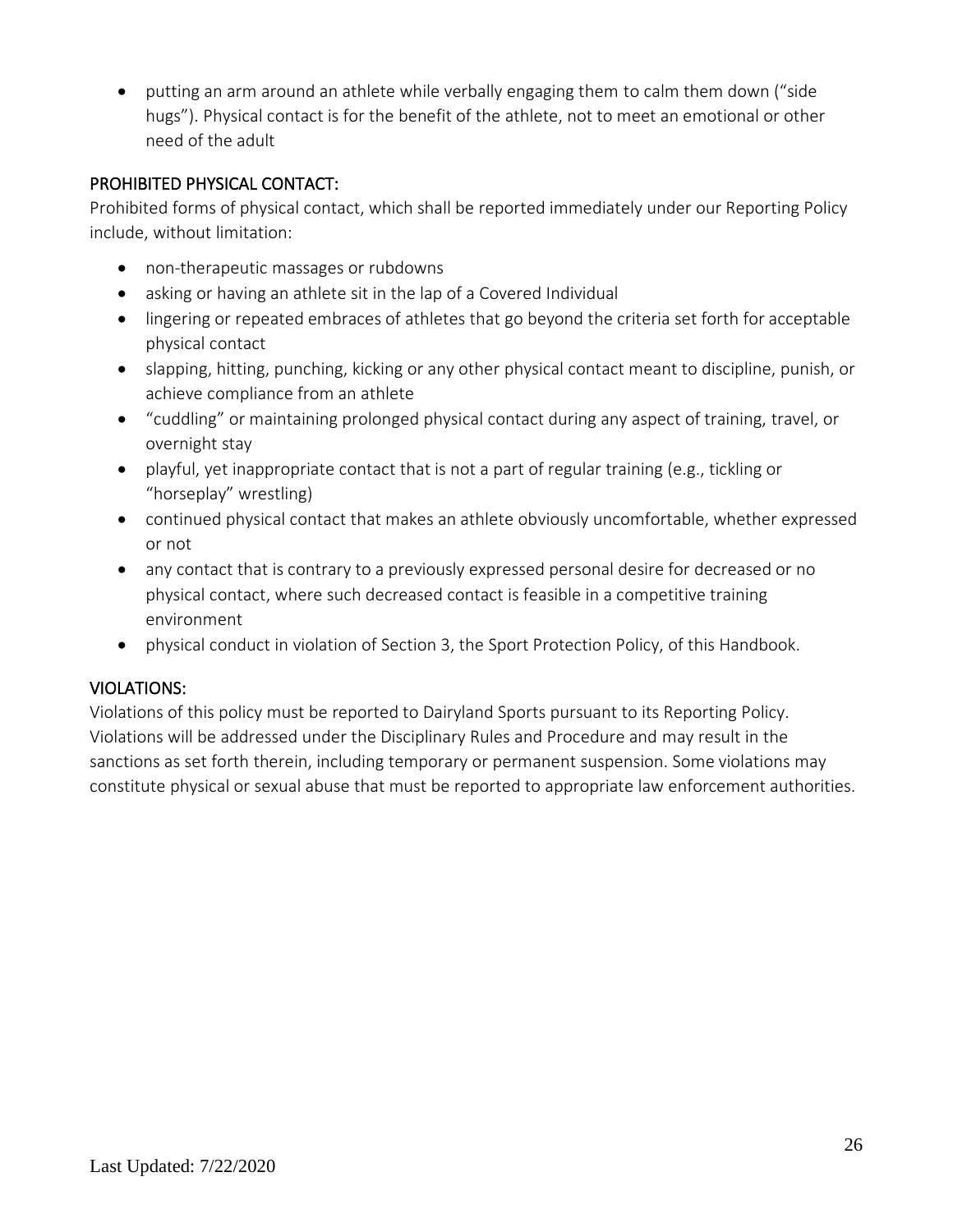# ELECTRONIC COMMUNICATIONS AND SOCIAL MEDIA POLICY

As part of Dairyland Sports' emphasis on athlete safety, all electronic communications between a Covered Individual and athlete must be professional in nature and for the purpose of communicating information about team activities. The concept of two-deep leadership extends into cyber space. There should be no one-one-one online or digital activities between a Covered Individual and a minor/ward athlete without specific written consent from Dairyland Sports and the parent/guardian of the minor/ward.

Electronic communication with a minor/ward athlete should copy the athlete's parent or guardian. If a minor/ward athlete communicates to the Covered Individual privately first, said Covered Individual should copy the athlete's parent or guardian on the response.

#### SOCIAL MEDIA PLATFORMS:

Coaches may not "friend" or "follow" Dairyland Sports athletes through the coach's personal social media page(s) or account(s). Athletes may friend the official Dairyland Sports page. Covered Individuals with authority over minor athletes are not permitted to maintain private social media connections with unrelated minor athletes and such Covered Individuals are not permitted to accept new personal page requests on social media platforms from athletes who are minors, unless the Covered Individual has a fan page, or the contact is deemed as celebrity contact vs. regular contact. Existing social media connections on personal pages with minor athletes shall be discontinued.

#### INSTANT MESSAGING, FACEBOOK MESSAGING, DIRECT MESSAGING, AND SIMILAR MEDIA:

Coaches and athletes may not "follow" each other. Coaches may participate in digital communications with the athlete only in group messages (i.e. no one-on-one interaction) or via other chat platforms if the parent/guardian is copied in. Messaging and communications are to be reserved for the explicit purposes of communication about practices, scheduling times for training, conflicts/cancellations, or other purposes that relate specifically to Dairyland Sports controlled activities or programs. Coaches cannot "re-tweet" or "share" athlete message posts or pictures without permission of the athlete, or in the case of minors or wards, their parent or guardian. Coaches should use best judgment and professionalism in the content of their public media posting.

All direct posts and messaging between coach and athlete must be for the purpose of communicating information about team activities and shall copy parents/guardians as required herein.

## EMAIL, TEXTING, AND SIMILAR ELECTRONIC COMMUNICATIONS:

Athletes and coaches may use email or texting to communicate. All email content between coach and athlete must be professional in nature and for the purpose of communicating information about team activities. Parents or guardians must be copied on communications from a Covered Individual to a minor/ward athlete. Where the Covered Individual is a staff member, emails to any athlete should come from their Dairyland Sports email service (the coach's return email address will contain "firstname.dairyland@gmail.com"). Communications to an entire team need not be copied to all parents or guardians but must at a minimum be copied to another Covered Individual.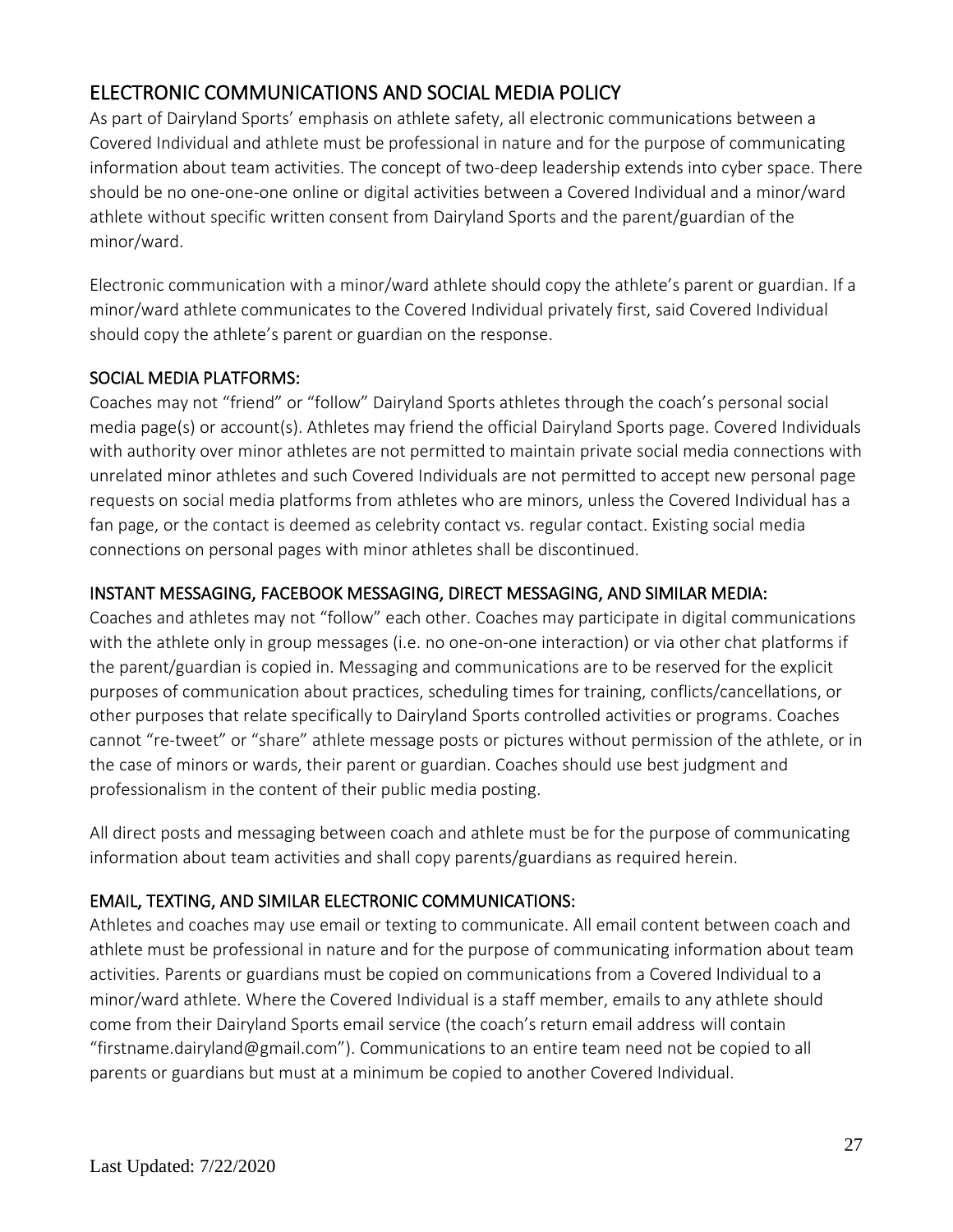#### ELECTRONIC IMAGERY:

From time to time, digital photos, videos of practice or competition, and other images of athletes – individually or in groups – may be taken by individuals designated by Dairyland Sports specifically for that purpose. These photos and/or videos may be submitted to local, state or national publications, used in Dairyland Sports videos or publications, posted on Dairyland Sports website or Dairyland Sports associated websites, offered to the Dairyland Sports athlete families seasonally on disc or other electronic form, or on Dairyland Sports social media platforms or other electronic platforms as appropriate. Such imagery must be appropriate and in the best interest of the athlete and Dairyland Sports. Imagery must not be contrary to any rules as outlined in Dairyland Sports' Sport Protection Handbook or other applicable Dairyland Sports policies. All athletes are required to sign a photo/video release prior to Dairyland Sports events, competitions, and programming.

## REQUEST TO DISCONTINUE ALL ELECTRONIC COMMUNICATIONS OR IMAGERY:

The athlete, or the parents or guardians of a minor/ward athlete may request, in writing, that their child/ward not be contacted by any form of electronic communication by coaches, and/or that photography or videography of their athlete not be taken or shared. Dairyland Sports will abide by all such requests, absent emergency circumstances. Athletes and families will be provided with the option to sign photo/video release waivers for all major programming conducted by Dairyland Sports.

#### MISCONDUCT:

Social media and electronic communications can also be used to commit misconduct (e.g., emotional, sexual, bullying, harassment, and hazing). Such communications by Covered Individuals or other Dairyland Sports participants that demonstrate misconduct or abuse will not be tolerated and are considered violations of this Handbook.

#### VIOLATIONS:

Violations of this policy must be reported to Dairyland Sports pursuant to its Reporting Policy. Violations will be addressed under the Disciplinary Rules and Procedure and may result in the sanctions as set forth therein, including temporary or permanent suspension. Some violations may constitute physical or sexual abuse that must be reported to appropriate law enforcement authorities.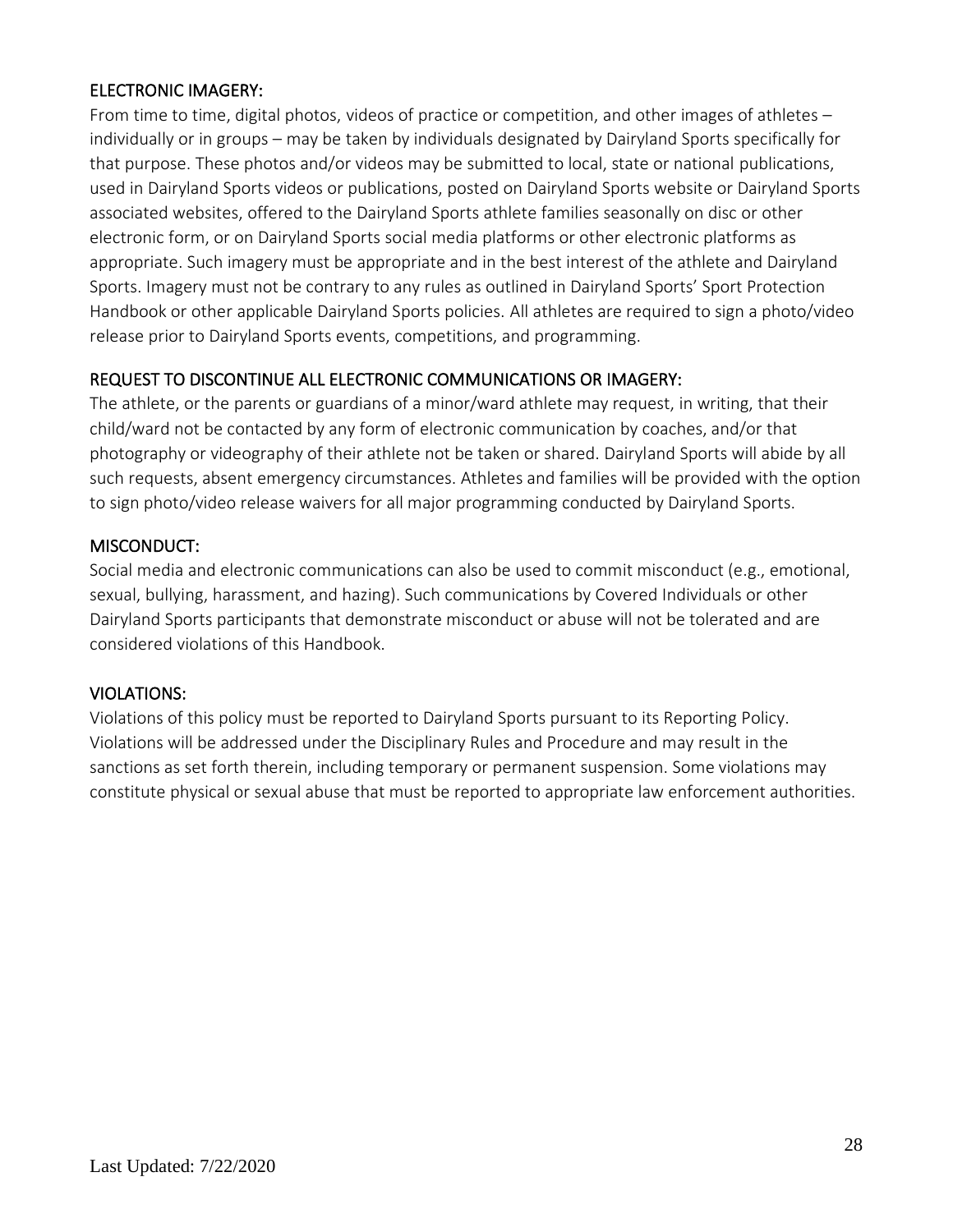# LOCKER ROOMS AND CHANGING AREAS POLICY

The following guidelines are designed to maintain personal privacy, as well as to reduce the risk of misconduct in locker rooms and changing areas. Dairyland Sports does not own private facilities, however, frequently contracts with local venues/facilities for events, activities, and programming. The following policies in this section are in regards to third-party locations or venues utilized by Dairyland Sports.

## FACILITIES:

Dairyland Sports may host camps and training sessions for athletes at third-party locations throughout the year and for various sports activities.

These locations may have a changing area, locker room, or bathroom that is shared with the general public. As such, there are likely to be people who are not associated with Dairyland Sports at these locations and Dairyland Sports cannot be held legally responsible for their actions. Covered Individuals, however, are nevertheless required to abide by the Athlete Abuse Prevention Policies at such locations and, specifically, they are required to report misconduct or abuse of any kind.

The facilities may differ from location to location. We will work with the local host location to provide as much information about the locker room, bathroom and changing areas as early as possible, and post that information as soon as it is available.

#### MONITORING:

While Dairyland Sports does not generally post staff members inside or at the doors of the locker rooms and changing areas, staff members are encouraged to make occasional sweeps of these areas. Staff members conduct these sweeps, with women checking on female-designated areas and men checking on male-designated areas. Coaches and staff make every effort to recognize when an athlete goes to the locker room or changing area during practice and competition and, if they do not return in a timely fashion, will check on the athlete's whereabouts.

Dairyland Sports discourages parents from entering locker rooms and changing areas unless it is truly necessary. In those instances, it should only be a same-sex parent. If this is necessary, parents should let a Dairyland Sports coach or staff person on site know about this in advance.

If an athlete needs assistance with his or her uniform or gear or an athlete's disability warrants assistance, then Dairyland Sports asks that parents or guardians let an on-site coach or an administrator know beforehand that he or she will be helping the athlete, and when. However, parents must still abide by all Dairyland Sports policies regarding use of locker rooms, bathrooms, and changing areas, they may not be alone with unrelated athletes in such areas and must abide by restrictions regarding female- and male-designated areas.

## MIXED-GENDER TEAMS:

Dairyland Sports teams often consist of athletes of different genders. Privacy rights must be given consideration and appropriate arrangements made. Where possible, Dairyland Sports has the male and female players dress/undress in separate locker rooms and then convene in a single meeting space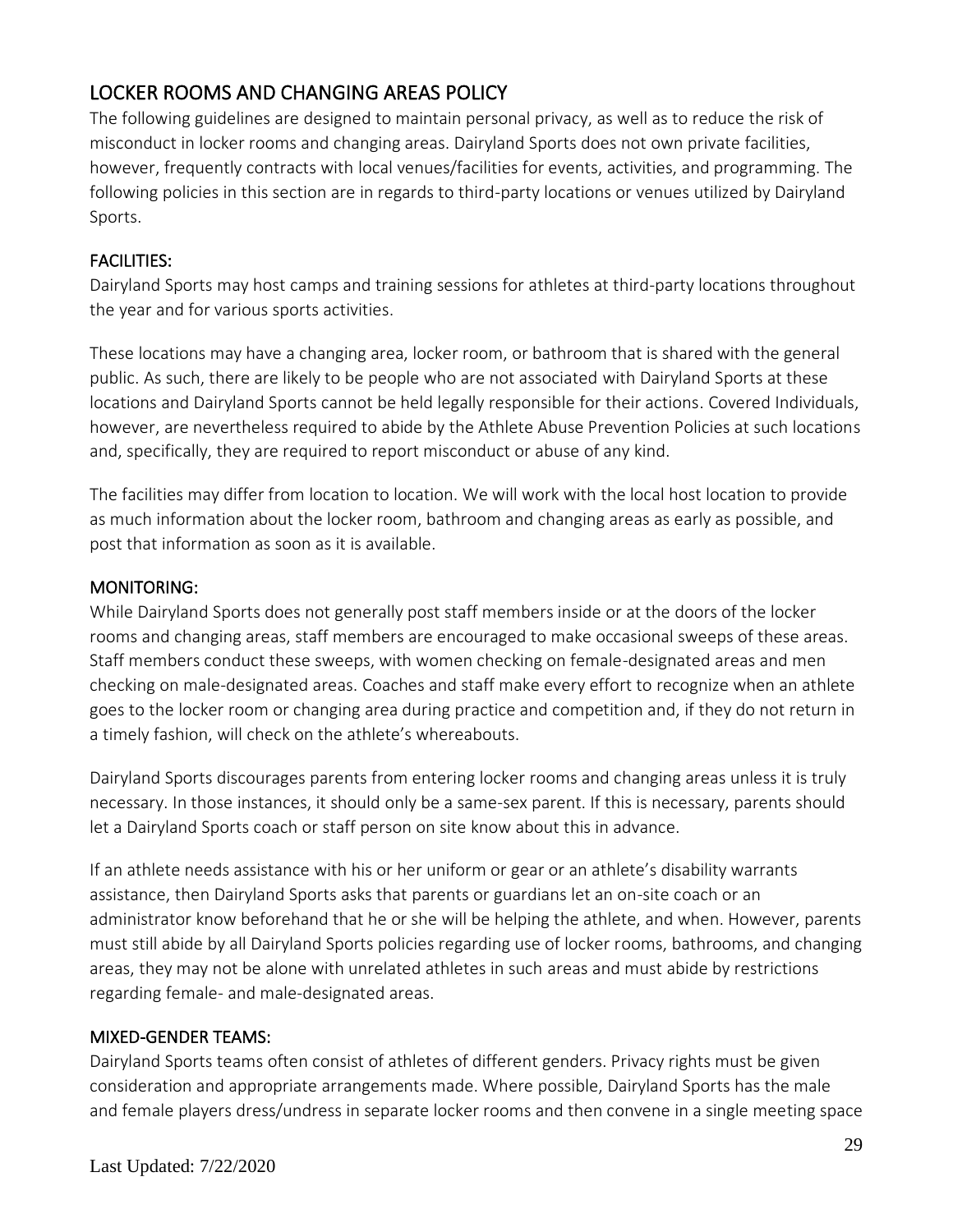before the training session or team meeting. Once the event is finished, the athletes may come to one meeting room and then the male and female players proceed to their separate dressing rooms to undress and shower separately, if available. If separate locker rooms are not available, then the athletes will take turns using the locker room to change using a staggered group system.

## USE OF CELL PHONES AND OTHER MOBILE RECORDING DEVICES:

Cell phones and other mobile devices with recording capabilities, including voice recording, still cameras and video cameras increase the risk for different forms of misconduct in locker rooms and changing areas. As a result, THERE WILL BE NO USE OF A DEVICE'S RECORDING CAPABILITIES IN THE LOCKER ROOMS OR CHANGING AREAS. Such devices should be left outside of the locker room in a secure area, vehicle or checked with a coach or adult volunteer.

## ONE-ON-ONE INTERACTIONS:

Except for athletes on the same team, at no time are unrelated Covered Individuals permitted to be alone with a minor/ward athlete in a locker room or changing, except under emergency circumstances.

If Dairyland Sports is using a facility that only has a single locker room or changing area, we will designate separate times for use by Covered Individuals, if any.

## UNDRESS:

Under no circumstances shall an unrelated Covered Individual intentionally expose his or her breasts, buttocks, groin, or genitals to an athlete.

## VIOLATIONS:

Violations of this policy must be reported to Dairyland Sports pursuant to its Reporting Policy. Violations will be addressed under the Disciplinary Rules and Procedure and may result in the sanctions as set forth therein, including temporary or permanent suspension. Some violations may constitute physical or sexual abuse that must be reported to appropriate law enforcement authorities.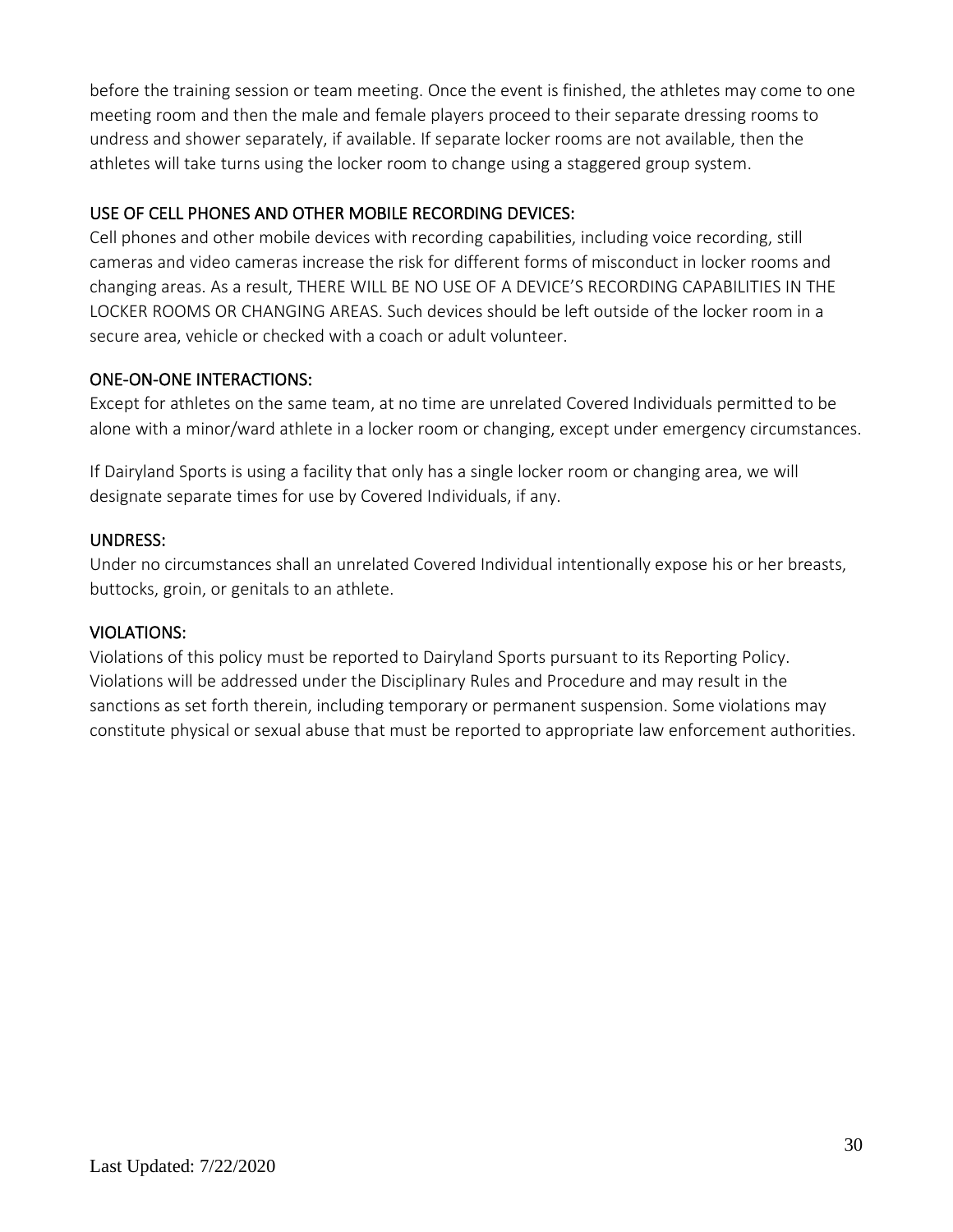# TRAVEL POLICY

Dairyland Sports has established policies to guide our travel, minimize one-on-one interactions and reduce the risk of misconduct. Adherence to these travel guidelines will increase athlete safety and improve the competitive experience while keeping travel a fun and enjoyable experience.

## LOCAL AND GROUP TRAVEL:

Dairyland Sports distinguishes between travel to training, practice, and local competition ("local travel"), and group travel involving a coordinated overnight stay ("group travel").

## Local Travel:

Local travel occurs when Dairyland Sports does not sponsor, coordinate, or arrange for travel. For local travel, athletes or their parents/guardians (for minor athletes) are responsible for making all travel arrangements. In these instances, it is the responsibility of the athlete or their parents/guardians (for minor/ward athletes) to ensure the person transporting the athlete maintains all safety and legal requirements, including, but not limited to, a valid driver's license, proper insurance, well maintained vehicle and compliance with all state laws.

In an effort to minimize one-on-one interactions, Covered Individuals, who are not also acting as a parent or guardian, may not drive alone with an unrelated minor/ward athlete and should only drive with at least two other minor/ward athletes or another adult at all times, unless otherwise agreed to in writing by the minor/ward athlete's parent or guardian in advance of travel. In any case where a Covered Individual is involved in the minor/ward athlete's local travel, a parental release is required in advance. Efforts must be made to ensure that Covered Individuals are not alone with a minor/ward athlete or minor/ward participant, by, e.g., picking the athletes up in groups.

Covered Individuals who also are an athlete's parent or guardian may provide transportation for their own athlete without restriction, but must still comply with the requirements above with respect to all other athletes. We encourage parents and guardians to pick up their athlete first and drop off their athlete last in any shared or carpool travel arrangement. We also recommend completing a shared travel declaration form signed by the parents/guardians of any minor/ward athlete who is being transported as part of such a carpool arrangement.

## Group Travel

Group travel is overnight travel that occurs when Dairyland Sports sponsors, coordinates, or arranges for travel so that its athletes can train or compete locally, regionally, or nationally. Because of the greater distances, coaches, staff, volunteers, and chaperones will often travel with the athletes. However, no Covered Individual will engage in team travel without the proper safety requirements in place, including valid drivers' licenses, proper insurance, well-maintained vehicles, and compliance with all state laws.

Dairyland Sports makes efforts to provide adequate supervision through coaches and other adult chaperones on groups with minor/ward athletes. Dairyland Sports policy dictates a maximum ratio of seven minor/ward athletes to one chaperone on trips and away camps.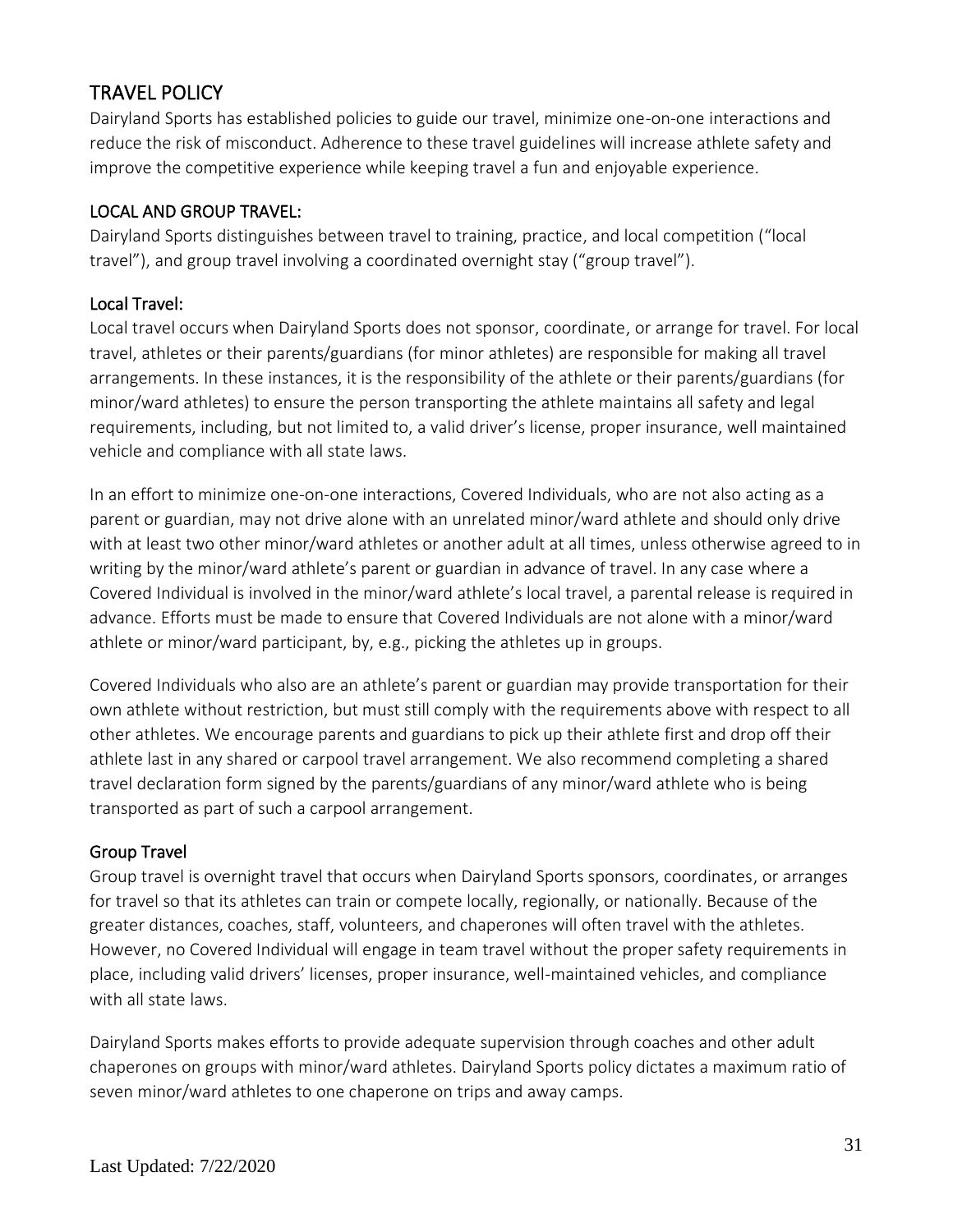For group travel, hotels and air travel will be booked in advance by Dairyland Sports. Athletes will share rooms, with 2-4 athletes assigned per room depending on accommodations. Dairyland Sports will notify hotel management should any special arrangements be warranted. Dairyland Sports may also request an additional large room or suite so that our members and athletes may socialize as a group. Meetings do not occur in hotel rooms, and we will reserve a separate space for coaches and athletes to socialize. Meetings shall be conducted in accordance with Dairyland Sports' policies regarding oneon-one interactions (i.e. all meetings shall be observable and interruptible, among other requirements). When doing room checks, attending team meetings and/or other activities, two-deep leadership (two Covered Individuals should be present) and observable and interruptible environments should be maintained.

For minor/ward athletes, Dairyland Sports permits family members to stay at the hotel. We encourage all athletes to call parents and guardians regularly and allow for any unscheduled calls by either the athlete or parent/guardian.

Group travel policies must be signed and agreed to by all athletes, parents, and Covered Individuals traveling with Dairyland Sports. Covered Individuals who travel with the organization must successfully pass a background check and other screening requirements consistent with Dairyland Sports' policies.

Please note that regardless of the location of the event, Dairyland Sports' policies on providing alcohol to minors follows U.S. law, and parents and guardians are expected to adhere to this policy, especially when staying near or with the group. No parent should provide alcohol to minors during Dairyland Sports travel. Violations of this policy will be addressed under the Disciplinary Rules and Procedure and may result in the sanctions as set forth therein, including, but not limited to, temporary or permanent suspension from competition or participation with Dairyland Sports.

#### TRAVEL NOTIFICATION

When possible, Dairyland Sports will provide reasonable advance notice of details before group travel. Notice will include the dates, location, and duration of competition. Travel notice also will include designated group hotels for overnight stays, as well as a contact person within Dairyland Sports. For minors and wards, this individual will be the point of contact to confirm your intention to travel and to help with travel details.

For minor/ward athletes, Dairyland Sports will distribute specific travel itineraries when they become available. These will include a more detailed, hour-by-hour itinerary, as well as contact information for group travel chaperones.

#### MIXED-GENDER AND MIXED-AGE TRAVEL

Dairyland Sports groups are sometimes made up of male and female athletes across various ages. Athletes will be grouped by age and sex for the purposes of assigning an appropriate chaperone. Dairyland Sports will make every effort to provide these groups at least one chaperone of the same sex.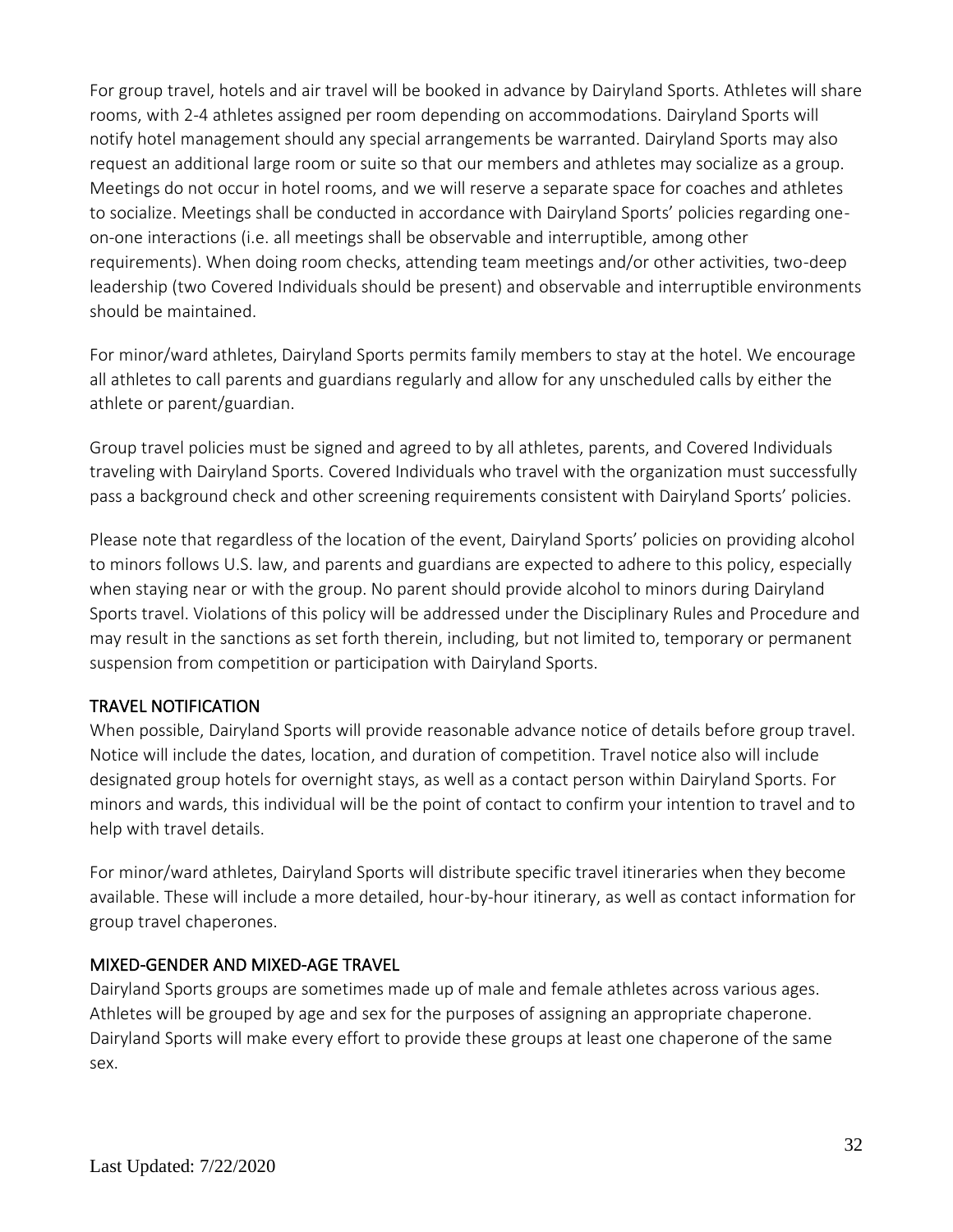Regardless of gender, a coach shall not share a hotel room or other sleeping arrangement with an athlete (unless the coach is the parent, guardian, sibling or spouse of that particular athlete). Where an adult is registered both as a coach and an athlete member of a Dairyland Sports group or camp, and is functioning primarily as a coach, he or she may share sleeping arrangements with another registered coach.

#### COACH AND STAFF RESPONSIBILITIES

During group travel, coaches and staff members will help athletes, fellow coaches and staff members adhere to policy guidelines, including, without limitation, the Travel Policy, Locker Rooms and Changing Areas Policy and Reporting Policy.

If a coach or staff member transports an athlete or other organization member in their private car or a vehicle rented or owned by Dairyland Sports for group travel, a copy of the coach's or staff member's valid driver's license, vehicle registration and proof of insurance is required and must be on file with Dairyland Sports in advance.

When not practicing, training, competing, or preparing for competition, coaches and staff will monitor the activities of athletes, fellow coaches and staff during group travel. Coaches and staff will:

- a) prepare athletes for group travel and make athletes aware of all expectations.
- b) familiarize themselves with all travel itineraries and schedules before the initiation of group travel
- c) conform to, and monitor for others' adherence, the Sport Protection Policy and all policies during group travel
- d) encourage athletes to participate in regular, at least daily, scheduled communications with their parents/guardians, if applicable
- e) help athletes be on time for all group commitments (as possible)
- f) assist with group travel logistical needs (as possible)
- g) support chaperones and/or participate in the monitoring of athletes for adherence to curfew restrictions set based on age and competition schedule as listed in travel itinerary
- h) ensure athletes are complying with hotel room restrictions based on gender or age bracket requirements
- i) make certain that athletes are not alone in a hotel room with any adult apart from a family member; this includes coaches, staff, and chaperones
- j) not use drugs or alcohol in the presence of minors or be under the influence of alcohol or drugs while performing their coaching duties
- k) immediately report any concerns about physical or sexual abuse, misconduct, or policy violations
- l) notify parents before taking any disciplinary action against a minor athlete if the athlete is traveling without his or her parents
- m) immediately address and report any concerns about sexual and physical abuse, misconduct or policy violations as required under this Handbook and applicable law.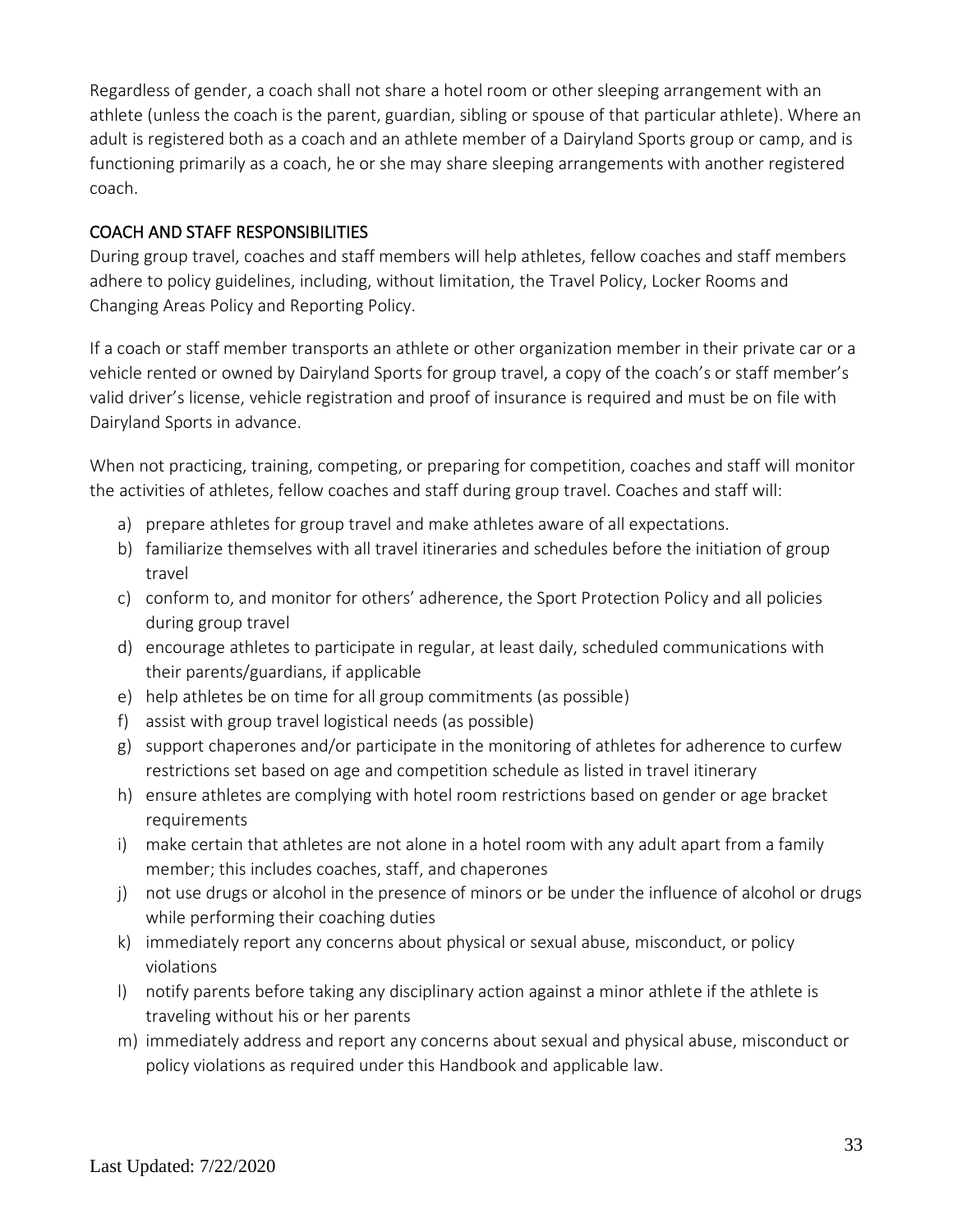#### CHAPERONE RESPONSIBILITIES

Chaperones accompany group travel to ensure that the athletes, coaches, staff, and volunteers adhere to Dairyland Sports' policy guidelines. While these include the travel policy, it also includes all other relevant policies contained in Dairyland Sports' Sport Protection Handbook.

Chaperones must have undergone a criminal background check and awareness training, as outlined in this Handbook.

If a chaperone will be operating a private car for group travel, a copy of the chaperone's valid driver's license, vehicle registration and proof of insurance is required and must be on file with Dairyland Sports.

Chaperones will monitor the activities of all coaches, staff members, volunteers, and athletes during group travel. Specifically, chaperones will:

- a) familiarize themselves with all travel itineraries and schedules before group travel
- b) encourage athletes to participate in regular, at least daily, scheduled communications with their parents/guardians, as applicable
- c) help athletes be on time for all group commitments (as possible)
- d) assist coaches, staff, and other volunteers with group travel logistical needs (as possible)
- e) monitor athletes for adherence to curfew restrictions set based on age and competition schedule as listed in travel itinerary
- f) ensure athletes comply with hotel room restrictions based on gender or age bracket requirements
- g) not use drugs or alcohol in the presence of minors or be under the influence of alcohol or drugs while performing their chaperone duties
- h) make certain that athletes are not alone in a hotel room with any adult, including coaches, staff and chaperones, apart from a family member or guardian
- i) immediately address and report any concerns about sexual and physical abuse, misconduct or policy violations as required under this Handbook and applicable law

#### VIOLATIONS:

Violations of this policy must be reported to Dairyland Sports pursuant to its Reporting Policy. Violations will be addressed under the Disciplinary Rules and Procedure and may result in the sanctions as set forth therein, including temporary or permanent suspension. Some violations may constitute physical or sexual abuse that must be reported to appropriate law enforcement authorities.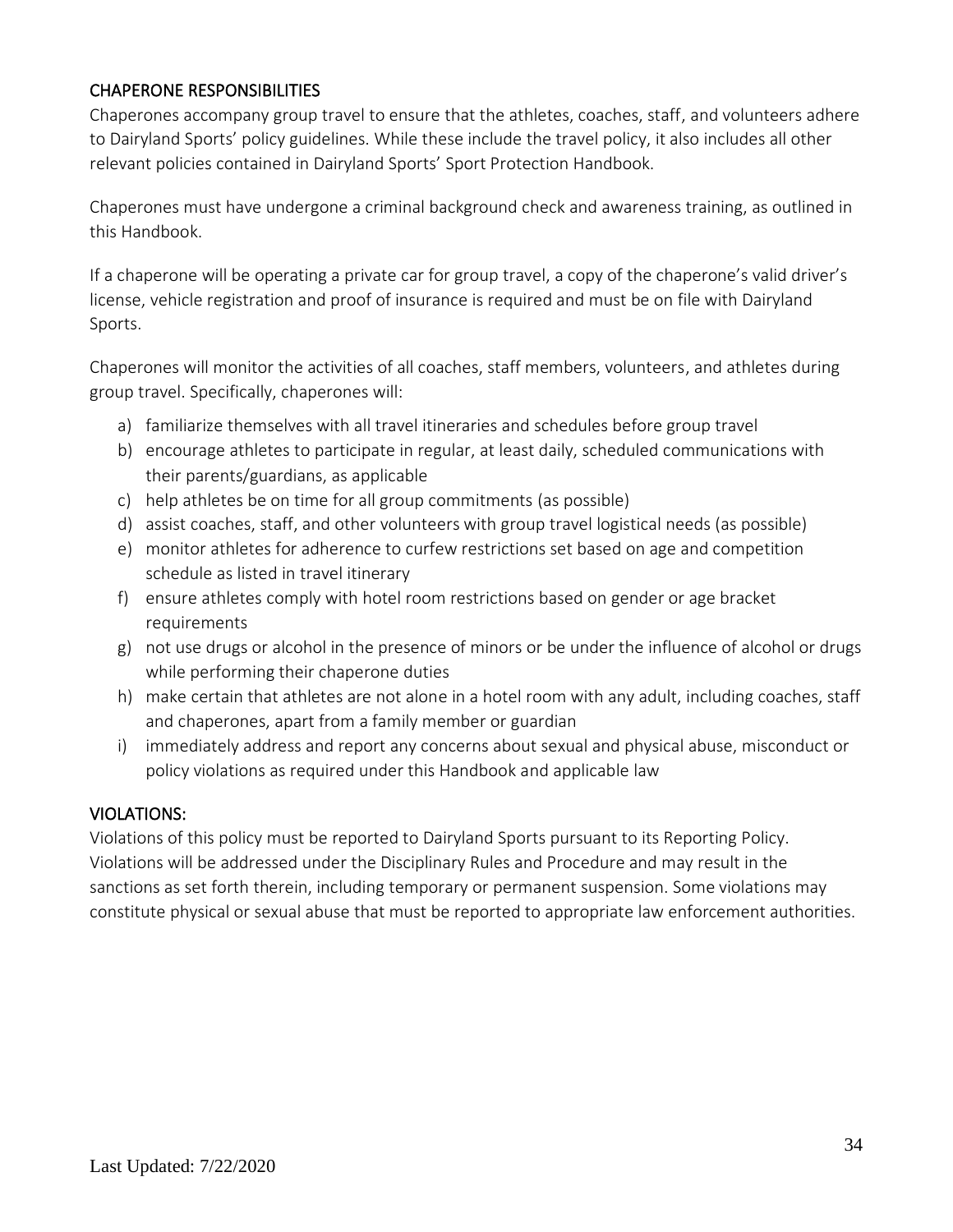# SECTION 5: RESPONDING TO ABUSE, MISCONDUCT AND POLICY VIOLATIONS

## REPORTING POLICY

## Note: Nothing in this policy shall be construed to require a victim of child abuse or other misconduct to self-report.

No one should investigate suspicions or allegations of child abuse or other Prohibited Conduct, or attempt to evaluate the credibility or validity of allegations as a condition of reporting to Dairyland Sports or to appropriate authorities.

#### A. Reporting Requirements related to:

- 1. Child Abuse: A Covered Individual who learns of information and reasonably suspects that a child has suffered an incident of child abuse, including sexual abuse, shall immediately make a report of the suspected abuse to both Law Enforcement and Dairyland Sports:
	- a) Law Enforcement
		- i. The agency designated by the Attorney General, consistent with federal requirements set forth in section 226 of the Victims of Child Abuse Act of 1990 (34 U.S.C. § 20341).
		- ii. Any applicable state law enforcement agencies. Learn more about this requirement by visiting: https://www.childwelfare.gov/topics/responding/reporting
			-

## b) Dairyland Sports

- i. Through Dairyland Sports' incident reporting form on the official website
- ii. Directly to the Dairyland Sports Incident Review Official: Jacob Graboski [\(jake.dairyland@gmail.com\)](mailto:jake.dairyland@gmail.com)

Reporting such conduct to Dairyland Sports does not satisfy an Adult Participant's obligation to report to law enforcement or other appropriate authorities consistent with section 226 of the Victims of Child Abuse Act of 1990 (34 U.S.C. § 20341).

- 2. Sexual Misconduct: Dairyland Sports urges anyone who experiences or becomes aware of an incident of Sexual Misconduct involving a Participant to immediately report the incident to Dairyland Sports (and/or to law enforcement if the matter involves possible criminal conduct). Covered Individuals must promptly report possible Sexual Misconduct directly to Dairyland Sports whenever such Participants become aware of conduct that could constitute Sexual Misconduct.
- 3. Emotional and Physical Misconduct: Covered Individuals are required to report to Dairyland Sports emotional and physical misconduct (including bullying, stalking, hazing, and harassment) prohibited under this Handbook, and violations of other proactive policies. Reports to Dairyland Sports can be made: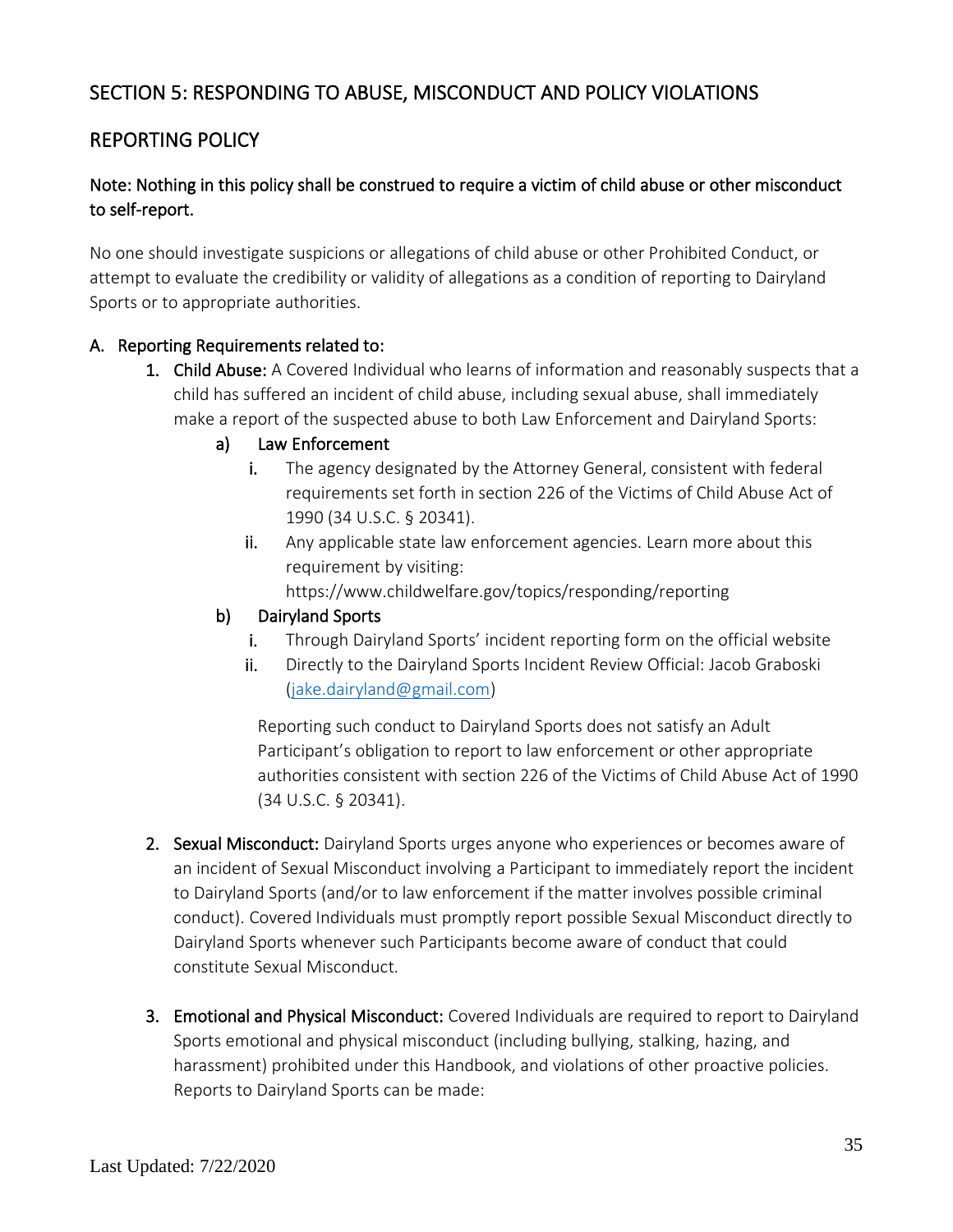- i. Through Dairyland Sports' incident reporting form on the official website
- ii. Directly to the Dairyland Sports Incident Review Official: Jacob Graboski [\(jake.dairyland@gmail.com\)](mailto:jake.dairyland@gmail.com)
- 4. Other Misconduct and Abuse of Disabled Individuals: Covered Individuals are required to report to Dairyland Sports all other Prohibited Conduct or Handbook violations. Covered Individuals may also be required to report abuse of disabled individuals to a state agency in certain jurisdictions.

#### B. Anonymous Reports

Reports may be made anonymously to Dairyland Sports. Anonymity means Dairyland Sports will not know the personally identifying information of the reporter. It does not mean that the underlying information will be protected. However, an anonymous report may limit Dairyland Sports' ability to investigate and respond to a report, and if an Adult Participant reports anonymously, it may not be possible for Dairyland Sports to verify that mandatory reporting obligations have been satisfied. Consequently, Dairyland Sports strongly encourages Covered Individuals to provide their name and contact information when reporting.

## C. Confidentiality for Third-Party Reporters

Unless necessary to Dairyland Sports' investigation or resolution of a matter, Dairyland Sports does not disclose a Third-Party Reporter's personally identifying information.

## D. Reporting Options for Claimants

A Claimant may choose to make a report to Dairyland Sports to pursue resolution under these procedures and may also choose to make a report to law enforcement and/or pursue available civil or administrative remedies. A Claimant may pursue one, some, or all of these options at the same time.

A Claimant who wishes to pursue criminal action in addition to, or instead of, making a report under these procedures should contact law enforcement and/or legal counsel directly.

## E. Claimant's Request for Anonymity

A Claimant may request that personally-identifying information not be shared with a Respondent. Dairyland Sports will seek to honor the Claimant's request(s) if it is possible to do so while also protecting the health and safety of the Claimant and the sporting community.

#### *If the Claimant's request for anonymity can be honored:*

If Dairyland Sports determines a Claimant's request that personally-identifying information not be shared with Respondent can be honored, the US Center for SafeSport may take other appropriate steps designed to eliminate the reported conduct, prevent its recurrence, and remedy its effect on the Claimant and sporting community. Those steps may include offering appropriate remedial measures to the Claimant, providing targeted training or prevention programs, and/or providing or imposing other remedies tailored to the circumstances as a form of alternative resolution.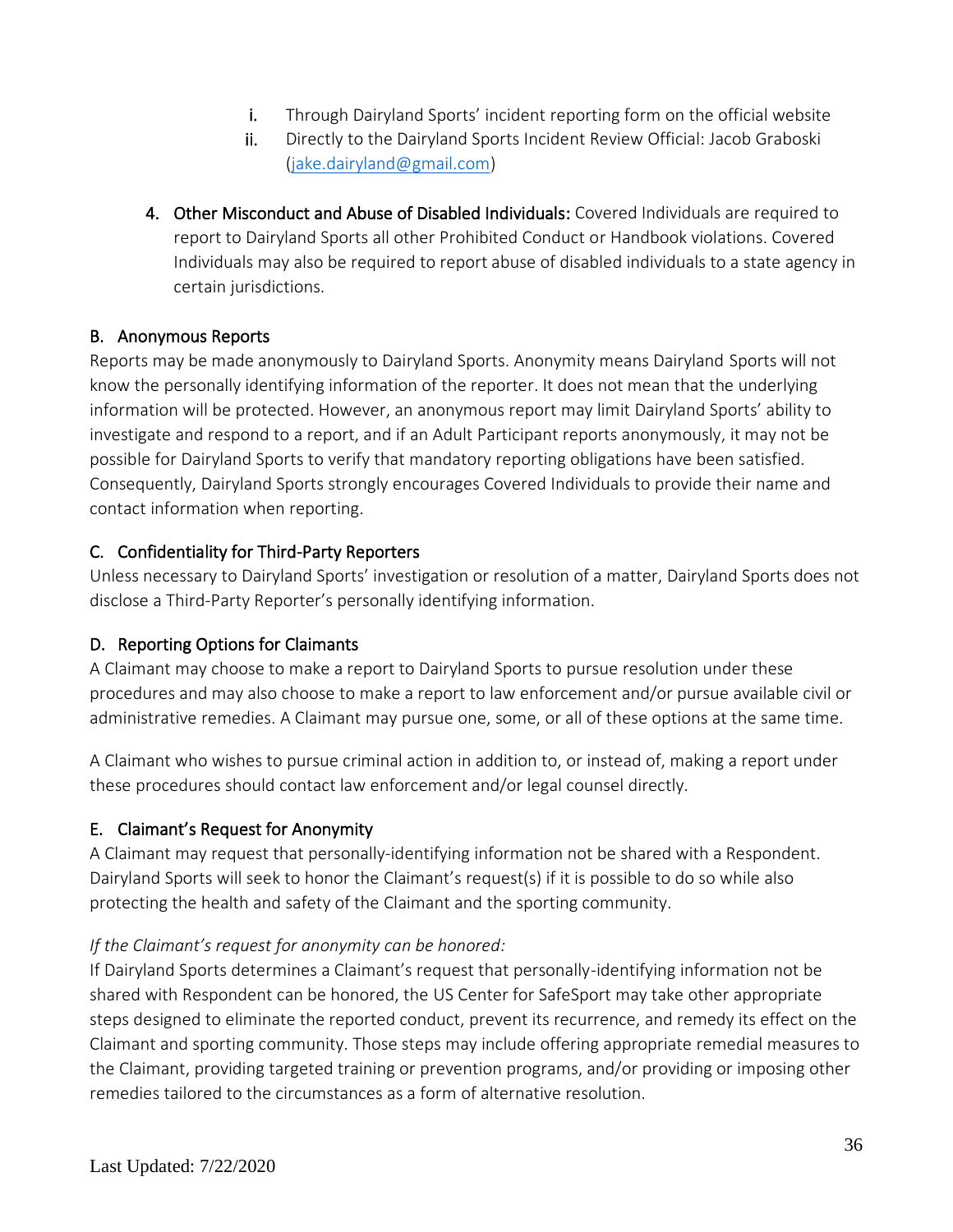## *If the Claimant's request for anonymity cannot be honored:*

If Dairyland Sports determines it cannot honor a Claimant's request(s) that personally-identifying information not be shared with the Respondent, that no investigation be pursued, and/or that no disciplinary action be taken, Dairyland Sports may direct appropriate actions, which may include, without limitation: (i) imposing a no contact directive or other temporary measure; (ii) initiating an investigation; and (iii) arranging, imposing, or extending any other appropriate remedial and/or protective measures.

In such cases, Dairyland Sports will make reasonable efforts to protect the privacy of the Claimant. However, actions that may be required as part of any investigation will involve speaking with the Respondent and others who may have relevant information, in which case the Claimant's identity may have to be disclosed. In such cases, Dairyland Sports will notify the Claimant that Dairyland Sports intends to proceed with an investigation, but the Claimant is not required to participate in the investigation or in any other actions taken by Dairyland Sports.

## F. Privacy

Dairyland Sports is committed to protecting the privacy of all individuals involved in the investigation and resolution of reported allegations. With respect to any report under these procedures, Dairyland Sports, in its discretion, will make reasonable efforts to protect the privacy of individuals involved in Dairyland Sports' process, while balancing the need to gather information to assess a report and to take steps to eliminate Prohibited Conduct.

Information will be shared as necessary with Dairyland Sports staff and counsel, witnesses, and the parties. It may also be necessary for Dairyland Sports to notify law enforcement of an allegation of misconduct.

*Parental/Guardian Notification:* The US Center for SafeSport reserves the right to notify guardians of Claimants regarding any health or safety risk.

## HOW REPORTS ARE HANDLED

#### Suspicions or Allegations of Child Physical or Sexual Abuse and Abuse of Disabled Persons

Dairyland Sports will report all suspicions or allegations of child physical or sexual abuse to appropriate law enforcement authorities. Dairyland Sports will also report abuse of disabled persons to law enforcement as required by law or on its own initiative. Dairyland Sports will not attempt to evaluate the credibility or validity of the allegations as a condition for reporting to appropriate law enforcement authorities. As necessary, however, Dairyland Sports may ask a few clarifying questions of the person making the report to adequately report the suspicion or allegation to law enforcement authorities.

#### *Immediate Suspension or Termination*

When an allegation of physical or sexual abuse, or other misconduct, is made against a Participant, Dairyland Sports may immediately remove that individual from contact with Dairyland Sports participants until the allegation has been investigated by an official law enforcement agency, Dairyland Sports makes further inquiry, or otherwise.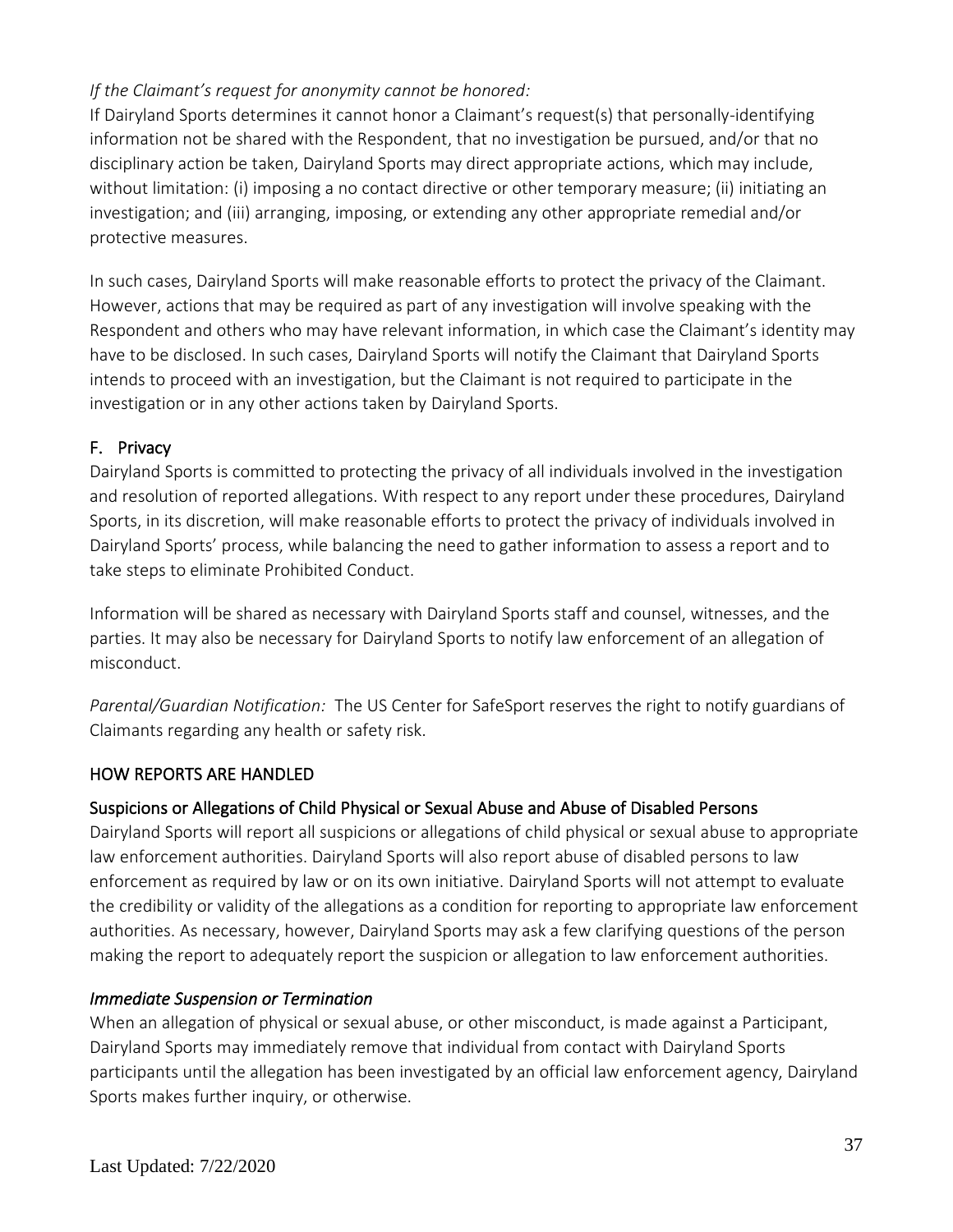## NOTIFICATION

Following Dairyland Sports' notice of a credible allegation of misconduct by a Participant, Dairyland Sports may consider the circumstances in which it will notify parents or guardians of athletes with whom the accused individual may have had contact. In Dairyland Sports' discretion, as appropriate, Dairyland Sports may notify its staff members, contractors, volunteers, parents, and/or athletes of any allegation of child physical or sexual abuse or other criminal behavior or misconduct that (1) law enforcement authorities are actively investigating; or (2) Dairyland Sports is investigating internally. Advising others of an allegation may lead to additional reports of child physical or sexual abuse and other misconduct.

# DISCIPLINARY RULES AND PROCEDURE

## RECEIPT OF ALLEGATIONS

On receipt of an allegation of misconduct or other violation of this Handbook, Dairyland Sports will determine in its discretion the appropriate steps to address the conduct based on several factors, including (i) the age of the Claimant, (ii) the age of the Respondent, and (iii) the nature, scope and extent of the allegations. In addition to reporting to law enforcement as required or as Dairyland Sports determine, possible responses include emergency suspension, further investigation, or other disciplinary action. Dairyland Sports may undertake a formal investigation in its discretion and may investigate allegations of child physical or sexual abuse, or other misconduct, that have been reported to law enforcement if such investigation does not interfere with any ongoing criminal investigation or prosecution for the same. If the Respondent is a minor, Dairyland Sports will contact his or her parents or guardians.

Dairyland Sports will address allegations against a staff member under its employment policies.

#### EMERGENCY SUSPENSION

In certain cases, Dairyland Sports may temporarily suspend the Respondent pending final resolution of the complaint to eliminate any potential danger to an athlete, sport participant or other individual. Such temporary suspension is not subject to contest or appeal. The determination to temporarily suspend an individual shall be made by the Chapter Leader Designated to Handle.

An emergency suspension may prohibit the Respondent from participating in any capacity or in any role in the business, events, or activities of Dairyland Sports during the suspension, or impose other appropriate restrictions.

#### INVESTIGATION

As appropriate, and at its discretion, Dairyland Sports may institute a formal investigation of the allegations.

#### DISCIPLINARY ACTION

In cases where Dairyland Sports determines that an investigation is not necessary, or after investigation if applicable, Dairyland Sports' designated Compliance Committee shall determine the appropriate disciplinary action in each case, if any. Sanctions for violations of the Sport Protection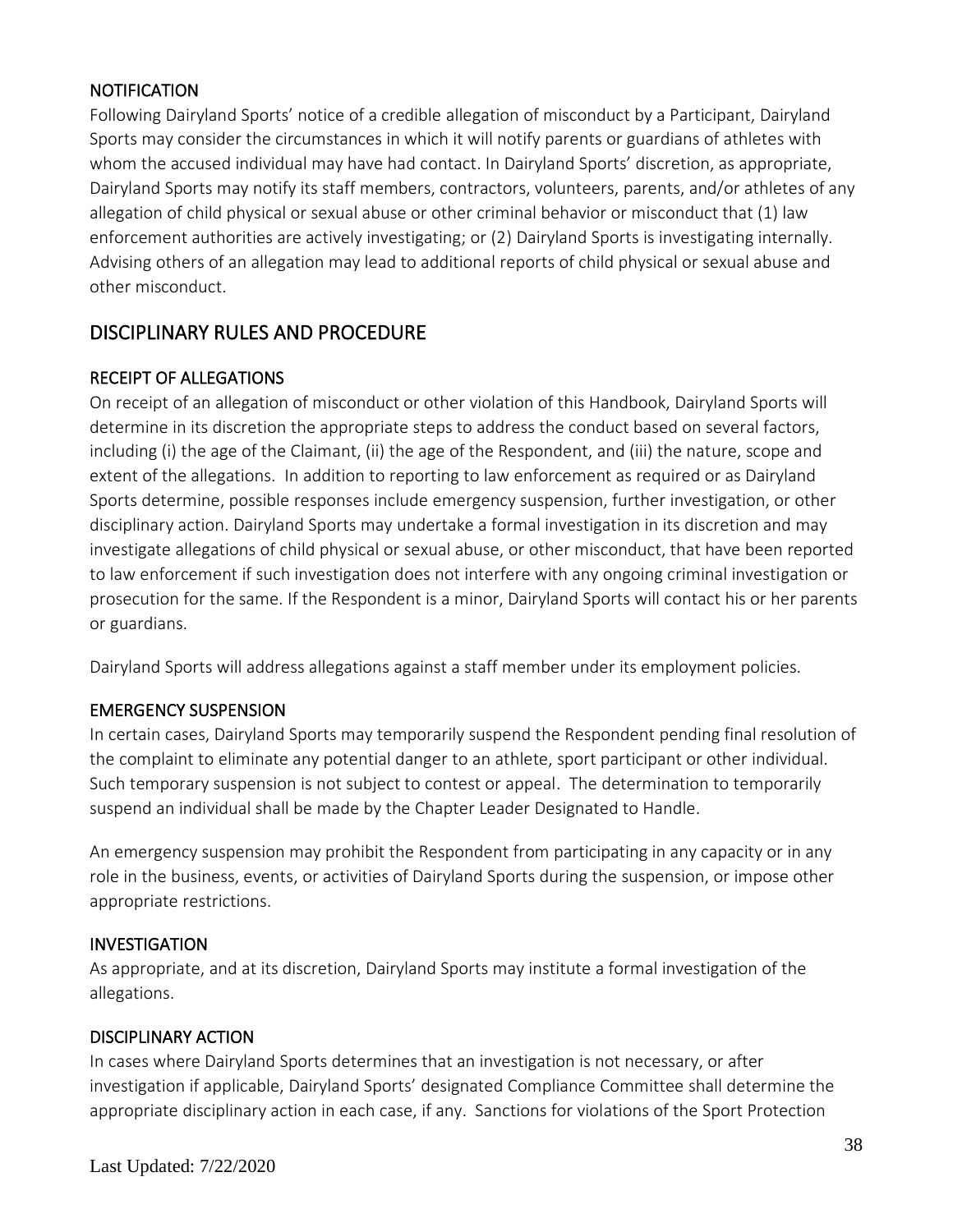Handbook will be proportionate and reasonable under the circumstances. Dairyland Sports may take the following disciplinary actions, without limitation:

- Inform the Respondent's direct-line supervisor or in the case of a minor, the minor's parent or guardian
- Provide the Respondent with guidance, redirection, and instruction
- Temporary suspension from competition or participation
- Issue a verbal warning
- Issue a written warning
- Implement a limited access agreement (e.g., limiting an individual's access to certain facilities)
- Engage in restorative practices (i.e., creation of a respectful and safe dialogue when a misunderstanding or harm has occurred)
- Suspend or terminating employment, membership, or participation

Dairyland Sports will notify a Respondent in writing of the Compliance Committee's decision. A copy of such decision shall be sent to Move United.

## APPEAL

A Respondent shall have the option, within 10 days of the date of written notice of any disciplinary action, to appeal the Compliance Committee's decision to the Chair of Dairyland Sports' Ethics Committee, or his/her designee. Any appeal must be in writing and clearly state the grounds for appeal.

The Chair of the Ethics Committee, or his/her designee, may ask additional questions of the Respondent, Claimant, or other witnesses. The decision of the Chair of the Ethics Committee, or his/her designee, is final and binding. A copy of such decision shall be sent to Move United.